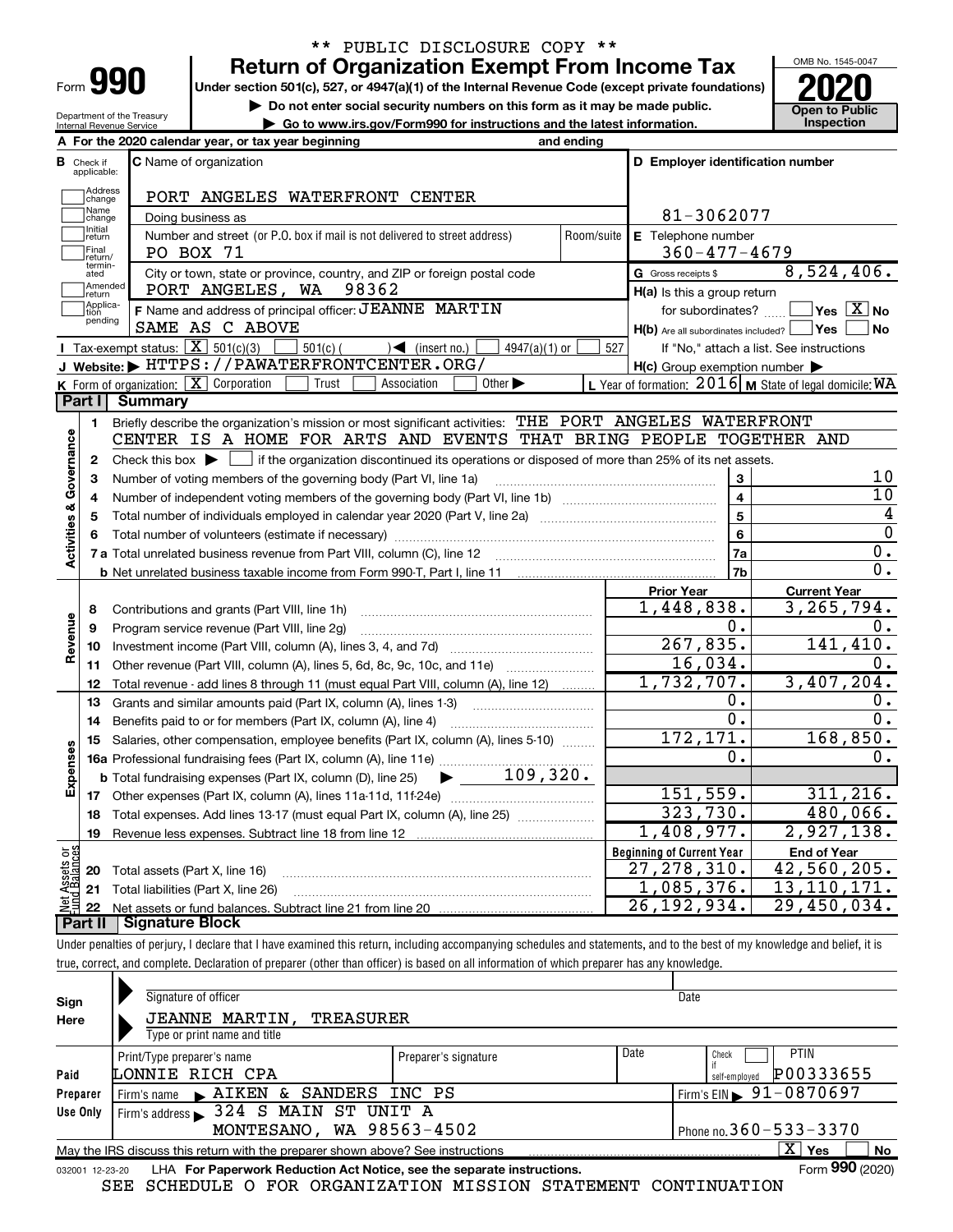|              | PORT ANGELES WATERFRONT CENTER<br>Form 990 (2020)                                                                                            | 81-3062077<br>Page 2   |  |
|--------------|----------------------------------------------------------------------------------------------------------------------------------------------|------------------------|--|
|              | Part III   Statement of Program Service Accomplishments                                                                                      |                        |  |
|              |                                                                                                                                              |                        |  |
| 1            | Briefly describe the organization's mission:                                                                                                 |                        |  |
|              | THE PORT ANGELES WATERFRONT CENTER IS A HOME FOR ARTS AND EVENTS THAT                                                                        |                        |  |
|              | BRINGS PEOPLE TOGETHER AND STRENGTHENS OUR COMMUNITY.                                                                                        |                        |  |
|              |                                                                                                                                              |                        |  |
|              |                                                                                                                                              |                        |  |
| $\mathbf{2}$ | Did the organization undertake any significant program services during the year which were not listed on the                                 |                        |  |
|              | prior Form 990 or 990-EZ?                                                                                                                    | $Yes \quad X$ No       |  |
|              | If "Yes," describe these new services on Schedule O.                                                                                         |                        |  |
| 3            | Did the organization cease conducting, or make significant changes in how it conducts, any program services?                                 | $Yes \top X$ No        |  |
|              | If "Yes," describe these changes on Schedule O.                                                                                              |                        |  |
| 4            | Describe the organization's program service accomplishments for each of its three largest program services, as measured by expenses.         |                        |  |
|              | Section 501(c)(3) and 501(c)(4) organizations are required to report the amount of grants and allocations to others, the total expenses, and |                        |  |
|              | revenue, if any, for each program service reported.                                                                                          |                        |  |
| 4a           | $\left(\text{Code:}\begin{array}{c}\text{Conver} \end{array}\right)$ $\left(\text{Expenses $}\right)$                                        | ) (Revenue \$          |  |
|              | DESIGN AND CONSTRUCT A PERFORMING AND FINE ARTS CENTER AND CONFERENCE                                                                        |                        |  |
|              | FACILITY IN PORT ANGELES, WASHINGTON.                                                                                                        |                        |  |
|              |                                                                                                                                              |                        |  |
|              |                                                                                                                                              |                        |  |
|              |                                                                                                                                              |                        |  |
|              |                                                                                                                                              |                        |  |
|              |                                                                                                                                              |                        |  |
|              |                                                                                                                                              |                        |  |
|              |                                                                                                                                              |                        |  |
|              |                                                                                                                                              |                        |  |
|              |                                                                                                                                              |                        |  |
|              |                                                                                                                                              |                        |  |
| 4b           |                                                                                                                                              | $\sqrt{2}$ (Revenue \$ |  |
|              |                                                                                                                                              |                        |  |
|              |                                                                                                                                              |                        |  |
|              |                                                                                                                                              |                        |  |
|              |                                                                                                                                              |                        |  |
|              |                                                                                                                                              |                        |  |
|              |                                                                                                                                              |                        |  |
|              |                                                                                                                                              |                        |  |
|              |                                                                                                                                              |                        |  |
|              |                                                                                                                                              |                        |  |
|              |                                                                                                                                              |                        |  |
|              |                                                                                                                                              |                        |  |
|              |                                                                                                                                              |                        |  |
| 4с           | (Code: ) (Expenses \$                                                                                                                        |                        |  |
|              |                                                                                                                                              |                        |  |
|              |                                                                                                                                              |                        |  |
|              |                                                                                                                                              |                        |  |
|              |                                                                                                                                              |                        |  |
|              |                                                                                                                                              |                        |  |
|              |                                                                                                                                              |                        |  |
|              |                                                                                                                                              |                        |  |
|              |                                                                                                                                              |                        |  |
|              |                                                                                                                                              |                        |  |
|              |                                                                                                                                              |                        |  |
|              |                                                                                                                                              |                        |  |
|              |                                                                                                                                              |                        |  |
| 4d           | Other program services (Describe on Schedule O.)                                                                                             |                        |  |
|              | (Expenses \$<br>including grants of \$                                                                                                       | (Revenue \$            |  |
| 4е           | 232,041.<br>Total program service expenses                                                                                                   |                        |  |
|              |                                                                                                                                              | Form 990 (2020)        |  |
|              | 032002 12-23-20                                                                                                                              |                        |  |
|              | 2                                                                                                                                            |                        |  |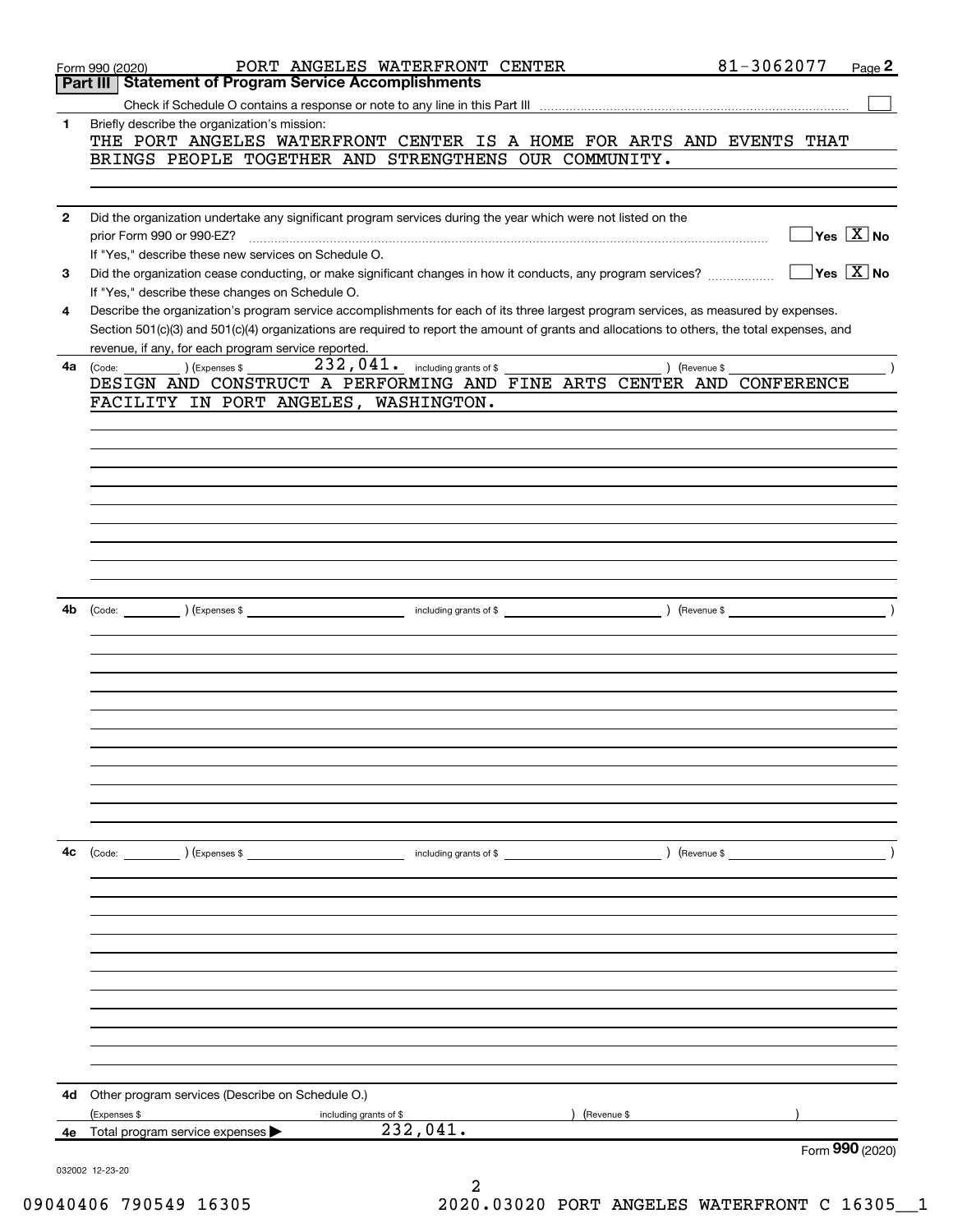|  | Form 990 (2020) |  |
|--|-----------------|--|

**Part IV Checklist of Required Schedules** 

Form 990 (2020) Page PORT ANGELES WATERFRONT CENTER 81-3062077

|     |                                                                                                                                       |                 | Yes $ $     | No              |
|-----|---------------------------------------------------------------------------------------------------------------------------------------|-----------------|-------------|-----------------|
| 1   | Is the organization described in section $501(c)(3)$ or $4947(a)(1)$ (other than a private foundation)?                               |                 |             |                 |
|     |                                                                                                                                       | 1               | х           |                 |
| 2   |                                                                                                                                       | $\mathbf{2}$    | $\mathbf X$ |                 |
| 3   | Did the organization engage in direct or indirect political campaign activities on behalf of or in opposition to candidates for       |                 |             |                 |
|     |                                                                                                                                       | 3               |             | x               |
| 4   | Section 501(c)(3) organizations. Did the organization engage in lobbying activities, or have a section 501(h) election in effect      |                 |             |                 |
|     |                                                                                                                                       | 4               |             | X               |
| 5   | Is the organization a section 501(c)(4), 501(c)(5), or 501(c)(6) organization that receives membership dues, assessments, or          |                 |             |                 |
|     |                                                                                                                                       | 5               |             | x               |
| 6   | Did the organization maintain any donor advised funds or any similar funds or accounts for which donors have the right to             |                 |             |                 |
|     | provide advice on the distribution or investment of amounts in such funds or accounts? If "Yes," complete Schedule D, Part I          | 6               |             | x               |
| 7   | Did the organization receive or hold a conservation easement, including easements to preserve open space,                             |                 |             |                 |
|     |                                                                                                                                       | $\overline{7}$  |             | x               |
| 8   | Did the organization maintain collections of works of art, historical treasures, or other similar assets? If "Yes," complete          |                 |             |                 |
|     |                                                                                                                                       | 8               |             | x               |
| 9   | Did the organization report an amount in Part X, line 21, for escrow or custodial account liability, serve as a custodian for         |                 |             |                 |
|     | amounts not listed in Part X; or provide credit counseling, debt management, credit repair, or debt negotiation services?             |                 |             |                 |
|     |                                                                                                                                       | 9               |             | x               |
| 10  | Did the organization, directly or through a related organization, hold assets in donor-restricted endowments                          |                 |             |                 |
|     |                                                                                                                                       | 10              | X           |                 |
| 11  | If the organization's answer to any of the following questions is "Yes," then complete Schedule D, Parts VI, VII, VIII, IX, or X      |                 |             |                 |
|     | as applicable.                                                                                                                        |                 |             |                 |
|     | a Did the organization report an amount for land, buildings, and equipment in Part X, line 10? If "Yes," complete Schedule D.         |                 | х           |                 |
|     |                                                                                                                                       | 11a             |             |                 |
|     | <b>b</b> Did the organization report an amount for investments - other securities in Part X, line 12, that is 5% or more of its total | 11b             | X           |                 |
|     |                                                                                                                                       |                 |             |                 |
|     | c Did the organization report an amount for investments - program related in Part X, line 13, that is 5% or more of its total         | 11c             |             | x               |
|     | d Did the organization report an amount for other assets in Part X, line 15, that is 5% or more of its total assets reported in       |                 |             |                 |
|     |                                                                                                                                       | 11d             | X           |                 |
|     |                                                                                                                                       | 11e             | X           |                 |
| f   | Did the organization's separate or consolidated financial statements for the tax year include a footnote that addresses               |                 |             |                 |
|     | the organization's liability for uncertain tax positions under FIN 48 (ASC 740)? If "Yes," complete Schedule D, Part X                | 11f             | X           |                 |
|     | 12a Did the organization obtain separate, independent audited financial statements for the tax year? If "Yes," complete               |                 |             |                 |
|     |                                                                                                                                       | 12a             | Х           |                 |
|     | <b>b</b> Was the organization included in consolidated, independent audited financial statements for the tax year?                    |                 |             |                 |
|     | If "Yes," and if the organization answered "No" to line 12a, then completing Schedule D, Parts XI and XII is optional                 | 12 <sub>b</sub> |             | 47              |
| 13  |                                                                                                                                       | 13              |             | X               |
| 14a | Did the organization maintain an office, employees, or agents outside of the United States?                                           | 14a             |             | X               |
| b   | Did the organization have aggregate revenues or expenses of more than \$10,000 from grantmaking, fundraising, business,               |                 |             |                 |
|     | investment, and program service activities outside the United States, or aggregate foreign investments valued at \$100,000            |                 |             |                 |
|     |                                                                                                                                       | 14b             |             | x               |
| 15  | Did the organization report on Part IX, column (A), line 3, more than \$5,000 of grants or other assistance to or for any             |                 |             |                 |
|     |                                                                                                                                       | 15              |             | x               |
| 16  | Did the organization report on Part IX, column (A), line 3, more than \$5,000 of aggregate grants or other assistance to              |                 |             |                 |
|     |                                                                                                                                       | 16              |             | X               |
| 17  | Did the organization report a total of more than \$15,000 of expenses for professional fundraising services on Part IX,               |                 |             |                 |
|     |                                                                                                                                       | 17              |             | X               |
| 18  | Did the organization report more than \$15,000 total of fundraising event gross income and contributions on Part VIII, lines          |                 |             |                 |
|     |                                                                                                                                       | 18              |             | x               |
| 19  | Did the organization report more than \$15,000 of gross income from gaming activities on Part VIII, line 9a? If "Yes."                |                 |             |                 |
|     |                                                                                                                                       | 19              |             | x               |
|     |                                                                                                                                       | <b>20a</b>      |             | X               |
|     | b If "Yes" to line 20a, did the organization attach a copy of its audited financial statements to this return?                        | 20 <sub>b</sub> |             |                 |
| 21  | Did the organization report more than \$5,000 of grants or other assistance to any domestic organization or                           |                 |             |                 |
|     |                                                                                                                                       | 21              |             | x               |
|     | 032003 12-23-20                                                                                                                       |                 |             | Form 990 (2020) |

3

032003 12-23-20

09040406 790549 16305 2020.03020 PORT ANGELES WATERFRONT C 16305 1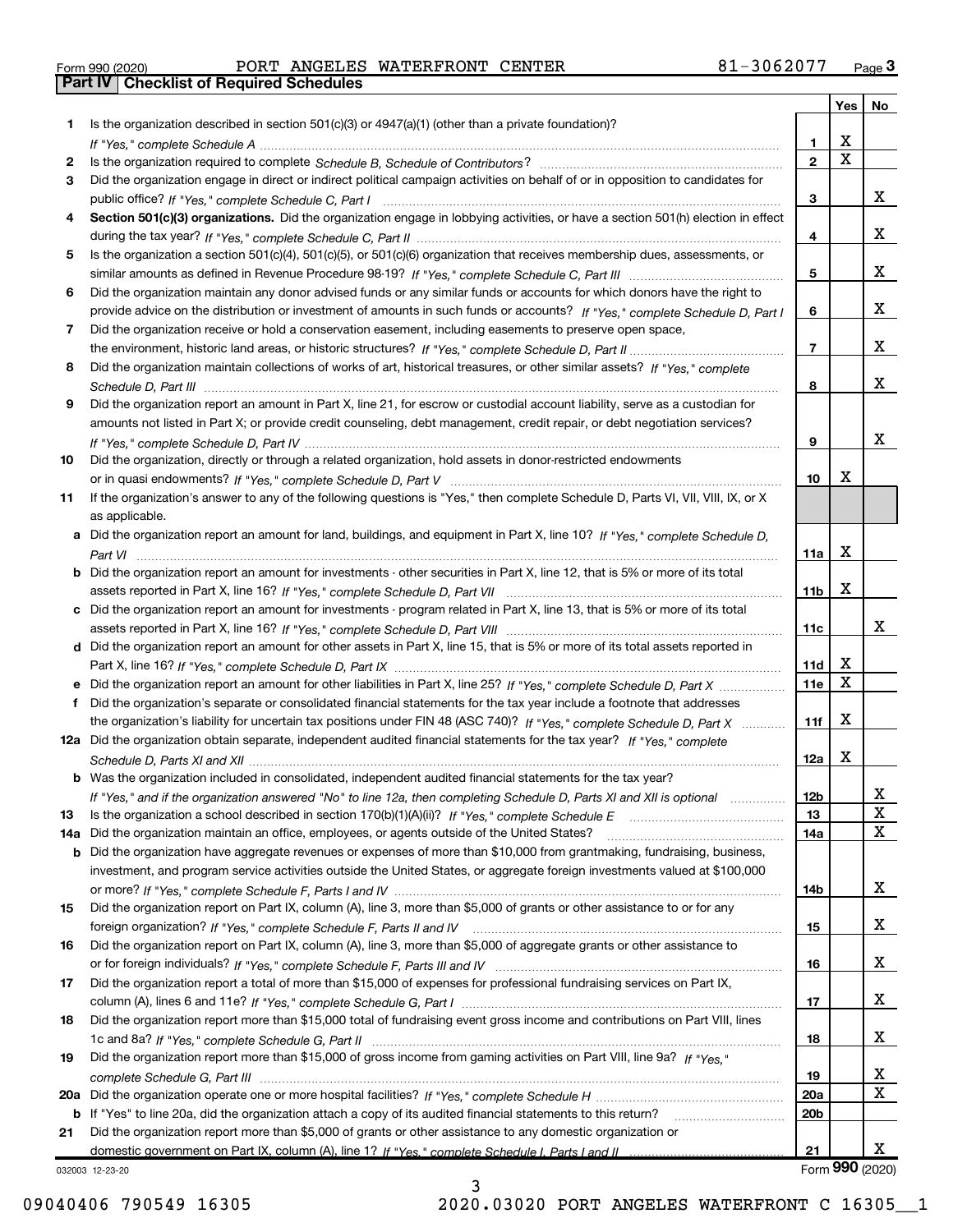|  | Form 990 (2020) |
|--|-----------------|

Part IV | Checklist of Required Schedules

|        |                                                                                                                                   |                 | Yes | No              |
|--------|-----------------------------------------------------------------------------------------------------------------------------------|-----------------|-----|-----------------|
| 22     | Did the organization report more than \$5,000 of grants or other assistance to or for domestic individuals on                     |                 |     |                 |
|        |                                                                                                                                   | 22              |     | x               |
| 23     | Did the organization answer "Yes" to Part VII, Section A, line 3, 4, or 5 about compensation of the organization's current        |                 |     |                 |
|        | and former officers, directors, trustees, key employees, and highest compensated employees? If "Yes," complete                    |                 |     |                 |
|        |                                                                                                                                   | 23              |     | х               |
|        | 24a Did the organization have a tax-exempt bond issue with an outstanding principal amount of more than \$100,000 as of the       |                 |     |                 |
|        | last day of the year, that was issued after December 31, 2002? If "Yes," answer lines 24b through 24d and complete                |                 |     |                 |
|        |                                                                                                                                   | 24a             |     | х               |
|        | <b>b</b> Did the organization invest any proceeds of tax-exempt bonds beyond a temporary period exception?                        | 24 <sub>b</sub> |     |                 |
|        | c Did the organization maintain an escrow account other than a refunding escrow at any time during the year to defease            |                 |     |                 |
|        |                                                                                                                                   | 24c             |     |                 |
|        |                                                                                                                                   | 24d             |     |                 |
|        |                                                                                                                                   |                 |     |                 |
|        | 25a Section 501(c)(3), 501(c)(4), and 501(c)(29) organizations. Did the organization engage in an excess benefit                  |                 |     | х               |
|        |                                                                                                                                   | 25a             |     |                 |
|        | b Is the organization aware that it engaged in an excess benefit transaction with a disqualified person in a prior year, and      |                 |     |                 |
|        | that the transaction has not been reported on any of the organization's prior Forms 990 or 990-EZ? If "Yes," complete             |                 |     |                 |
|        | Schedule L, Part I                                                                                                                | 25b             |     | х               |
| 26     | Did the organization report any amount on Part X, line 5 or 22, for receivables from or payables to any current                   |                 |     |                 |
|        | or former officer, director, trustee, key employee, creator or founder, substantial contributor, or 35%                           |                 |     |                 |
|        |                                                                                                                                   | 26              |     | х               |
| 27     | Did the organization provide a grant or other assistance to any current or former officer, director, trustee, key employee,       |                 |     |                 |
|        | creator or founder, substantial contributor or employee thereof, a grant selection committee member, or to a 35% controlled       |                 |     |                 |
|        | entity (including an employee thereof) or family member of any of these persons? If "Yes," complete Schedule L, Part III          | 27              |     | x               |
| 28     | Was the organization a party to a business transaction with one of the following parties (see Schedule L, Part IV                 |                 |     |                 |
|        | instructions, for applicable filing thresholds, conditions, and exceptions):                                                      |                 |     |                 |
|        | a A current or former officer, director, trustee, key employee, creator or founder, or substantial contributor? If                |                 |     |                 |
|        |                                                                                                                                   | 28a             |     | x               |
|        |                                                                                                                                   | 28b             |     | $\mathbf X$     |
|        | c A 35% controlled entity of one or more individuals and/or organizations described in lines 28a or 28b? If                       |                 |     |                 |
|        |                                                                                                                                   | 28c             |     | x               |
| 29     |                                                                                                                                   | 29              |     | $\mathbf x$     |
| 30     | Did the organization receive contributions of art, historical treasures, or other similar assets, or qualified conservation       |                 |     |                 |
|        |                                                                                                                                   | 30              |     | x               |
| 31     | Did the organization liquidate, terminate, or dissolve and cease operations? If "Yes," complete Schedule N, Part I                | 31              |     | $\mathbf X$     |
| 32     | Did the organization sell, exchange, dispose of, or transfer more than 25% of its net assets? If "Yes," complete                  |                 |     |                 |
|        | Schedule N, Part II                                                                                                               | 32              |     | х               |
| 33     | Did the organization own 100% of an entity disregarded as separate from the organization under Regulations                        |                 |     |                 |
|        |                                                                                                                                   | 33              |     | х               |
| 34     | Was the organization related to any tax-exempt or taxable entity? If "Yes," complete Schedule R, Part II, III, or IV, and         |                 |     |                 |
|        |                                                                                                                                   | 34              |     | x               |
|        | 35a Did the organization have a controlled entity within the meaning of section 512(b)(13)?                                       | <b>35a</b>      |     | X               |
|        | b If "Yes" to line 35a, did the organization receive any payment from or engage in any transaction with a controlled entity       |                 |     |                 |
|        |                                                                                                                                   | 35b             |     |                 |
| 36     | Section 501(c)(3) organizations. Did the organization make any transfers to an exempt non-charitable related organization?        |                 |     |                 |
|        |                                                                                                                                   |                 |     | x               |
|        | Did the organization conduct more than 5% of its activities through an entity that is not a related organization                  | 36              |     |                 |
| 37     |                                                                                                                                   |                 |     | х               |
|        | and that is treated as a partnership for federal income tax purposes? If "Yes," complete Schedule R, Part VI                      | 37              |     |                 |
| 38     | Did the organization complete Schedule O and provide explanations in Schedule O for Part VI, lines 11b and 19?                    |                 | X   |                 |
| Part V | Note: All Form 990 filers are required to complete Schedule O<br><b>Statements Regarding Other IRS Filings and Tax Compliance</b> | 38              |     |                 |
|        | Check if Schedule O contains a response or note to any line in this Part V                                                        |                 |     |                 |
|        |                                                                                                                                   |                 |     |                 |
|        | ь                                                                                                                                 |                 | Yes | No              |
|        | 1a Enter the number reported in Box 3 of Form 1096. Enter -0- if not applicable<br>1a<br>0                                        |                 |     |                 |
|        | 1b<br>c Did the organization comply with backup withholding rules for reportable payments to vendors and reportable gaming        |                 |     |                 |
|        | (gambling) winnings to prize winners?                                                                                             |                 | X   |                 |
|        |                                                                                                                                   | 1c              |     | Form 990 (2020) |
|        | 032004 12-23-20<br>4                                                                                                              |                 |     |                 |

09040406 790549 16305 2020.03020 PORT ANGELES WATERFRONT C 16305 1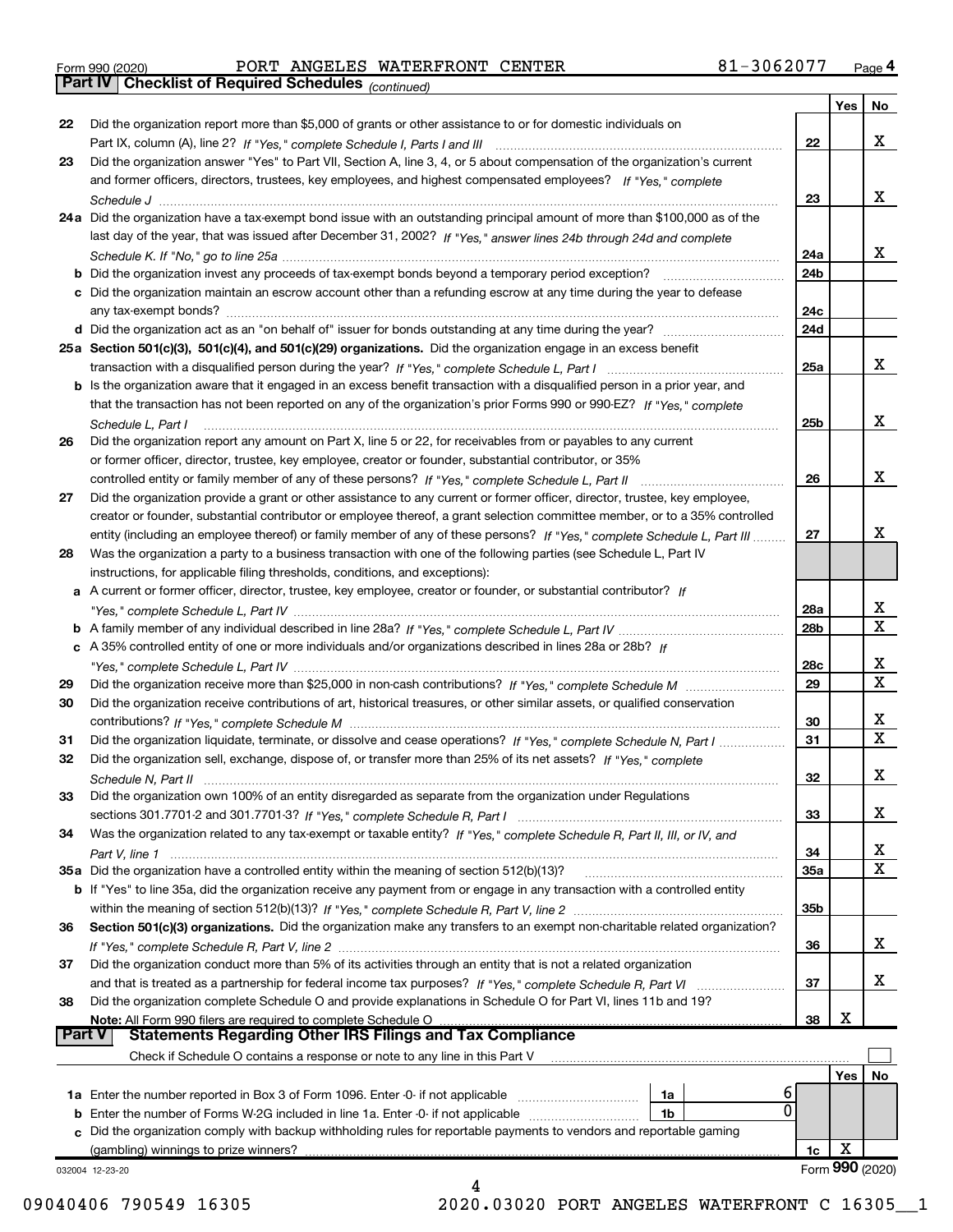|               | 81-3062077<br>PORT ANGELES WATERFRONT CENTER<br>Form 990 (2020)                                                                                   |                |     | $Page$ <sup>5</sup> |
|---------------|---------------------------------------------------------------------------------------------------------------------------------------------------|----------------|-----|---------------------|
| <b>Part V</b> | Statements Regarding Other IRS Filings and Tax Compliance (continued)                                                                             |                |     |                     |
|               |                                                                                                                                                   |                | Yes | No                  |
|               | 2a Enter the number of employees reported on Form W-3, Transmittal of Wage and Tax Statements,                                                    |                |     |                     |
|               | 4<br>filed for the calendar year ending with or within the year covered by this return<br>2a                                                      |                |     |                     |
|               | <b>b</b> If at least one is reported on line 2a, did the organization file all required federal employment tax returns?                           | 2 <sub>b</sub> | X   |                     |
|               | <b>Note:</b> If the sum of lines 1a and 2a is greater than 250, you may be required to $e$ -file (see instructions) <i>marrouum</i> manu-         |                |     |                     |
|               | 3a Did the organization have unrelated business gross income of \$1,000 or more during the year?                                                  | 3a             |     | X                   |
|               |                                                                                                                                                   | 3 <sub>b</sub> |     |                     |
|               | 4a At any time during the calendar year, did the organization have an interest in, or a signature or other authority over, a                      |                |     |                     |
|               | financial account in a foreign country (such as a bank account, securities account, or other financial account)?                                  | 4a             |     | х                   |
|               | <b>b</b> If "Yes," enter the name of the foreign country $\triangleright$                                                                         |                |     |                     |
|               | See instructions for filing requirements for FinCEN Form 114, Report of Foreign Bank and Financial Accounts (FBAR).                               |                |     |                     |
|               | 5a Was the organization a party to a prohibited tax shelter transaction at any time during the tax year?                                          | 5a             |     | х                   |
|               |                                                                                                                                                   | 5b             |     | $\mathbf X$         |
| c             | If "Yes" to line 5a or 5b, did the organization file Form 8886-T?                                                                                 | 5c             |     |                     |
|               | 6a Does the organization have annual gross receipts that are normally greater than \$100,000, and did the organization solicit                    |                |     |                     |
|               | any contributions that were not tax deductible as charitable contributions?                                                                       | 6a             |     | X.                  |
|               | <b>b</b> If "Yes," did the organization include with every solicitation an express statement that such contributions or gifts                     |                |     |                     |
|               | were not tax deductible?                                                                                                                          | 6b             |     |                     |
| 7             | Organizations that may receive deductible contributions under section 170(c).                                                                     |                |     |                     |
|               | a Did the organization receive a payment in excess of \$75 made partly as a contribution and partly for goods and services provided to the payor? | 7a             |     | X                   |
|               | <b>b</b> If "Yes," did the organization notify the donor of the value of the goods or services provided?                                          | 7b             |     |                     |
|               | c Did the organization sell, exchange, or otherwise dispose of tangible personal property for which it was required                               |                |     |                     |
|               | to file Form 8282?                                                                                                                                | 7c             |     | х                   |
|               | 7d<br>d If "Yes," indicate the number of Forms 8282 filed during the year                                                                         |                |     |                     |
| е             | Did the organization receive any funds, directly or indirectly, to pay premiums on a personal benefit contract?                                   | 7e             |     | х                   |
| f             | Did the organization, during the year, pay premiums, directly or indirectly, on a personal benefit contract?                                      | 7f             |     | $\mathbf X$         |
| g             | If the organization received a contribution of qualified intellectual property, did the organization file Form 8899 as required?                  | 7g             |     |                     |
|               | h If the organization received a contribution of cars, boats, airplanes, or other vehicles, did the organization file a Form 1098-C?              | 7h             |     |                     |
| 8             | Sponsoring organizations maintaining donor advised funds. Did a donor advised fund maintained by the                                              |                |     |                     |
|               | sponsoring organization have excess business holdings at any time during the year?                                                                | 8              |     |                     |
| 9             | Sponsoring organizations maintaining donor advised funds.                                                                                         |                |     |                     |
| а             | Did the sponsoring organization make any taxable distributions under section 4966?                                                                | 9а             |     |                     |
|               | <b>b</b> Did the sponsoring organization make a distribution to a donor, donor advisor, or related person?                                        | 9b             |     |                     |
| 10            | Section 501(c)(7) organizations. Enter:                                                                                                           |                |     |                     |
|               | 10a<br>a Initiation fees and capital contributions included on Part VIII, line 12                                                                 |                |     |                     |
|               | 10 <sub>b</sub><br><b>b</b> Gross receipts, included on Form 990, Part VIII, line 12, for public use of club facilities                           |                |     |                     |
| 11            | Section 501(c)(12) organizations. Enter:                                                                                                          |                |     |                     |
| a             | 11a                                                                                                                                               |                |     |                     |
| b             | Gross income from other sources (Do not net amounts due or paid to other sources against                                                          |                |     |                     |
|               | 11 <sub>b</sub>                                                                                                                                   |                |     |                     |
|               | 12a Section 4947(a)(1) non-exempt charitable trusts. Is the organization filing Form 990 in lieu of Form 1041?                                    | 12a            |     |                     |
|               | <b>b</b> If "Yes," enter the amount of tax-exempt interest received or accrued during the year <i>manument</i><br>12b                             |                |     |                     |
| 13            | Section 501(c)(29) qualified nonprofit health insurance issuers.                                                                                  |                |     |                     |
|               | a Is the organization licensed to issue qualified health plans in more than one state?                                                            | 13a            |     |                     |
|               | Note: See the instructions for additional information the organization must report on Schedule O.                                                 |                |     |                     |
|               | <b>b</b> Enter the amount of reserves the organization is required to maintain by the states in which the                                         |                |     |                     |
|               | 13b                                                                                                                                               |                |     |                     |
| c             | 13с                                                                                                                                               |                |     |                     |
| 14a           | Did the organization receive any payments for indoor tanning services during the tax year?                                                        | 14a            |     | X                   |
|               |                                                                                                                                                   | 14b            |     |                     |
| 15            | Is the organization subject to the section 4960 tax on payment(s) of more than \$1,000,000 in remuneration or                                     |                |     |                     |
|               |                                                                                                                                                   | 15             |     | х                   |
|               | If "Yes," see instructions and file Form 4720, Schedule N.                                                                                        |                |     |                     |
| 16            | Is the organization an educational institution subject to the section 4968 excise tax on net investment income?<br>.                              | 16             |     | х                   |
|               | If "Yes," complete Form 4720, Schedule O.                                                                                                         |                |     |                     |

Form 990 (2020)

032005 12-23-20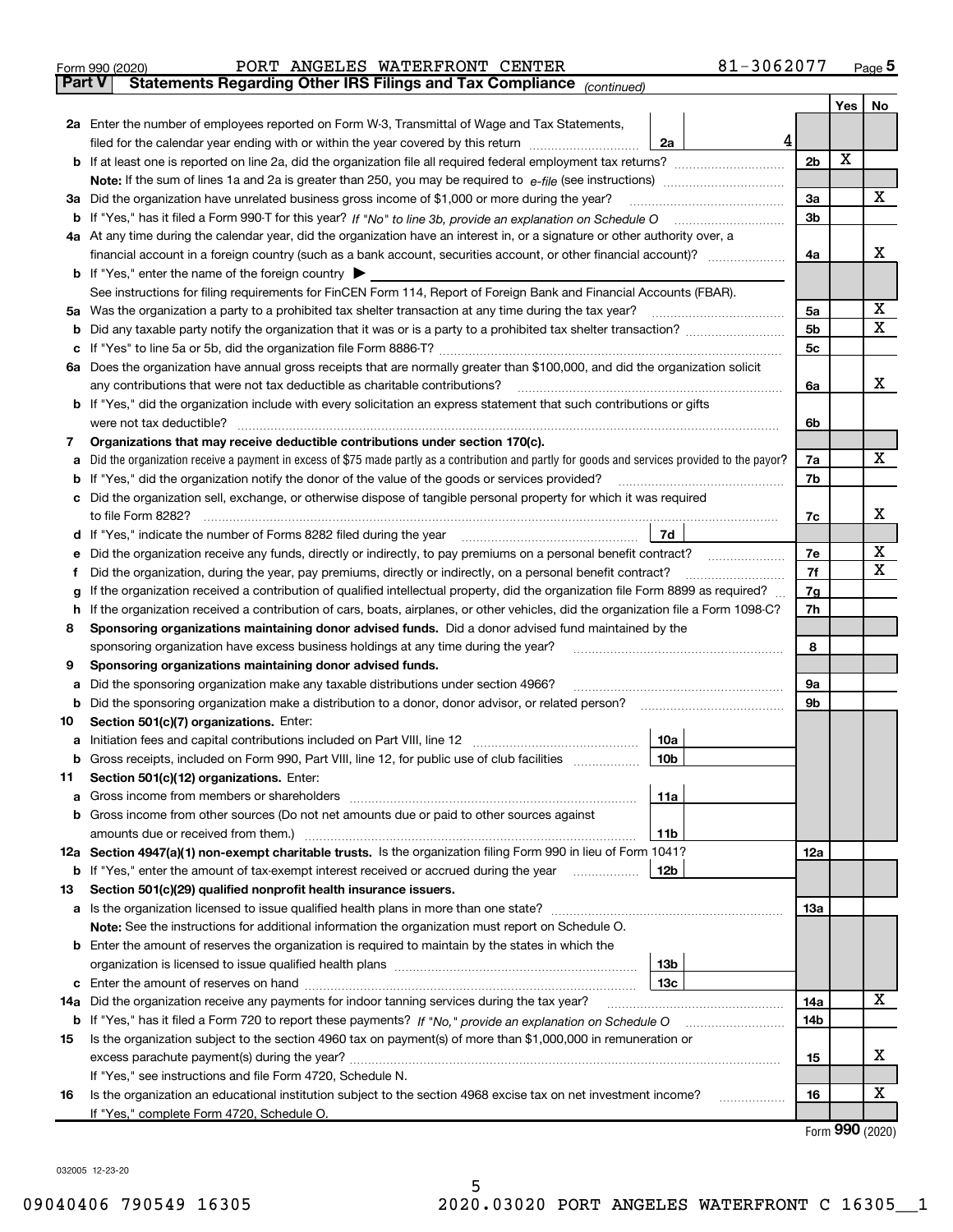|    |                                                                                                                                                                                                                                |    |                 |              | Yes             | No                      |
|----|--------------------------------------------------------------------------------------------------------------------------------------------------------------------------------------------------------------------------------|----|-----------------|--------------|-----------------|-------------------------|
|    | 1a Enter the number of voting members of the governing body at the end of the tax year                                                                                                                                         | 1a | 10 <sub>l</sub> |              |                 |                         |
|    | If there are material differences in voting rights among members of the governing body, or if the governing                                                                                                                    |    |                 |              |                 |                         |
|    | body delegated broad authority to an executive committee or similar committee, explain on Schedule O.                                                                                                                          |    |                 |              |                 |                         |
|    |                                                                                                                                                                                                                                | 1b | 10              |              |                 |                         |
| 2  | Did any officer, director, trustee, or key employee have a family relationship or a business relationship with any other                                                                                                       |    |                 |              |                 |                         |
|    | officer, director, trustee, or key employee?                                                                                                                                                                                   |    |                 | $\mathbf{2}$ |                 | X                       |
| 3  | Did the organization delegate control over management duties customarily performed by or under the direct supervision                                                                                                          |    |                 |              |                 |                         |
|    |                                                                                                                                                                                                                                |    |                 | 3            |                 | $\mathbf{X}$            |
| 4  | Did the organization make any significant changes to its governing documents since the prior Form 990 was filed?                                                                                                               |    |                 | 4            |                 | $\overline{\mathbf{x}}$ |
| 5  |                                                                                                                                                                                                                                |    |                 | 5            |                 | $\mathbf{x}$            |
| 6  | Did the organization have members or stockholders?                                                                                                                                                                             |    |                 | 6            |                 | X                       |
| 7а | Did the organization have members, stockholders, or other persons who had the power to elect or appoint one or                                                                                                                 |    |                 |              |                 |                         |
|    |                                                                                                                                                                                                                                |    |                 | 7a           |                 | X                       |
|    | <b>b</b> Are any governance decisions of the organization reserved to (or subject to approval by) members, stockholders, or                                                                                                    |    |                 |              |                 |                         |
|    | persons other than the governing body?                                                                                                                                                                                         |    |                 | 7b           |                 | X                       |
| 8  | Did the organization contemporaneously document the meetings held or written actions undertaken during the year by the following:                                                                                              |    |                 |              |                 |                         |
| a  |                                                                                                                                                                                                                                |    |                 | 8а           | X               |                         |
|    |                                                                                                                                                                                                                                |    |                 | 8b           | X               |                         |
|    |                                                                                                                                                                                                                                |    |                 |              |                 |                         |
| 9  | Is there any officer, director, trustee, or key employee listed in Part VII, Section A, who cannot be reached at the                                                                                                           |    |                 | 9            |                 | x                       |
|    |                                                                                                                                                                                                                                |    |                 |              |                 |                         |
|    | <b>Section B. Policies</b> (This Section B requests information about policies not required by the Internal Revenue Code.)                                                                                                     |    |                 |              |                 |                         |
|    |                                                                                                                                                                                                                                |    |                 |              | Yes             | No<br>X                 |
|    |                                                                                                                                                                                                                                |    |                 | 10a          |                 |                         |
|    | <b>b</b> If "Yes," did the organization have written policies and procedures governing the activities of such chapters, affiliates,                                                                                            |    |                 |              |                 |                         |
|    |                                                                                                                                                                                                                                |    |                 | 10b          |                 |                         |
|    | 11a Has the organization provided a complete copy of this Form 990 to all members of its governing body before filing the form?                                                                                                |    |                 | 11a          | X               |                         |
|    | <b>b</b> Describe in Schedule O the process, if any, used by the organization to review this Form 990.                                                                                                                         |    |                 |              |                 |                         |
|    |                                                                                                                                                                                                                                |    |                 | 12a          | X               |                         |
| b  |                                                                                                                                                                                                                                |    |                 | 12b          | Χ               |                         |
|    | c Did the organization regularly and consistently monitor and enforce compliance with the policy? If "Yes," describe                                                                                                           |    |                 |              |                 |                         |
|    | in Schedule O how this was done manufactured and continuum control of the Schedule O how this was done manufactured and continuum control of the Schedule O how this was done                                                  |    |                 | 12c          | Х               |                         |
| 13 | Did the organization have a written whistleblower policy? [11] matter content to the organization have a written whistleblower policy? [11] matter content content content of the organization have a written whistleblower po |    |                 | 13           | X               |                         |
| 14 | Did the organization have a written document retention and destruction policy? [11] manufacture organization have a written document retention and destruction policy? [11] manufacture or an analyze or an analyze or an anal |    |                 | 14           | X               |                         |
| 15 | Did the process for determining compensation of the following persons include a review and approval by independent                                                                                                             |    |                 |              |                 |                         |
|    | persons, comparability data, and contemporaneous substantiation of the deliberation and decision?                                                                                                                              |    |                 |              |                 |                         |
|    | The organization's CEO, Executive Director, or top management official [111] [11] manument content or organization's CEO, Executive Director, or top management official [11] manument content and the organization of the con |    |                 | 15a          |                 | $\overline{\mathbf{x}}$ |
|    |                                                                                                                                                                                                                                |    |                 | 15b          |                 | X                       |
|    | If "Yes" to line 15a or 15b, describe the process in Schedule O (see instructions).                                                                                                                                            |    |                 |              |                 |                         |
|    | 16a Did the organization invest in, contribute assets to, or participate in a joint venture or similar arrangement with a                                                                                                      |    |                 |              |                 |                         |
|    | taxable entity during the year?                                                                                                                                                                                                |    |                 | 16a          |                 | X                       |
|    | b If "Yes," did the organization follow a written policy or procedure requiring the organization to evaluate its participation                                                                                                 |    |                 |              |                 |                         |
|    | in joint venture arrangements under applicable federal tax law, and take steps to safeguard the organization's                                                                                                                 |    |                 |              |                 |                         |
|    | exempt status with respect to such arrangements?                                                                                                                                                                               |    |                 | 16b          |                 |                         |
|    | <b>Section C. Disclosure</b>                                                                                                                                                                                                   |    |                 |              |                 |                         |
| 17 | List the states with which a copy of this Form 990 is required to be filed $\blacktriangleright$ WA                                                                                                                            |    |                 |              |                 |                         |
| 18 | Section 6104 requires an organization to make its Forms 1023 (1024 or 1024-A, if applicable), 990, and 990-T (Section 501(c)(3)s only) available                                                                               |    |                 |              |                 |                         |
|    | for public inspection. Indicate how you made these available. Check all that apply.                                                                                                                                            |    |                 |              |                 |                         |
|    | $X$ Upon request<br>Own website<br>Another's website                                                                                                                                                                           |    |                 |              |                 |                         |
|    | Other (explain on Schedule O)<br>Describe on Schedule O whether (and if so, how) the organization made its governing documents, conflict of interest policy, and financial                                                     |    |                 |              |                 |                         |
| 19 |                                                                                                                                                                                                                                |    |                 |              |                 |                         |
|    | statements available to the public during the tax year.                                                                                                                                                                        |    |                 |              |                 |                         |
| 20 | State the name, address, and telephone number of the person who possesses the organization's books and records                                                                                                                 |    |                 |              |                 |                         |
|    | THE ORGANIZATION $-360-477-4679$                                                                                                                                                                                               |    |                 |              |                 |                         |
|    |                                                                                                                                                                                                                                |    |                 |              |                 |                         |
|    | 98362<br>PO BOX 71, PORT ANGELES,<br>WA<br>032006 12-23-20                                                                                                                                                                     |    |                 |              | Form 990 (2020) |                         |

Part VI | Governance, Management, and Disclosure  $F_{Or}$  each "Yes" response to lines 2 through 7b below, and for a "No" response

Form 990 (2020) Page PORT ANGELES WATERFRONT CENTER 81-3062077

 $Page 6$ 

 $\boxed{\text{X}}$ 

to line 8a, 8b, or 10b below, describe the circumstances, processes, or changes on Schedule O. See instructions.

Check if Schedule O contains a response or note to any line in this Part VI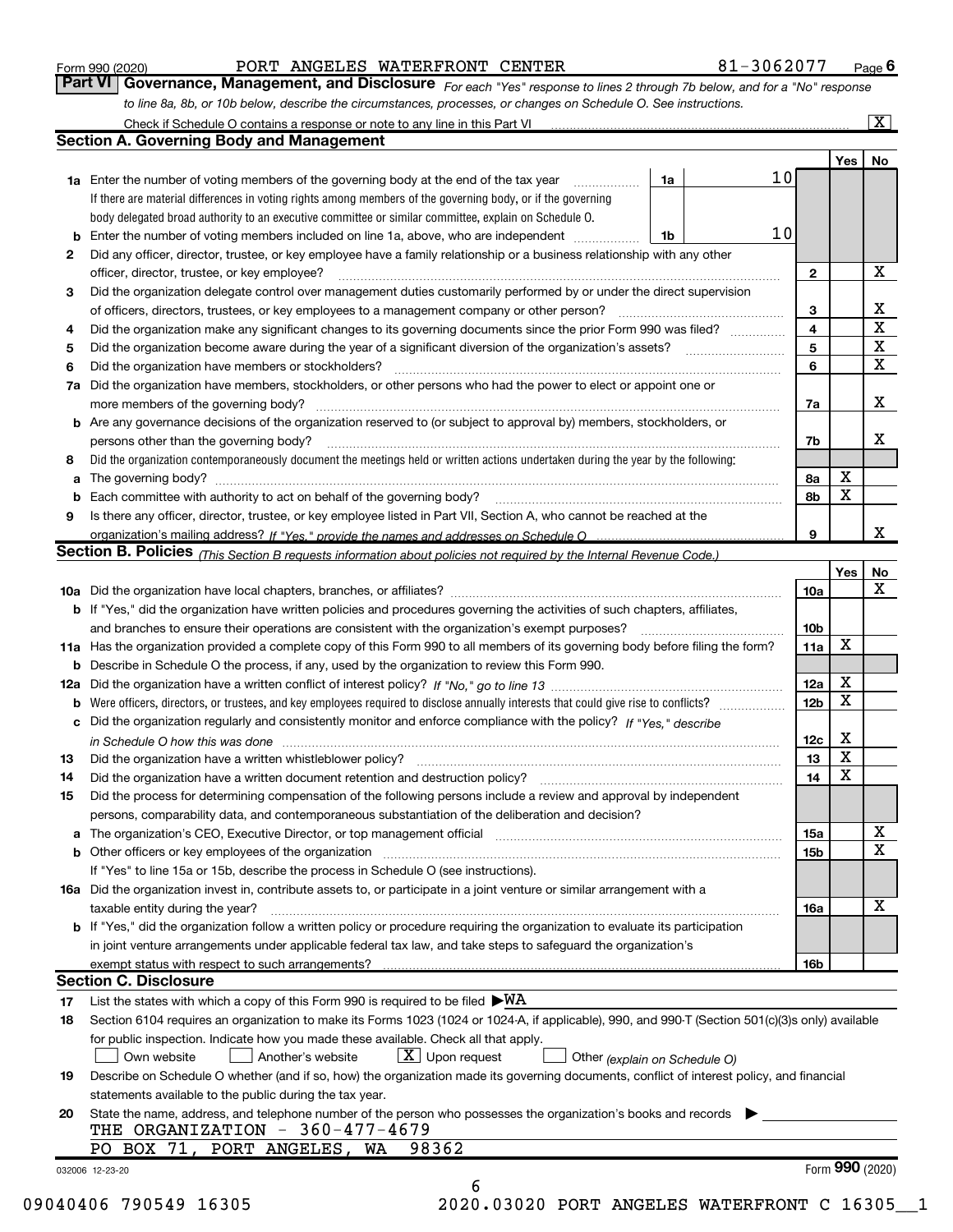$\Box$ 

# Part VII Compensation of Officers, Directors, Trustees, Key Employees, Highest Compensated Employees, and Independent Contractors

Check if Schedule O contains a response or note to any line in this Part VII

Section A. Officers, Directors, Trustees, Key Employees, and Highest Compensated Employees

1a Complete this table for all persons required to be listed. Report compensation for the calendar year ending with or within the organization's tax year. Ist all of the organization's current officers, directors, trustees (whether individuals or organizations), regardless of amount of compensation.

Enter -0- in columns (D), (E), and (F) if no compensation was paid.

**•** List all of the organization's current key employees, if any. See instructions for definition of "key employee."

● List the organization's five current highest compensated employees (other than an officer, director, trustee, or key employee) who received reportable compensation (Box 5 of Form W-2 and/or Box 7 of Form 1099-MISC) of more than \$100,000 from the organization and any related organizations.

List all of the organization's former officers, key employees, and highest compensated employees who received more than \$100,000 of reportable compensation from the organization and any related organizations.

• List all of the organization's former directors or trustees that received, in the capacity as a former director or trustee of the organization, more than \$10,000 of reportable compensation from the organization and any related organizations.

See instructions for the order in which to list the persons above.

Check this box if neither the organization nor any related organization compensated any current officer, director, or trustee.  $\Box$ 

| (A)                         | (B)                  |                               |                                                                  | (C)                     |              |                                 |        | (D)                             | (E)             | (F)                      |
|-----------------------------|----------------------|-------------------------------|------------------------------------------------------------------|-------------------------|--------------|---------------------------------|--------|---------------------------------|-----------------|--------------------------|
| Name and title              | Average              |                               | (do not check more than one                                      | Position                |              |                                 |        | Reportable                      | Reportable      | Estimated                |
|                             | hours per            |                               | box, unless person is both an<br>officer and a director/trustee) |                         |              |                                 |        | compensation                    | compensation    | amount of                |
|                             | week                 |                               |                                                                  |                         |              |                                 |        | from                            | from related    | other                    |
|                             | (list any            |                               |                                                                  |                         |              |                                 |        | the                             | organizations   | compensation             |
|                             | hours for<br>related |                               |                                                                  |                         |              |                                 |        | organization<br>(W-2/1099-MISC) | (W-2/1099-MISC) | from the<br>organization |
|                             | organizations        |                               |                                                                  |                         |              |                                 |        |                                 |                 | and related              |
|                             | below                |                               |                                                                  |                         |              |                                 |        |                                 |                 | organizations            |
|                             | line)                | ndividual trustee or director | Institutional trustee                                            | Officer                 | Key employee | Highest compensated<br>employee | Former |                                 |                 |                          |
| CHRISTOPHER FIDLER<br>(1)   | 40.00                |                               |                                                                  |                         |              |                                 |        |                                 |                 |                          |
| EXECUTIVE DIRECTOR          |                      |                               |                                                                  | X                       |              |                                 |        | 73,152.                         | $\mathbf 0$ .   | 9,734.                   |
| (2)<br>S. BROOKE TAYLOR     | 8.00                 |                               |                                                                  |                         |              |                                 |        |                                 |                 |                          |
| PRESIDENT                   |                      | $\mathbf X$                   |                                                                  | X                       |              |                                 |        | 0.                              | $\mathbf 0$ .   | $\mathbf 0$ .            |
| JUDITH MORRIS<br>(3)        | 8.00                 |                               |                                                                  |                         |              |                                 |        |                                 |                 |                          |
| VICE PRESIDENT              |                      | $\mathbf X$                   |                                                                  | $\mathbf x$             |              |                                 |        | 0.                              | $\mathbf 0$ .   | $\mathbf 0$ .            |
| CHRISTOPHER THOMSEN<br>(4)  | 8.00                 |                               |                                                                  |                         |              |                                 |        |                                 |                 |                          |
| <b>SECRETARY</b>            |                      | $\mathbf X$                   |                                                                  | $\overline{\textbf{X}}$ |              |                                 |        | 0.                              | $\mathbf 0$ .   | $\mathbf 0$ .            |
| <b>JEANNE MARTIN</b><br>(5) | 8.00                 |                               |                                                                  |                         |              |                                 |        |                                 |                 |                          |
| <b>TREASURER</b>            |                      | $\mathbf X$                   |                                                                  | X                       |              |                                 |        | 0.                              | 0.              | 0.                       |
| (6)<br>CASI FORS            | 8.00                 |                               |                                                                  |                         |              |                                 |        |                                 |                 |                          |
| <b>DIRECTOR</b>             |                      | $\mathbf X$                   |                                                                  |                         |              |                                 |        | 0.                              | $\mathbf 0$ .   | $0_{\cdot}$              |
| (7)<br>DEBORAH FRAZIER      | 8.00                 |                               |                                                                  |                         |              |                                 |        |                                 |                 |                          |
| <b>DIRECTOR</b>             |                      | $\mathbf x$                   |                                                                  |                         |              |                                 |        | 0.                              | $\mathbf 0$ .   | $\mathbf 0$ .            |
| <b>GAIL RALSTON</b><br>(8)  | 8.00                 |                               |                                                                  |                         |              |                                 |        |                                 |                 |                          |
| <b>DIRECTOR</b>             |                      | $\mathbf X$                   |                                                                  |                         |              |                                 |        | 0.                              | $\mathbf 0$ .   | $\mathbf 0$ .            |
| PILI MEYER<br>(9)           | 8.00                 |                               |                                                                  |                         |              |                                 |        |                                 |                 |                          |
| <b>DIRECTOR</b>             |                      | $\mathbf X$                   |                                                                  |                         |              |                                 |        | 0.                              | $\mathbf 0$ .   | 0.                       |
| (10) NATHAN WEST            | 8.00                 |                               |                                                                  |                         |              |                                 |        |                                 |                 |                          |
| <b>DIRECTOR</b>             |                      | $\mathbf X$                   |                                                                  |                         |              |                                 |        | $\mathbf 0$ .                   | 0.              | $\mathbf 0$ .            |
| (11) SCOTT SCHERER          | 8.00                 |                               |                                                                  |                         |              |                                 |        |                                 |                 |                          |
| <b>DIRECTOR</b>             |                      | $\mathbf x$                   |                                                                  |                         |              |                                 |        | $\mathbf 0$ .                   | $\mathbf 0$ .   | 0.                       |
|                             |                      |                               |                                                                  |                         |              |                                 |        |                                 |                 |                          |
|                             |                      |                               |                                                                  |                         |              |                                 |        |                                 |                 |                          |
|                             |                      |                               |                                                                  |                         |              |                                 |        |                                 |                 |                          |
|                             |                      |                               |                                                                  |                         |              |                                 |        |                                 |                 |                          |
|                             |                      |                               |                                                                  |                         |              |                                 |        |                                 |                 |                          |
|                             |                      |                               |                                                                  |                         |              |                                 |        |                                 |                 |                          |
|                             |                      |                               |                                                                  |                         |              |                                 |        |                                 |                 |                          |
|                             |                      |                               |                                                                  |                         |              |                                 |        |                                 |                 |                          |
|                             |                      |                               |                                                                  |                         |              |                                 |        |                                 |                 |                          |
|                             |                      |                               |                                                                  |                         |              |                                 |        |                                 |                 |                          |
|                             |                      |                               |                                                                  |                         |              |                                 |        |                                 |                 |                          |
|                             |                      |                               |                                                                  |                         |              |                                 |        |                                 |                 |                          |

7

032007 12-23-20

Form 990 (2020)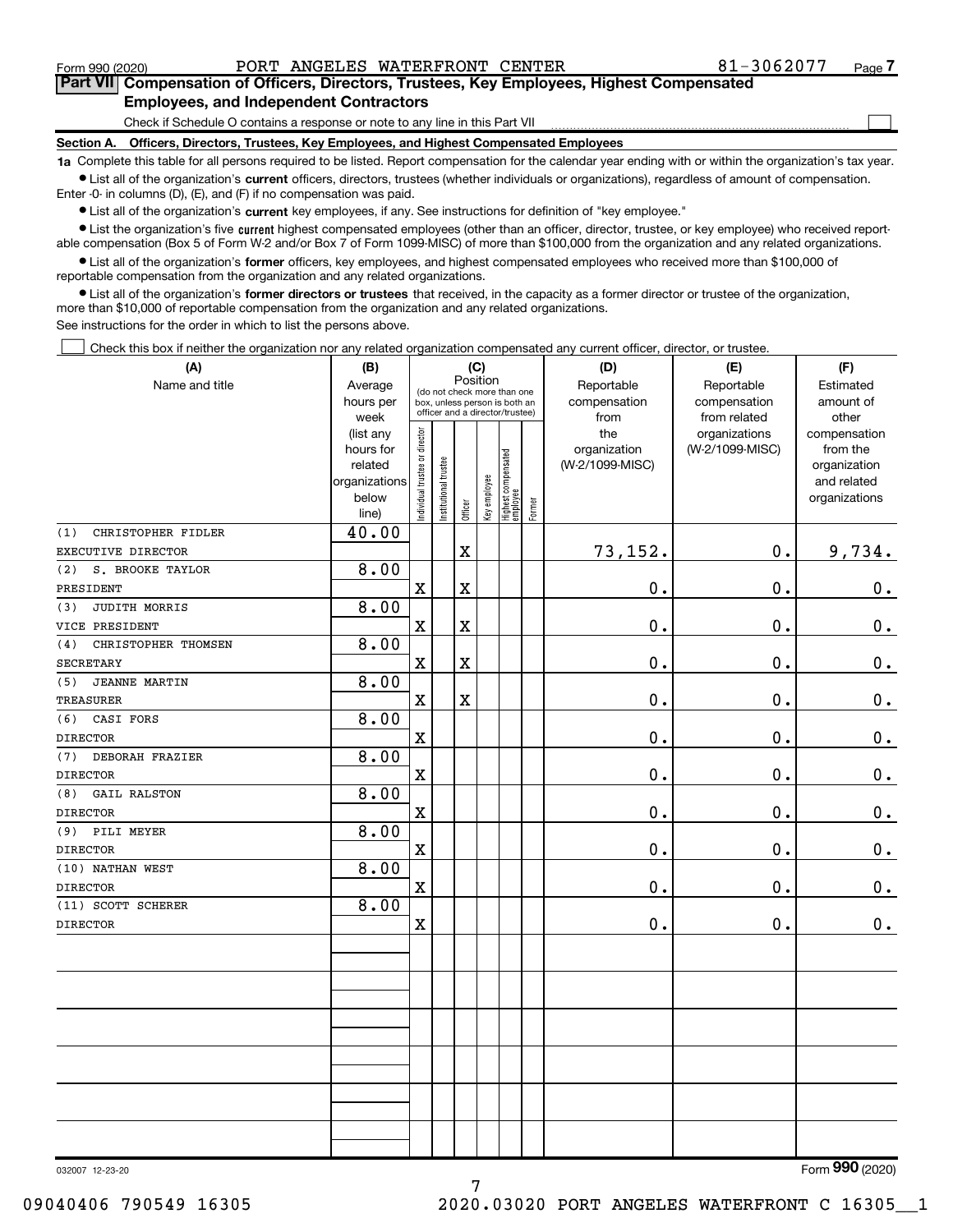| PORT ANGELES WATERFRONT CENTER<br>Form 990 (2020)                                                                                                                                                                                                                                                        |                                                                      |                               |                      |                                                                                                                    |              |                                 |        |                                           | 81-3062077                                        |                        |                                                                          | Page $8$        |
|----------------------------------------------------------------------------------------------------------------------------------------------------------------------------------------------------------------------------------------------------------------------------------------------------------|----------------------------------------------------------------------|-------------------------------|----------------------|--------------------------------------------------------------------------------------------------------------------|--------------|---------------------------------|--------|-------------------------------------------|---------------------------------------------------|------------------------|--------------------------------------------------------------------------|-----------------|
| <b>Part VII</b><br>Section A. Officers, Directors, Trustees, Key Employees, and Highest Compensated Employees (continued)                                                                                                                                                                                |                                                                      |                               |                      |                                                                                                                    |              |                                 |        |                                           |                                                   |                        |                                                                          |                 |
| (A)<br>Name and title                                                                                                                                                                                                                                                                                    | (B)<br>Average<br>hours per<br>week                                  |                               |                      | (C)<br>Position<br>(do not check more than one<br>box, unless person is both an<br>officer and a director/trustee) |              |                                 |        | (D)<br>Reportable<br>compensation<br>from | (E)<br>Reportable<br>compensation<br>from related |                        | (F)<br>Estimated<br>amount of<br>other                                   |                 |
|                                                                                                                                                                                                                                                                                                          | (list any<br>hours for<br>related<br>organizations<br>below<br>line) | ndividual trustee or director | nstitutional trustee | Officer                                                                                                            | Key employee | Highest compensated<br>employee | Former | the<br>organization<br>(W-2/1099-MISC)    | organizations<br>(W-2/1099-MISC)                  |                        | compensation<br>from the<br>organization<br>and related<br>organizations |                 |
|                                                                                                                                                                                                                                                                                                          |                                                                      |                               |                      |                                                                                                                    |              |                                 |        |                                           |                                                   |                        |                                                                          |                 |
|                                                                                                                                                                                                                                                                                                          |                                                                      |                               |                      |                                                                                                                    |              |                                 |        |                                           |                                                   |                        |                                                                          |                 |
|                                                                                                                                                                                                                                                                                                          |                                                                      |                               |                      |                                                                                                                    |              |                                 |        |                                           |                                                   |                        |                                                                          |                 |
|                                                                                                                                                                                                                                                                                                          |                                                                      |                               |                      |                                                                                                                    |              |                                 |        |                                           |                                                   |                        |                                                                          |                 |
|                                                                                                                                                                                                                                                                                                          |                                                                      |                               |                      |                                                                                                                    |              |                                 |        |                                           |                                                   |                        |                                                                          |                 |
|                                                                                                                                                                                                                                                                                                          |                                                                      |                               |                      |                                                                                                                    |              |                                 |        |                                           |                                                   |                        |                                                                          |                 |
|                                                                                                                                                                                                                                                                                                          |                                                                      |                               |                      |                                                                                                                    |              |                                 |        |                                           |                                                   |                        |                                                                          |                 |
| 1b Subtotal                                                                                                                                                                                                                                                                                              |                                                                      |                               |                      |                                                                                                                    |              |                                 |        | 73,152.                                   |                                                   | 0.                     |                                                                          | 9,734.          |
| c Total from continuation sheets to Part VII, Section A<br>d Total (add lines 1b and 1c)                                                                                                                                                                                                                 |                                                                      |                               |                      |                                                                                                                    |              |                                 |        | 0.<br>73, 152.                            |                                                   | 0.<br>$\overline{0}$ . |                                                                          | $0$ .<br>9,734. |
| Total number of individuals (including but not limited to those listed above) who received more than \$100,000 of reportable<br>2<br>compensation from the organization $\triangleright$                                                                                                                 |                                                                      |                               |                      |                                                                                                                    |              |                                 |        |                                           |                                                   |                        |                                                                          | 0               |
| Did the organization list any former officer, director, trustee, key employee, or highest compensated employee on<br>з                                                                                                                                                                                   |                                                                      |                               |                      |                                                                                                                    |              |                                 |        |                                           |                                                   |                        | Yes<br>3                                                                 | No<br>х         |
| line 1a? If "Yes," complete Schedule J for such individual<br>For any individual listed on line 1a, is the sum of reportable compensation and other compensation from the organization<br>4                                                                                                              |                                                                      |                               |                      |                                                                                                                    |              |                                 |        |                                           |                                                   |                        | 4                                                                        | х               |
| Did any person listed on line 1a receive or accrue compensation from any unrelated organization or individual for services<br>5                                                                                                                                                                          |                                                                      |                               |                      |                                                                                                                    |              |                                 |        |                                           |                                                   |                        | 5                                                                        | X               |
| <b>Section B. Independent Contractors</b><br>Complete this table for your five highest compensated independent contractors that received more than \$100,000 of compensation from<br>1<br>the organization. Report compensation for the calendar year ending with or within the organization's tax year. |                                                                      |                               |                      |                                                                                                                    |              |                                 |        |                                           |                                                   |                        |                                                                          |                 |
| (A)<br>Name and business address                                                                                                                                                                                                                                                                         |                                                                      |                               |                      |                                                                                                                    |              |                                 |        | (B)<br>Description of services            |                                                   |                        | (C)<br>Compensation                                                      |                 |
| MA MORTENSON COMPANY, 10230 NE POINTS DR,<br>SUITE 300, KIRKLAND, WA 98033                                                                                                                                                                                                                               |                                                                      |                               |                      |                                                                                                                    |              |                                 |        | CONSTRUCTION                              |                                                   |                        |                                                                          | 16,934,854.     |
| LMN ARCHITECTS<br>801 2ND AVE, STE 501, SEATTLE, WA 98104<br>VANIR, 4540 DUCKHORN DR, SUITE 300,                                                                                                                                                                                                         |                                                                      |                               |                      |                                                                                                                    |              |                                 |        | ARCHITECTURAL<br>CONSTRUCTION             |                                                   |                        |                                                                          | 907,512.        |
| SACRAMENTO, CA 95834<br>KRAZAN & ASSOCIATES                                                                                                                                                                                                                                                              |                                                                      |                               |                      |                                                                                                                    |              |                                 |        | MANAGEMENT                                |                                                   |                        |                                                                          | 285,314.        |
| 215 W DAKOTA AVE, CLOVIS, CA 93612                                                                                                                                                                                                                                                                       |                                                                      |                               |                      |                                                                                                                    |              |                                 |        | CONSTRUCTION                              |                                                   |                        |                                                                          | 121,024.        |
| $\mathbf{2}$<br>Total number of independent contractors (including but not limited to those listed above) who received more than<br>\$100,000 of compensation from the organization                                                                                                                      |                                                                      |                               |                      |                                                                                                                    | 4            |                                 |        |                                           |                                                   |                        |                                                                          |                 |
|                                                                                                                                                                                                                                                                                                          |                                                                      |                               |                      |                                                                                                                    |              |                                 |        |                                           |                                                   |                        |                                                                          | Form 990 (2020) |

032008 12-23-20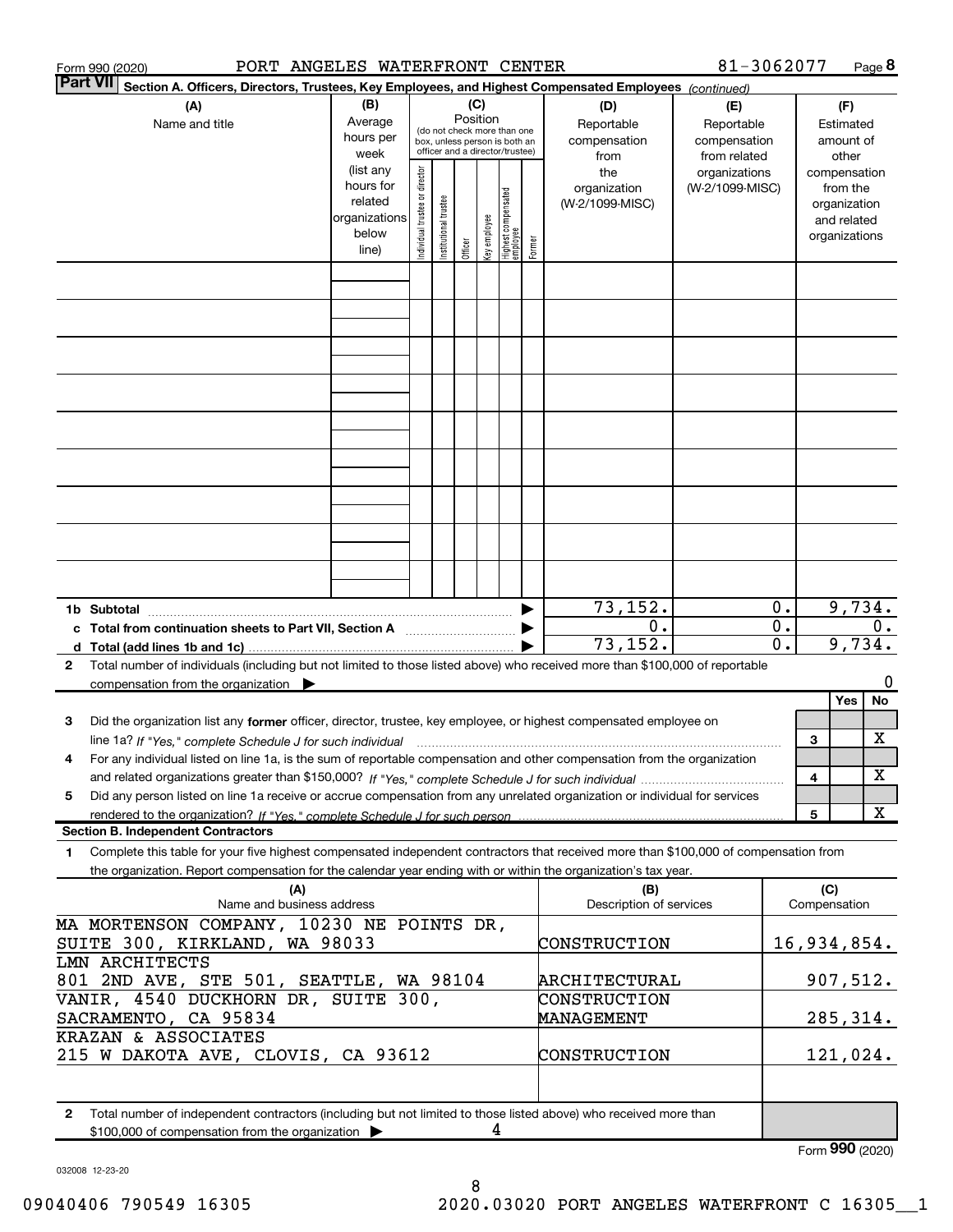| <b>Part VIII</b><br><b>Statement of Revenue</b><br>Check if Schedule O contains a response or note to any line in this Part VIII<br>$\overline{(\mathsf{B})}$ $\overline{(\mathsf{C})}$<br>(D)<br>Unrelated<br>Related or exempt<br>Total revenue<br>function revenue<br>business revenue<br>1a<br>Contributions, Gifts, Grants<br>and Other Similar Amounts<br>1 a Federated campaigns<br>1 <sub>b</sub><br>Membership dues<br>b<br>1 <sub>c</sub><br>Fundraising events<br>c<br>1 <sub>d</sub><br>Related organizations<br>d<br>2,571,065.<br>1e<br>Government grants (contributions)<br>All other contributions, gifts, grants, and<br>f<br>694,729.<br>similar amounts not included above<br>1f<br>4,874.<br> 1g <br>Noncash contributions included in lines 1a-1f<br>3,265,794.<br>h Total. Add lines 1a-1f<br><b>Business Code</b><br>Program Service<br>Revenue<br>2 a<br><u> 1989 - Johann Harry Harry Harry Harry Harry Harry Harry Harry Harry Harry Harry Harry Harry Harry Harry Harry</u><br>b<br><u> 1989 - Andrea Stadt Britain, amerikansk politiker (</u><br>c<br><u> 1989 - Johann John Stone, marking and de families and design and design and design and design and design and</u><br>d<br><u> 1989 - Johann Barn, amerikansk politiker (d. 1989)</u><br>$\blacktriangleright$<br>3<br>Investment income (including dividends, interest, and<br>181,441.<br>Income from investment of tax-exempt bond proceeds<br>4<br>5<br>(i) Real<br>(ii) Personal<br>Gross rents<br>l 6a<br>6а<br>6 <sub>b</sub><br>Less: rental expenses<br>b<br>Rental income or (loss)<br>6c<br>Net rental income or (loss)<br>d<br>(i) Securities<br>(ii) Other<br>7 a Gross amount from sales of<br>5,077,171.<br>assets other than inventory<br>7a<br><b>b</b> Less: cost or other basis<br>5, 117, 202.<br>evenue<br>and sales expenses<br>7b  <br>7c<br>$-40,031.$<br>c Gain or (loss)<br>40,031.<br>Œ<br>Other<br>8 a Gross income from fundraising events (not<br>including \$<br>contributions reported on line 1c). See<br>l 8a<br>8b<br><b>b</b> Less: direct expenses<br>c Net income or (loss) from fundraising events<br>9 a Gross income from gaming activities. See<br>l 9a<br>9 <sub>b</sub><br><b>b</b> Less: direct expenses <b>manually</b><br>c Net income or (loss) from gaming activities<br>10 a Gross sales of inventory, less returns<br> 10a<br>10b<br><b>b</b> Less: cost of goods sold<br>c Net income or (loss) from sales of inventory<br><b>Business Code</b><br>Miscellaneous<br>11 a<br><u> 1989 - Johann Stein, mars an deus Amerikaansk kommunister (</u><br>Revenue<br>b<br>the control of the control of the control of the control of the control of the control of<br>с<br>the contract of the contract of the contract of the contract of the contract of<br>$\blacktriangleright$<br>3,407,204.<br>0.<br>0.<br>12<br>032009 12-23-20 |  | Form 990 (2020) |  |  | PORT ANGELES WATERFRONT CENTER | 81-3062077 | Page 9                                                   |
|---------------------------------------------------------------------------------------------------------------------------------------------------------------------------------------------------------------------------------------------------------------------------------------------------------------------------------------------------------------------------------------------------------------------------------------------------------------------------------------------------------------------------------------------------------------------------------------------------------------------------------------------------------------------------------------------------------------------------------------------------------------------------------------------------------------------------------------------------------------------------------------------------------------------------------------------------------------------------------------------------------------------------------------------------------------------------------------------------------------------------------------------------------------------------------------------------------------------------------------------------------------------------------------------------------------------------------------------------------------------------------------------------------------------------------------------------------------------------------------------------------------------------------------------------------------------------------------------------------------------------------------------------------------------------------------------------------------------------------------------------------------------------------------------------------------------------------------------------------------------------------------------------------------------------------------------------------------------------------------------------------------------------------------------------------------------------------------------------------------------------------------------------------------------------------------------------------------------------------------------------------------------------------------------------------------------------------------------------------------------------------------------------------------------------------------------------------------------------------------------------------------------------------------------------------------------------------------------------------------------------------------------------------------------------------------------------------------------------------------------------------------------------------------------------------------------------------------------------------------------------|--|-----------------|--|--|--------------------------------|------------|----------------------------------------------------------|
|                                                                                                                                                                                                                                                                                                                                                                                                                                                                                                                                                                                                                                                                                                                                                                                                                                                                                                                                                                                                                                                                                                                                                                                                                                                                                                                                                                                                                                                                                                                                                                                                                                                                                                                                                                                                                                                                                                                                                                                                                                                                                                                                                                                                                                                                                                                                                                                                                                                                                                                                                                                                                                                                                                                                                                                                                                                                           |  |                 |  |  |                                |            |                                                          |
|                                                                                                                                                                                                                                                                                                                                                                                                                                                                                                                                                                                                                                                                                                                                                                                                                                                                                                                                                                                                                                                                                                                                                                                                                                                                                                                                                                                                                                                                                                                                                                                                                                                                                                                                                                                                                                                                                                                                                                                                                                                                                                                                                                                                                                                                                                                                                                                                                                                                                                                                                                                                                                                                                                                                                                                                                                                                           |  |                 |  |  |                                |            |                                                          |
|                                                                                                                                                                                                                                                                                                                                                                                                                                                                                                                                                                                                                                                                                                                                                                                                                                                                                                                                                                                                                                                                                                                                                                                                                                                                                                                                                                                                                                                                                                                                                                                                                                                                                                                                                                                                                                                                                                                                                                                                                                                                                                                                                                                                                                                                                                                                                                                                                                                                                                                                                                                                                                                                                                                                                                                                                                                                           |  |                 |  |  |                                |            | Revenue excluded<br>from tax under<br>sections 512 - 514 |
|                                                                                                                                                                                                                                                                                                                                                                                                                                                                                                                                                                                                                                                                                                                                                                                                                                                                                                                                                                                                                                                                                                                                                                                                                                                                                                                                                                                                                                                                                                                                                                                                                                                                                                                                                                                                                                                                                                                                                                                                                                                                                                                                                                                                                                                                                                                                                                                                                                                                                                                                                                                                                                                                                                                                                                                                                                                                           |  |                 |  |  |                                |            |                                                          |
|                                                                                                                                                                                                                                                                                                                                                                                                                                                                                                                                                                                                                                                                                                                                                                                                                                                                                                                                                                                                                                                                                                                                                                                                                                                                                                                                                                                                                                                                                                                                                                                                                                                                                                                                                                                                                                                                                                                                                                                                                                                                                                                                                                                                                                                                                                                                                                                                                                                                                                                                                                                                                                                                                                                                                                                                                                                                           |  |                 |  |  |                                |            |                                                          |
|                                                                                                                                                                                                                                                                                                                                                                                                                                                                                                                                                                                                                                                                                                                                                                                                                                                                                                                                                                                                                                                                                                                                                                                                                                                                                                                                                                                                                                                                                                                                                                                                                                                                                                                                                                                                                                                                                                                                                                                                                                                                                                                                                                                                                                                                                                                                                                                                                                                                                                                                                                                                                                                                                                                                                                                                                                                                           |  |                 |  |  |                                |            |                                                          |
|                                                                                                                                                                                                                                                                                                                                                                                                                                                                                                                                                                                                                                                                                                                                                                                                                                                                                                                                                                                                                                                                                                                                                                                                                                                                                                                                                                                                                                                                                                                                                                                                                                                                                                                                                                                                                                                                                                                                                                                                                                                                                                                                                                                                                                                                                                                                                                                                                                                                                                                                                                                                                                                                                                                                                                                                                                                                           |  |                 |  |  |                                |            |                                                          |
|                                                                                                                                                                                                                                                                                                                                                                                                                                                                                                                                                                                                                                                                                                                                                                                                                                                                                                                                                                                                                                                                                                                                                                                                                                                                                                                                                                                                                                                                                                                                                                                                                                                                                                                                                                                                                                                                                                                                                                                                                                                                                                                                                                                                                                                                                                                                                                                                                                                                                                                                                                                                                                                                                                                                                                                                                                                                           |  |                 |  |  |                                |            |                                                          |
|                                                                                                                                                                                                                                                                                                                                                                                                                                                                                                                                                                                                                                                                                                                                                                                                                                                                                                                                                                                                                                                                                                                                                                                                                                                                                                                                                                                                                                                                                                                                                                                                                                                                                                                                                                                                                                                                                                                                                                                                                                                                                                                                                                                                                                                                                                                                                                                                                                                                                                                                                                                                                                                                                                                                                                                                                                                                           |  |                 |  |  |                                |            |                                                          |
|                                                                                                                                                                                                                                                                                                                                                                                                                                                                                                                                                                                                                                                                                                                                                                                                                                                                                                                                                                                                                                                                                                                                                                                                                                                                                                                                                                                                                                                                                                                                                                                                                                                                                                                                                                                                                                                                                                                                                                                                                                                                                                                                                                                                                                                                                                                                                                                                                                                                                                                                                                                                                                                                                                                                                                                                                                                                           |  |                 |  |  |                                |            |                                                          |
|                                                                                                                                                                                                                                                                                                                                                                                                                                                                                                                                                                                                                                                                                                                                                                                                                                                                                                                                                                                                                                                                                                                                                                                                                                                                                                                                                                                                                                                                                                                                                                                                                                                                                                                                                                                                                                                                                                                                                                                                                                                                                                                                                                                                                                                                                                                                                                                                                                                                                                                                                                                                                                                                                                                                                                                                                                                                           |  |                 |  |  |                                |            |                                                          |
|                                                                                                                                                                                                                                                                                                                                                                                                                                                                                                                                                                                                                                                                                                                                                                                                                                                                                                                                                                                                                                                                                                                                                                                                                                                                                                                                                                                                                                                                                                                                                                                                                                                                                                                                                                                                                                                                                                                                                                                                                                                                                                                                                                                                                                                                                                                                                                                                                                                                                                                                                                                                                                                                                                                                                                                                                                                                           |  |                 |  |  |                                |            |                                                          |
|                                                                                                                                                                                                                                                                                                                                                                                                                                                                                                                                                                                                                                                                                                                                                                                                                                                                                                                                                                                                                                                                                                                                                                                                                                                                                                                                                                                                                                                                                                                                                                                                                                                                                                                                                                                                                                                                                                                                                                                                                                                                                                                                                                                                                                                                                                                                                                                                                                                                                                                                                                                                                                                                                                                                                                                                                                                                           |  |                 |  |  |                                |            |                                                          |
|                                                                                                                                                                                                                                                                                                                                                                                                                                                                                                                                                                                                                                                                                                                                                                                                                                                                                                                                                                                                                                                                                                                                                                                                                                                                                                                                                                                                                                                                                                                                                                                                                                                                                                                                                                                                                                                                                                                                                                                                                                                                                                                                                                                                                                                                                                                                                                                                                                                                                                                                                                                                                                                                                                                                                                                                                                                                           |  |                 |  |  |                                |            |                                                          |
|                                                                                                                                                                                                                                                                                                                                                                                                                                                                                                                                                                                                                                                                                                                                                                                                                                                                                                                                                                                                                                                                                                                                                                                                                                                                                                                                                                                                                                                                                                                                                                                                                                                                                                                                                                                                                                                                                                                                                                                                                                                                                                                                                                                                                                                                                                                                                                                                                                                                                                                                                                                                                                                                                                                                                                                                                                                                           |  |                 |  |  |                                |            |                                                          |
|                                                                                                                                                                                                                                                                                                                                                                                                                                                                                                                                                                                                                                                                                                                                                                                                                                                                                                                                                                                                                                                                                                                                                                                                                                                                                                                                                                                                                                                                                                                                                                                                                                                                                                                                                                                                                                                                                                                                                                                                                                                                                                                                                                                                                                                                                                                                                                                                                                                                                                                                                                                                                                                                                                                                                                                                                                                                           |  |                 |  |  |                                |            |                                                          |
|                                                                                                                                                                                                                                                                                                                                                                                                                                                                                                                                                                                                                                                                                                                                                                                                                                                                                                                                                                                                                                                                                                                                                                                                                                                                                                                                                                                                                                                                                                                                                                                                                                                                                                                                                                                                                                                                                                                                                                                                                                                                                                                                                                                                                                                                                                                                                                                                                                                                                                                                                                                                                                                                                                                                                                                                                                                                           |  |                 |  |  |                                |            |                                                          |
|                                                                                                                                                                                                                                                                                                                                                                                                                                                                                                                                                                                                                                                                                                                                                                                                                                                                                                                                                                                                                                                                                                                                                                                                                                                                                                                                                                                                                                                                                                                                                                                                                                                                                                                                                                                                                                                                                                                                                                                                                                                                                                                                                                                                                                                                                                                                                                                                                                                                                                                                                                                                                                                                                                                                                                                                                                                                           |  |                 |  |  |                                |            |                                                          |
|                                                                                                                                                                                                                                                                                                                                                                                                                                                                                                                                                                                                                                                                                                                                                                                                                                                                                                                                                                                                                                                                                                                                                                                                                                                                                                                                                                                                                                                                                                                                                                                                                                                                                                                                                                                                                                                                                                                                                                                                                                                                                                                                                                                                                                                                                                                                                                                                                                                                                                                                                                                                                                                                                                                                                                                                                                                                           |  |                 |  |  |                                |            |                                                          |
|                                                                                                                                                                                                                                                                                                                                                                                                                                                                                                                                                                                                                                                                                                                                                                                                                                                                                                                                                                                                                                                                                                                                                                                                                                                                                                                                                                                                                                                                                                                                                                                                                                                                                                                                                                                                                                                                                                                                                                                                                                                                                                                                                                                                                                                                                                                                                                                                                                                                                                                                                                                                                                                                                                                                                                                                                                                                           |  |                 |  |  |                                |            |                                                          |
|                                                                                                                                                                                                                                                                                                                                                                                                                                                                                                                                                                                                                                                                                                                                                                                                                                                                                                                                                                                                                                                                                                                                                                                                                                                                                                                                                                                                                                                                                                                                                                                                                                                                                                                                                                                                                                                                                                                                                                                                                                                                                                                                                                                                                                                                                                                                                                                                                                                                                                                                                                                                                                                                                                                                                                                                                                                                           |  |                 |  |  |                                |            |                                                          |
|                                                                                                                                                                                                                                                                                                                                                                                                                                                                                                                                                                                                                                                                                                                                                                                                                                                                                                                                                                                                                                                                                                                                                                                                                                                                                                                                                                                                                                                                                                                                                                                                                                                                                                                                                                                                                                                                                                                                                                                                                                                                                                                                                                                                                                                                                                                                                                                                                                                                                                                                                                                                                                                                                                                                                                                                                                                                           |  |                 |  |  |                                |            | 181,441.                                                 |
|                                                                                                                                                                                                                                                                                                                                                                                                                                                                                                                                                                                                                                                                                                                                                                                                                                                                                                                                                                                                                                                                                                                                                                                                                                                                                                                                                                                                                                                                                                                                                                                                                                                                                                                                                                                                                                                                                                                                                                                                                                                                                                                                                                                                                                                                                                                                                                                                                                                                                                                                                                                                                                                                                                                                                                                                                                                                           |  |                 |  |  |                                |            |                                                          |
|                                                                                                                                                                                                                                                                                                                                                                                                                                                                                                                                                                                                                                                                                                                                                                                                                                                                                                                                                                                                                                                                                                                                                                                                                                                                                                                                                                                                                                                                                                                                                                                                                                                                                                                                                                                                                                                                                                                                                                                                                                                                                                                                                                                                                                                                                                                                                                                                                                                                                                                                                                                                                                                                                                                                                                                                                                                                           |  |                 |  |  |                                |            |                                                          |
|                                                                                                                                                                                                                                                                                                                                                                                                                                                                                                                                                                                                                                                                                                                                                                                                                                                                                                                                                                                                                                                                                                                                                                                                                                                                                                                                                                                                                                                                                                                                                                                                                                                                                                                                                                                                                                                                                                                                                                                                                                                                                                                                                                                                                                                                                                                                                                                                                                                                                                                                                                                                                                                                                                                                                                                                                                                                           |  |                 |  |  |                                |            |                                                          |
|                                                                                                                                                                                                                                                                                                                                                                                                                                                                                                                                                                                                                                                                                                                                                                                                                                                                                                                                                                                                                                                                                                                                                                                                                                                                                                                                                                                                                                                                                                                                                                                                                                                                                                                                                                                                                                                                                                                                                                                                                                                                                                                                                                                                                                                                                                                                                                                                                                                                                                                                                                                                                                                                                                                                                                                                                                                                           |  |                 |  |  |                                |            |                                                          |
|                                                                                                                                                                                                                                                                                                                                                                                                                                                                                                                                                                                                                                                                                                                                                                                                                                                                                                                                                                                                                                                                                                                                                                                                                                                                                                                                                                                                                                                                                                                                                                                                                                                                                                                                                                                                                                                                                                                                                                                                                                                                                                                                                                                                                                                                                                                                                                                                                                                                                                                                                                                                                                                                                                                                                                                                                                                                           |  |                 |  |  |                                |            |                                                          |
|                                                                                                                                                                                                                                                                                                                                                                                                                                                                                                                                                                                                                                                                                                                                                                                                                                                                                                                                                                                                                                                                                                                                                                                                                                                                                                                                                                                                                                                                                                                                                                                                                                                                                                                                                                                                                                                                                                                                                                                                                                                                                                                                                                                                                                                                                                                                                                                                                                                                                                                                                                                                                                                                                                                                                                                                                                                                           |  |                 |  |  |                                |            |                                                          |
|                                                                                                                                                                                                                                                                                                                                                                                                                                                                                                                                                                                                                                                                                                                                                                                                                                                                                                                                                                                                                                                                                                                                                                                                                                                                                                                                                                                                                                                                                                                                                                                                                                                                                                                                                                                                                                                                                                                                                                                                                                                                                                                                                                                                                                                                                                                                                                                                                                                                                                                                                                                                                                                                                                                                                                                                                                                                           |  |                 |  |  |                                |            |                                                          |
|                                                                                                                                                                                                                                                                                                                                                                                                                                                                                                                                                                                                                                                                                                                                                                                                                                                                                                                                                                                                                                                                                                                                                                                                                                                                                                                                                                                                                                                                                                                                                                                                                                                                                                                                                                                                                                                                                                                                                                                                                                                                                                                                                                                                                                                                                                                                                                                                                                                                                                                                                                                                                                                                                                                                                                                                                                                                           |  |                 |  |  |                                |            |                                                          |
|                                                                                                                                                                                                                                                                                                                                                                                                                                                                                                                                                                                                                                                                                                                                                                                                                                                                                                                                                                                                                                                                                                                                                                                                                                                                                                                                                                                                                                                                                                                                                                                                                                                                                                                                                                                                                                                                                                                                                                                                                                                                                                                                                                                                                                                                                                                                                                                                                                                                                                                                                                                                                                                                                                                                                                                                                                                                           |  |                 |  |  |                                |            |                                                          |
|                                                                                                                                                                                                                                                                                                                                                                                                                                                                                                                                                                                                                                                                                                                                                                                                                                                                                                                                                                                                                                                                                                                                                                                                                                                                                                                                                                                                                                                                                                                                                                                                                                                                                                                                                                                                                                                                                                                                                                                                                                                                                                                                                                                                                                                                                                                                                                                                                                                                                                                                                                                                                                                                                                                                                                                                                                                                           |  |                 |  |  |                                |            |                                                          |
|                                                                                                                                                                                                                                                                                                                                                                                                                                                                                                                                                                                                                                                                                                                                                                                                                                                                                                                                                                                                                                                                                                                                                                                                                                                                                                                                                                                                                                                                                                                                                                                                                                                                                                                                                                                                                                                                                                                                                                                                                                                                                                                                                                                                                                                                                                                                                                                                                                                                                                                                                                                                                                                                                                                                                                                                                                                                           |  |                 |  |  |                                |            |                                                          |
|                                                                                                                                                                                                                                                                                                                                                                                                                                                                                                                                                                                                                                                                                                                                                                                                                                                                                                                                                                                                                                                                                                                                                                                                                                                                                                                                                                                                                                                                                                                                                                                                                                                                                                                                                                                                                                                                                                                                                                                                                                                                                                                                                                                                                                                                                                                                                                                                                                                                                                                                                                                                                                                                                                                                                                                                                                                                           |  |                 |  |  |                                |            |                                                          |
|                                                                                                                                                                                                                                                                                                                                                                                                                                                                                                                                                                                                                                                                                                                                                                                                                                                                                                                                                                                                                                                                                                                                                                                                                                                                                                                                                                                                                                                                                                                                                                                                                                                                                                                                                                                                                                                                                                                                                                                                                                                                                                                                                                                                                                                                                                                                                                                                                                                                                                                                                                                                                                                                                                                                                                                                                                                                           |  |                 |  |  |                                |            | 40,031.                                                  |
|                                                                                                                                                                                                                                                                                                                                                                                                                                                                                                                                                                                                                                                                                                                                                                                                                                                                                                                                                                                                                                                                                                                                                                                                                                                                                                                                                                                                                                                                                                                                                                                                                                                                                                                                                                                                                                                                                                                                                                                                                                                                                                                                                                                                                                                                                                                                                                                                                                                                                                                                                                                                                                                                                                                                                                                                                                                                           |  |                 |  |  |                                |            |                                                          |
|                                                                                                                                                                                                                                                                                                                                                                                                                                                                                                                                                                                                                                                                                                                                                                                                                                                                                                                                                                                                                                                                                                                                                                                                                                                                                                                                                                                                                                                                                                                                                                                                                                                                                                                                                                                                                                                                                                                                                                                                                                                                                                                                                                                                                                                                                                                                                                                                                                                                                                                                                                                                                                                                                                                                                                                                                                                                           |  |                 |  |  |                                |            |                                                          |
|                                                                                                                                                                                                                                                                                                                                                                                                                                                                                                                                                                                                                                                                                                                                                                                                                                                                                                                                                                                                                                                                                                                                                                                                                                                                                                                                                                                                                                                                                                                                                                                                                                                                                                                                                                                                                                                                                                                                                                                                                                                                                                                                                                                                                                                                                                                                                                                                                                                                                                                                                                                                                                                                                                                                                                                                                                                                           |  |                 |  |  |                                |            |                                                          |
|                                                                                                                                                                                                                                                                                                                                                                                                                                                                                                                                                                                                                                                                                                                                                                                                                                                                                                                                                                                                                                                                                                                                                                                                                                                                                                                                                                                                                                                                                                                                                                                                                                                                                                                                                                                                                                                                                                                                                                                                                                                                                                                                                                                                                                                                                                                                                                                                                                                                                                                                                                                                                                                                                                                                                                                                                                                                           |  |                 |  |  |                                |            |                                                          |
|                                                                                                                                                                                                                                                                                                                                                                                                                                                                                                                                                                                                                                                                                                                                                                                                                                                                                                                                                                                                                                                                                                                                                                                                                                                                                                                                                                                                                                                                                                                                                                                                                                                                                                                                                                                                                                                                                                                                                                                                                                                                                                                                                                                                                                                                                                                                                                                                                                                                                                                                                                                                                                                                                                                                                                                                                                                                           |  |                 |  |  |                                |            |                                                          |
|                                                                                                                                                                                                                                                                                                                                                                                                                                                                                                                                                                                                                                                                                                                                                                                                                                                                                                                                                                                                                                                                                                                                                                                                                                                                                                                                                                                                                                                                                                                                                                                                                                                                                                                                                                                                                                                                                                                                                                                                                                                                                                                                                                                                                                                                                                                                                                                                                                                                                                                                                                                                                                                                                                                                                                                                                                                                           |  |                 |  |  |                                |            |                                                          |
|                                                                                                                                                                                                                                                                                                                                                                                                                                                                                                                                                                                                                                                                                                                                                                                                                                                                                                                                                                                                                                                                                                                                                                                                                                                                                                                                                                                                                                                                                                                                                                                                                                                                                                                                                                                                                                                                                                                                                                                                                                                                                                                                                                                                                                                                                                                                                                                                                                                                                                                                                                                                                                                                                                                                                                                                                                                                           |  |                 |  |  |                                |            |                                                          |
|                                                                                                                                                                                                                                                                                                                                                                                                                                                                                                                                                                                                                                                                                                                                                                                                                                                                                                                                                                                                                                                                                                                                                                                                                                                                                                                                                                                                                                                                                                                                                                                                                                                                                                                                                                                                                                                                                                                                                                                                                                                                                                                                                                                                                                                                                                                                                                                                                                                                                                                                                                                                                                                                                                                                                                                                                                                                           |  |                 |  |  |                                |            |                                                          |
|                                                                                                                                                                                                                                                                                                                                                                                                                                                                                                                                                                                                                                                                                                                                                                                                                                                                                                                                                                                                                                                                                                                                                                                                                                                                                                                                                                                                                                                                                                                                                                                                                                                                                                                                                                                                                                                                                                                                                                                                                                                                                                                                                                                                                                                                                                                                                                                                                                                                                                                                                                                                                                                                                                                                                                                                                                                                           |  |                 |  |  |                                |            |                                                          |
|                                                                                                                                                                                                                                                                                                                                                                                                                                                                                                                                                                                                                                                                                                                                                                                                                                                                                                                                                                                                                                                                                                                                                                                                                                                                                                                                                                                                                                                                                                                                                                                                                                                                                                                                                                                                                                                                                                                                                                                                                                                                                                                                                                                                                                                                                                                                                                                                                                                                                                                                                                                                                                                                                                                                                                                                                                                                           |  |                 |  |  |                                |            |                                                          |
|                                                                                                                                                                                                                                                                                                                                                                                                                                                                                                                                                                                                                                                                                                                                                                                                                                                                                                                                                                                                                                                                                                                                                                                                                                                                                                                                                                                                                                                                                                                                                                                                                                                                                                                                                                                                                                                                                                                                                                                                                                                                                                                                                                                                                                                                                                                                                                                                                                                                                                                                                                                                                                                                                                                                                                                                                                                                           |  |                 |  |  |                                |            |                                                          |
|                                                                                                                                                                                                                                                                                                                                                                                                                                                                                                                                                                                                                                                                                                                                                                                                                                                                                                                                                                                                                                                                                                                                                                                                                                                                                                                                                                                                                                                                                                                                                                                                                                                                                                                                                                                                                                                                                                                                                                                                                                                                                                                                                                                                                                                                                                                                                                                                                                                                                                                                                                                                                                                                                                                                                                                                                                                                           |  |                 |  |  |                                |            |                                                          |
|                                                                                                                                                                                                                                                                                                                                                                                                                                                                                                                                                                                                                                                                                                                                                                                                                                                                                                                                                                                                                                                                                                                                                                                                                                                                                                                                                                                                                                                                                                                                                                                                                                                                                                                                                                                                                                                                                                                                                                                                                                                                                                                                                                                                                                                                                                                                                                                                                                                                                                                                                                                                                                                                                                                                                                                                                                                                           |  |                 |  |  |                                |            |                                                          |
|                                                                                                                                                                                                                                                                                                                                                                                                                                                                                                                                                                                                                                                                                                                                                                                                                                                                                                                                                                                                                                                                                                                                                                                                                                                                                                                                                                                                                                                                                                                                                                                                                                                                                                                                                                                                                                                                                                                                                                                                                                                                                                                                                                                                                                                                                                                                                                                                                                                                                                                                                                                                                                                                                                                                                                                                                                                                           |  |                 |  |  |                                |            |                                                          |
|                                                                                                                                                                                                                                                                                                                                                                                                                                                                                                                                                                                                                                                                                                                                                                                                                                                                                                                                                                                                                                                                                                                                                                                                                                                                                                                                                                                                                                                                                                                                                                                                                                                                                                                                                                                                                                                                                                                                                                                                                                                                                                                                                                                                                                                                                                                                                                                                                                                                                                                                                                                                                                                                                                                                                                                                                                                                           |  |                 |  |  |                                |            |                                                          |
|                                                                                                                                                                                                                                                                                                                                                                                                                                                                                                                                                                                                                                                                                                                                                                                                                                                                                                                                                                                                                                                                                                                                                                                                                                                                                                                                                                                                                                                                                                                                                                                                                                                                                                                                                                                                                                                                                                                                                                                                                                                                                                                                                                                                                                                                                                                                                                                                                                                                                                                                                                                                                                                                                                                                                                                                                                                                           |  |                 |  |  |                                |            |                                                          |
|                                                                                                                                                                                                                                                                                                                                                                                                                                                                                                                                                                                                                                                                                                                                                                                                                                                                                                                                                                                                                                                                                                                                                                                                                                                                                                                                                                                                                                                                                                                                                                                                                                                                                                                                                                                                                                                                                                                                                                                                                                                                                                                                                                                                                                                                                                                                                                                                                                                                                                                                                                                                                                                                                                                                                                                                                                                                           |  |                 |  |  |                                |            |                                                          |
|                                                                                                                                                                                                                                                                                                                                                                                                                                                                                                                                                                                                                                                                                                                                                                                                                                                                                                                                                                                                                                                                                                                                                                                                                                                                                                                                                                                                                                                                                                                                                                                                                                                                                                                                                                                                                                                                                                                                                                                                                                                                                                                                                                                                                                                                                                                                                                                                                                                                                                                                                                                                                                                                                                                                                                                                                                                                           |  |                 |  |  |                                |            |                                                          |
|                                                                                                                                                                                                                                                                                                                                                                                                                                                                                                                                                                                                                                                                                                                                                                                                                                                                                                                                                                                                                                                                                                                                                                                                                                                                                                                                                                                                                                                                                                                                                                                                                                                                                                                                                                                                                                                                                                                                                                                                                                                                                                                                                                                                                                                                                                                                                                                                                                                                                                                                                                                                                                                                                                                                                                                                                                                                           |  |                 |  |  |                                |            |                                                          |
|                                                                                                                                                                                                                                                                                                                                                                                                                                                                                                                                                                                                                                                                                                                                                                                                                                                                                                                                                                                                                                                                                                                                                                                                                                                                                                                                                                                                                                                                                                                                                                                                                                                                                                                                                                                                                                                                                                                                                                                                                                                                                                                                                                                                                                                                                                                                                                                                                                                                                                                                                                                                                                                                                                                                                                                                                                                                           |  |                 |  |  |                                |            | 141,410.                                                 |
|                                                                                                                                                                                                                                                                                                                                                                                                                                                                                                                                                                                                                                                                                                                                                                                                                                                                                                                                                                                                                                                                                                                                                                                                                                                                                                                                                                                                                                                                                                                                                                                                                                                                                                                                                                                                                                                                                                                                                                                                                                                                                                                                                                                                                                                                                                                                                                                                                                                                                                                                                                                                                                                                                                                                                                                                                                                                           |  |                 |  |  |                                |            | Form 990 (2020)                                          |

<sup>032009 12-23-20</sup>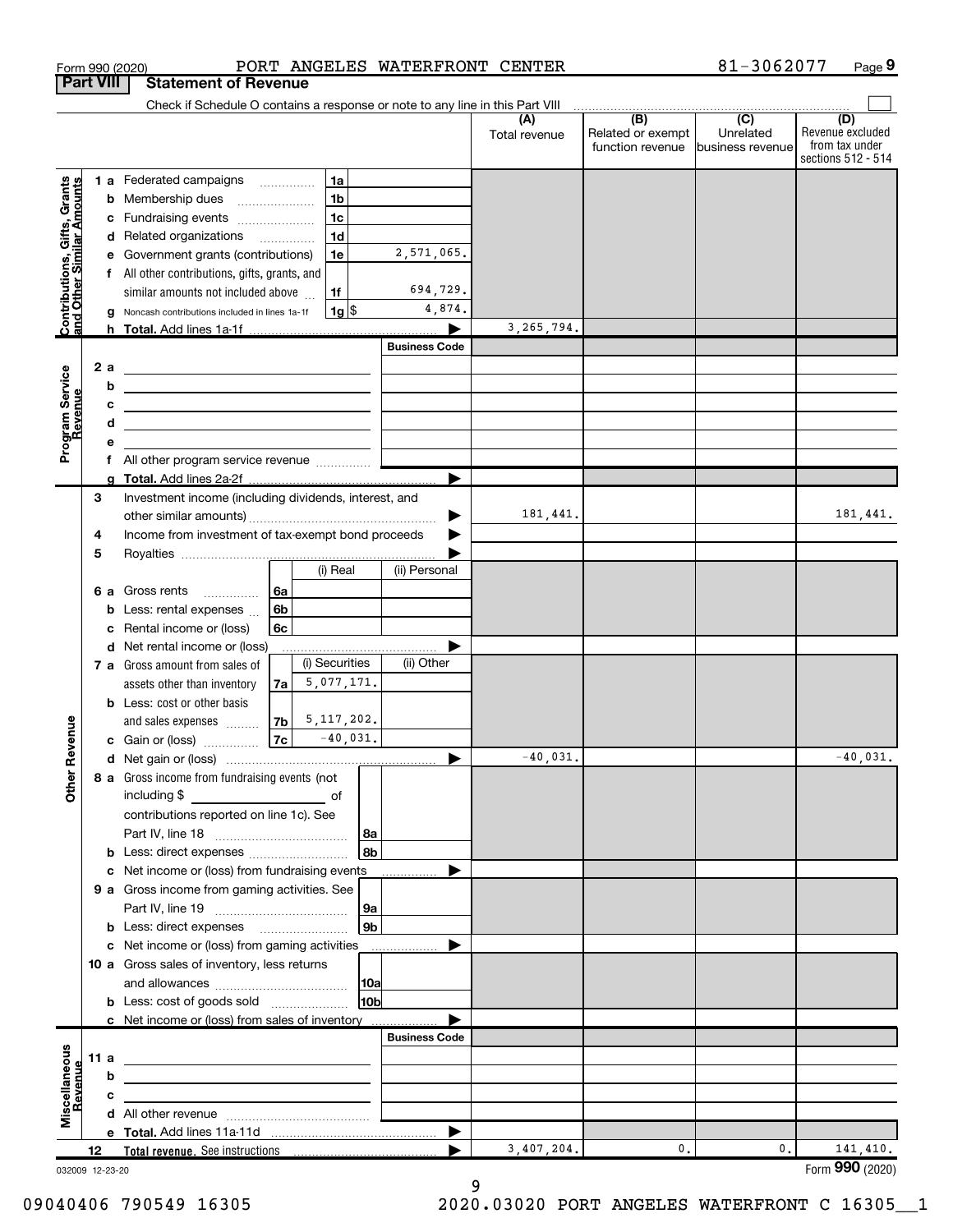$_{\rm Form}$   $_{990}$  (2020)  $_{\rm PQB}$  PORT ANGELES WATERFRONT CENTER  $_{\rm 81-3062077 \quad \rm Page}$ Form 990 (2020) PORT ANGELES<br>**Part IX | Statement of Functional Expenses** 

|              | Section 501(c)(3) and 501(c)(4) organizations must complete all columns. All other organizations must complete column (A).                                                                                 |                       |                                    |                                           |                                |
|--------------|------------------------------------------------------------------------------------------------------------------------------------------------------------------------------------------------------------|-----------------------|------------------------------------|-------------------------------------------|--------------------------------|
|              | Check if Schedule O contains a response or note to any line in this Part IX                                                                                                                                |                       |                                    |                                           | $\overline{\mathbf{X}}$        |
|              | Do not include amounts reported on lines 6b,<br>7b, 8b, 9b, and 10b of Part VIII.                                                                                                                          | (A)<br>Total expenses | (B)<br>Program service<br>expenses | (C)<br>Management and<br>general expenses | (D)<br>Fundraising<br>expenses |
| 1.           | Grants and other assistance to domestic organizations                                                                                                                                                      |                       |                                    |                                           |                                |
|              | and domestic governments. See Part IV, line 21                                                                                                                                                             |                       |                                    |                                           |                                |
| $\mathbf{2}$ | Grants and other assistance to domestic                                                                                                                                                                    |                       |                                    |                                           |                                |
|              | individuals. See Part IV, line 22                                                                                                                                                                          |                       |                                    |                                           |                                |
| 3            | Grants and other assistance to foreign                                                                                                                                                                     |                       |                                    |                                           |                                |
|              | organizations, foreign governments, and foreign                                                                                                                                                            |                       |                                    |                                           |                                |
|              | individuals. See Part IV, lines 15 and 16                                                                                                                                                                  |                       |                                    |                                           |                                |
| 4            | Benefits paid to or for members                                                                                                                                                                            |                       |                                    |                                           |                                |
| 5            | Compensation of current officers, directors,                                                                                                                                                               |                       |                                    |                                           |                                |
|              | trustees, and key employees                                                                                                                                                                                | 82,886.               | $52, 165$ .                        | 6,337.                                    | 24,384.                        |
| 6            | Compensation not included above to disqualified                                                                                                                                                            |                       |                                    |                                           |                                |
|              | persons (as defined under section 4958(f)(1)) and                                                                                                                                                          |                       |                                    |                                           |                                |
|              | persons described in section 4958(c)(3)(B)<br>.                                                                                                                                                            |                       |                                    |                                           |                                |
| 7            | Other salaries and wages                                                                                                                                                                                   | 63,976.               | 40, 264.                           | 4,891.                                    | 18,821.                        |
| 8            | Pension plan accruals and contributions (include                                                                                                                                                           |                       |                                    |                                           |                                |
|              | section 401(k) and 403(b) employer contributions)                                                                                                                                                          | $\frac{1,935}{8,185}$ | $\frac{1,217}{5,150}$ .            | 148.                                      | $\frac{570}{2,408}$<br>3,492.  |
| 9            |                                                                                                                                                                                                            |                       |                                    | 627.                                      |                                |
| 10           |                                                                                                                                                                                                            | 11,868.               | 7,469.                             | 907.                                      |                                |
| 11           | Fees for services (nonemployees):                                                                                                                                                                          |                       |                                    |                                           |                                |
| a            |                                                                                                                                                                                                            |                       |                                    |                                           |                                |
| b            |                                                                                                                                                                                                            |                       |                                    |                                           |                                |
| c            |                                                                                                                                                                                                            | 15,344.               |                                    | 15,344.                                   |                                |
| d            |                                                                                                                                                                                                            |                       |                                    |                                           |                                |
| е            | Professional fundraising services. See Part IV, line 17                                                                                                                                                    |                       |                                    |                                           |                                |
| f            | Investment management fees                                                                                                                                                                                 |                       |                                    |                                           |                                |
| $\mathbf{q}$ | Other. (If line 11g amount exceeds 10% of line 25,                                                                                                                                                         |                       |                                    |                                           |                                |
|              | column (A) amount, list line 11g expenses on Sch O.)                                                                                                                                                       | 90,937.               |                                    | 90,937.                                   |                                |
| 12           |                                                                                                                                                                                                            | 16,222.               |                                    |                                           | 16,222.                        |
| 13           |                                                                                                                                                                                                            | 17,534.               |                                    | 10, 237.                                  | 7,297.                         |
| 14           |                                                                                                                                                                                                            |                       |                                    |                                           |                                |
| 15           |                                                                                                                                                                                                            |                       |                                    |                                           |                                |
| 16           |                                                                                                                                                                                                            | 34,051.               | $\overline{21}$ , 991.             | 2,487.                                    | 9,573.                         |
| 17           |                                                                                                                                                                                                            | $\overline{27,144}$ . |                                    | 2,361.                                    | 24,783.                        |
| 18           | Payments of travel or entertainment expenses                                                                                                                                                               |                       |                                    |                                           |                                |
|              | for any federal, state, or local public officials                                                                                                                                                          |                       |                                    |                                           |                                |
| 19           | Conferences, conventions, and meetings                                                                                                                                                                     |                       |                                    |                                           |                                |
| 20           | Interest                                                                                                                                                                                                   | 100,000.              | 100,000.                           |                                           |                                |
| 21           |                                                                                                                                                                                                            |                       |                                    |                                           |                                |
| 22           | Depreciation, depletion, and amortization                                                                                                                                                                  |                       |                                    |                                           |                                |
| 23           | Insurance                                                                                                                                                                                                  | 6,014.                | 3,785.                             | 459.                                      | 1,770.                         |
| 24           | Other expenses. Itemize expenses not covered<br>above (List miscellaneous expenses on line 24e. If<br>line 24e amount exceeds 10% of line 25, column (A)<br>amount, list line 24e expenses on Schedule O.) |                       |                                    |                                           |                                |
| a            | LICENSES & FEES                                                                                                                                                                                            | 3,970.                |                                    | 3,970.                                    |                                |
| b            | <u> 1989 - Johann Stoff, deutscher Stoffen und der Stoffen und der Stoffen und der Stoffen und der Stoffen und der</u>                                                                                     |                       |                                    |                                           |                                |
| c            |                                                                                                                                                                                                            |                       |                                    |                                           |                                |
| d            |                                                                                                                                                                                                            |                       |                                    |                                           |                                |
|              | e All other expenses                                                                                                                                                                                       |                       |                                    |                                           |                                |
| 25           | Total functional expenses. Add lines 1 through 24e                                                                                                                                                         | 480,066.              | 232,041.                           | 138,705.                                  | 109,320.                       |
| 26           | Joint costs. Complete this line only if the organization                                                                                                                                                   |                       |                                    |                                           |                                |
|              | reported in column (B) joint costs from a combined                                                                                                                                                         |                       |                                    |                                           |                                |
|              | educational campaign and fundraising solicitation.                                                                                                                                                         |                       |                                    |                                           |                                |
|              | Check here $\blacktriangleright$<br>if following SOP 98-2 (ASC 958-720)                                                                                                                                    |                       |                                    |                                           |                                |

10

032010 12-23-20

Form 990 (2020)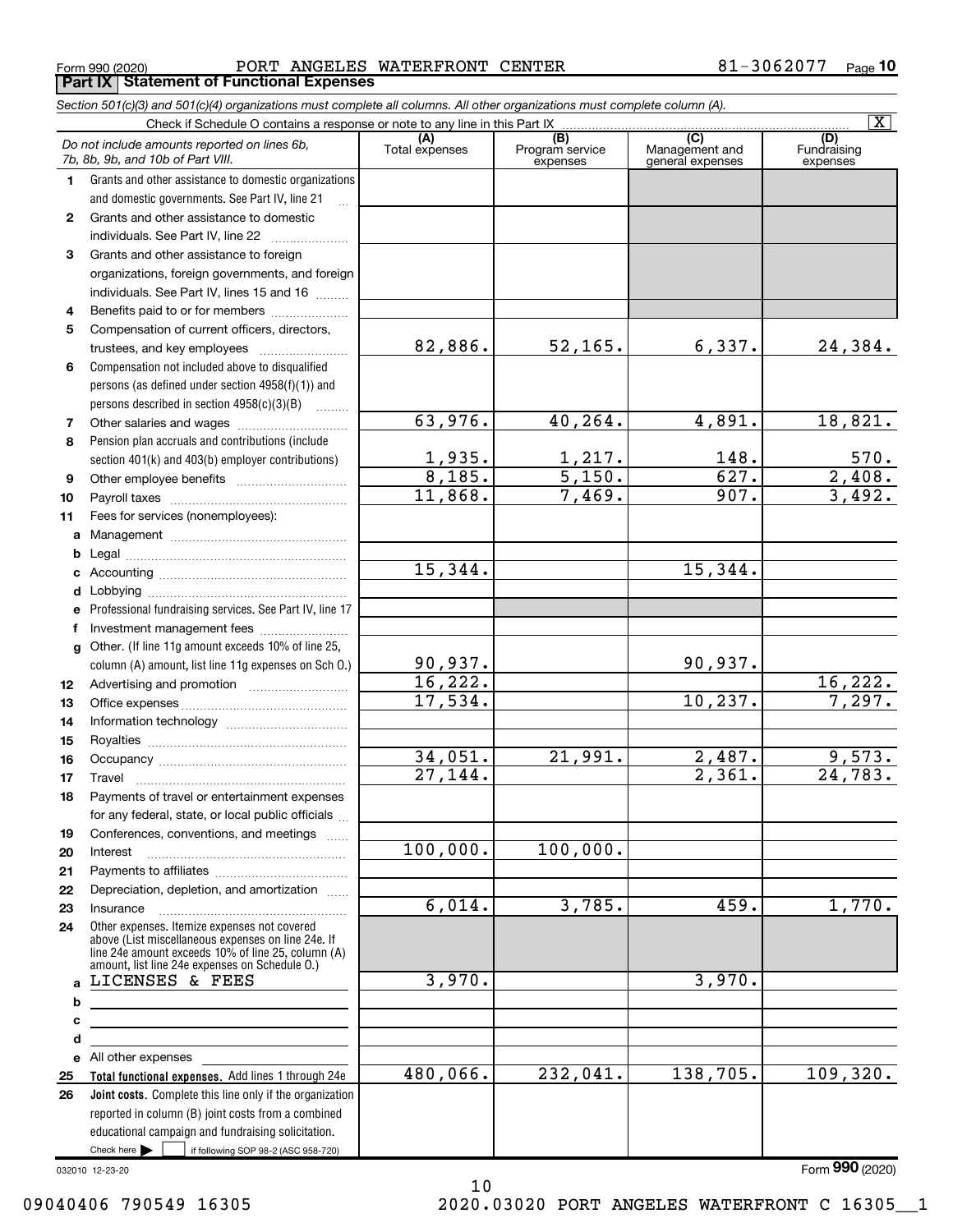# $_{\rm Form}$   $_{990}$  (2020)  $_{\rm PQB}$  PORT ANGELES WATERFRONT CENTER  $_{\rm 81-3062077 \quad \rm Page}$ Form 990 (2020)<br>**Part X | Balance Sheet**

|                             |    |                                                                                                                              |               |                     | (A)<br>Beginning of year |                | (B)<br>End of year |
|-----------------------------|----|------------------------------------------------------------------------------------------------------------------------------|---------------|---------------------|--------------------------|----------------|--------------------|
|                             | 1  |                                                                                                                              |               |                     | 30,020.                  | $\mathbf{1}$   | 5, 154, 221.       |
|                             | 2  |                                                                                                                              |               |                     |                          | $\overline{2}$ |                    |
|                             | з  |                                                                                                                              |               |                     | 273,086.                 | $\mathbf{3}$   | 205, 145.          |
|                             | 4  |                                                                                                                              |               | 2,383.              | $\overline{\mathbf{4}}$  | 39,500.        |                    |
|                             | 5  | Loans and other receivables from any current or former officer, director,                                                    |               |                     |                          |                |                    |
|                             |    | trustee, key employee, creator or founder, substantial contributor, or 35%                                                   |               |                     |                          |                |                    |
|                             |    | controlled entity or family member of any of these persons                                                                   |               | 5                   |                          |                |                    |
|                             | 6  | Loans and other receivables from other disqualified persons (as defined                                                      |               |                     |                          |                |                    |
|                             |    | under section $4958(f)(1)$ , and persons described in section $4958(c)(3)(B)$                                                |               | $\ldots$            |                          | 6              |                    |
|                             | 7  |                                                                                                                              |               | $\overline{7}$      |                          |                |                    |
| Assets                      | 8  |                                                                                                                              |               |                     |                          | 8              |                    |
|                             | 9  | Prepaid expenses and deferred charges                                                                                        |               |                     | 16,903.                  | $\mathbf{9}$   | 3,977.             |
|                             |    | 10a Land, buildings, and equipment: cost or other                                                                            |               |                     |                          |                |                    |
|                             |    | basis. Complete Part VI of Schedule D  10a                                                                                   |               | 1,766,324.          |                          |                |                    |
|                             |    | 10b<br><b>b</b> Less: accumulated depreciation                                                                               | 1,766,324.    | 10 <sub>c</sub>     | 1,766,324.               |                |                    |
|                             | 11 |                                                                                                                              |               | 11                  |                          |                |                    |
|                             | 12 |                                                                                                                              | 3,025,067.    | 12                  | 3,384,654.               |                |                    |
|                             | 13 |                                                                                                                              |               | 13                  |                          |                |                    |
|                             | 14 |                                                                                                                              |               | 14                  |                          |                |                    |
|                             | 15 |                                                                                                                              |               | 22, 164, 527.       | 15                       | 32,006,384.    |                    |
|                             | 16 |                                                                                                                              |               |                     | 27, 278, 310.            | 16             | 42,560,205.        |
|                             | 17 |                                                                                                                              | 857,166.      | 17                  | 2,830,323.               |                |                    |
|                             | 18 |                                                                                                                              |               | 18                  |                          |                |                    |
|                             | 19 |                                                                                                                              |               |                     | 19                       |                |                    |
|                             | 20 |                                                                                                                              |               |                     |                          | 20             |                    |
|                             | 21 | Escrow or custodial account liability. Complete Part IV of Schedule D                                                        |               | 1.1.1.1.1.1.1.1.1.1 |                          | 21             |                    |
|                             | 22 | Loans and other payables to any current or former officer, director,                                                         |               |                     |                          |                |                    |
| Liabilities                 |    | trustee, key employee, creator or founder, substantial contributor, or 35%                                                   |               |                     |                          | 22             |                    |
|                             | 23 | controlled entity or family member of any of these persons<br>Secured mortgages and notes payable to unrelated third parties |               |                     |                          | 23             |                    |
|                             | 24 |                                                                                                                              |               |                     |                          | 24             |                    |
|                             | 25 | Other liabilities (including federal income tax, payables to related third                                                   |               |                     |                          |                |                    |
|                             |    | parties, and other liabilities not included on lines 17-24). Complete Part X                                                 |               |                     |                          |                |                    |
|                             |    |                                                                                                                              |               |                     | 228, 210.  25            |                | 10,279,848.        |
|                             | 26 | Total liabilities. Add lines 17 through 25                                                                                   |               |                     | 1,085,376.               | 26             | 13, 110, 171.      |
|                             |    | Organizations that follow FASB ASC 958, check here $\blacktriangleright \boxed{X}$                                           |               |                     |                          |                |                    |
|                             |    | and complete lines 27, 28, 32, and 33.                                                                                       |               |                     |                          |                |                    |
|                             | 27 | Net assets without donor restrictions                                                                                        |               |                     | 8,282,588.               | 27             | 25,858,687.        |
|                             | 28 | Net assets with donor restrictions                                                                                           |               |                     | 17,910,346.              | 28             | 3,591,347.         |
|                             |    | Organizations that do not follow FASB ASC 958, check here $\blacktriangleright$                                              |               |                     |                          |                |                    |
| Net Assets or Fund Balances |    | and complete lines 29 through 33.                                                                                            |               |                     |                          |                |                    |
|                             | 29 |                                                                                                                              |               |                     |                          | 29             |                    |
|                             | 30 | Paid-in or capital surplus, or land, building, or equipment fund                                                             |               |                     |                          | 30             |                    |
|                             | 31 | Retained earnings, endowment, accumulated income, or other funds                                                             |               | .                   |                          | 31             |                    |
|                             | 32 | Total net assets or fund balances                                                                                            |               |                     | 26, 192, 934.            | 32             | 29,450,034.        |
|                             | 33 | Total liabilities and net assets/fund balances                                                                               | 27, 278, 310. | 33                  | 42,560,205.              |                |                    |

Page 11

Form 990 (2020)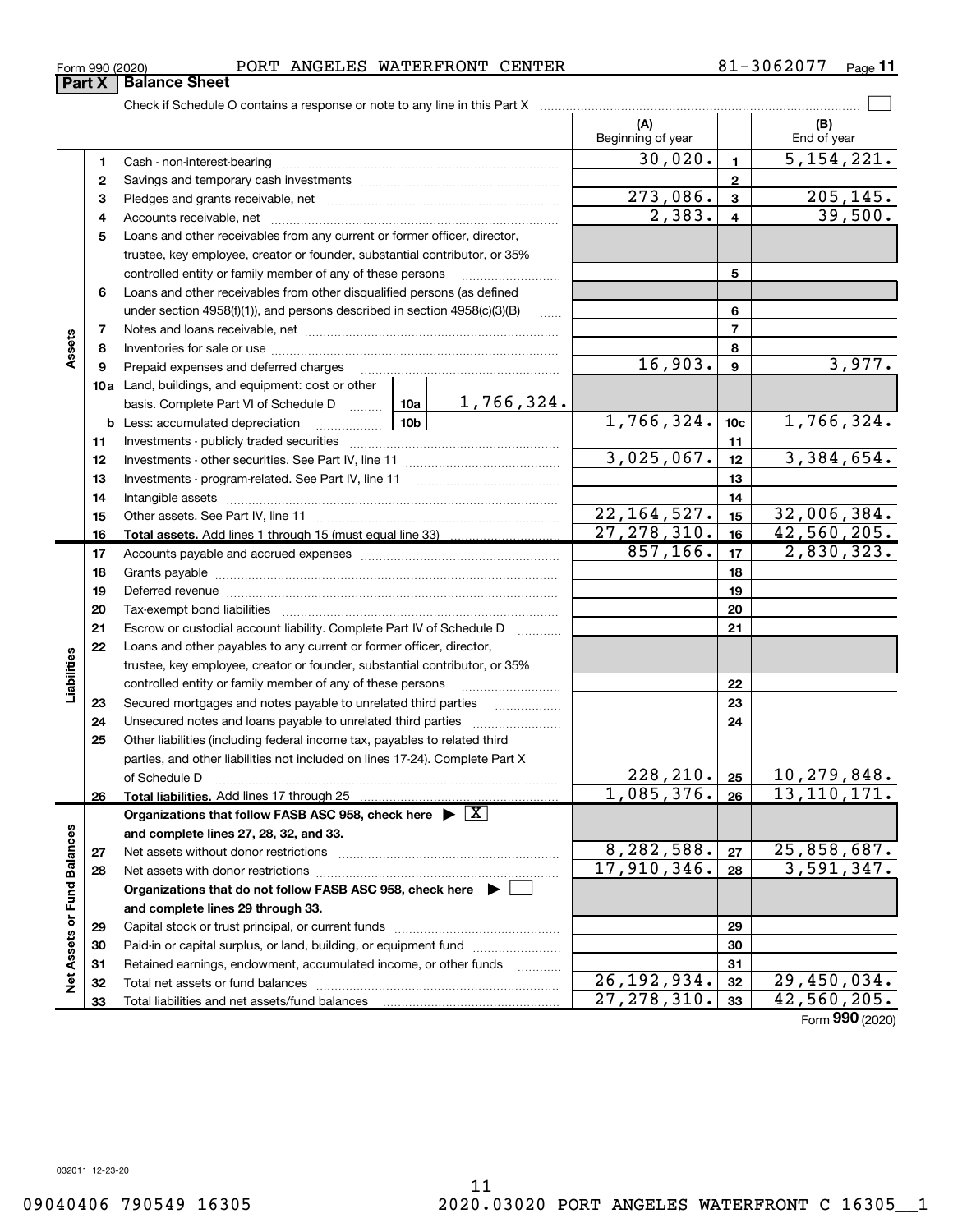|    | PORT ANGELES WATERFRONT CENTER<br>Form 990 (2020)                                                                               |                | 81-3062077 |                           |          | Page 12          |
|----|---------------------------------------------------------------------------------------------------------------------------------|----------------|------------|---------------------------|----------|------------------|
|    | Part XI   Reconciliation of Net Assets                                                                                          |                |            |                           |          |                  |
|    |                                                                                                                                 |                |            |                           |          |                  |
|    |                                                                                                                                 |                |            |                           |          |                  |
| 1  |                                                                                                                                 | $\mathbf{1}$   |            | 3,407,204.                |          |                  |
| 2  | Total expenses (must equal Part IX, column (A), line 25) [11] [20] [12] [20] [20] [20] [20] [30] [20] [20] [20                  | $\mathbf{2}$   |            |                           | 480,066. |                  |
| 3  | Revenue less expenses. Subtract line 2 from line 1                                                                              | 3              |            | 2,927,138.                |          |                  |
| 4  |                                                                                                                                 | 4              |            | $\overline{26,192,934}$ . |          |                  |
| 5  |                                                                                                                                 | 5              |            |                           | 329,962. |                  |
| 6  |                                                                                                                                 | 6              |            |                           |          |                  |
| 7  | Investment expenses                                                                                                             | $\overline{7}$ |            |                           |          |                  |
| 8  |                                                                                                                                 | 8              |            |                           |          |                  |
| 9  | Other changes in net assets or fund balances (explain on Schedule O)                                                            | 9              |            |                           |          | $\overline{0}$ . |
| 10 | Net assets or fund balances at end of year. Combine lines 3 through 9 (must equal Part X, line 32,                              |                |            |                           |          |                  |
|    | column (B))                                                                                                                     | 10             |            | 29,450,034.               |          |                  |
|    | <b>Part XII</b> Financial Statements and Reporting                                                                              |                |            |                           |          |                  |
|    |                                                                                                                                 |                |            |                           |          | $ \mathbf{X} $   |
|    |                                                                                                                                 |                |            |                           | Yes      | No               |
| 1  | $\boxed{\mathbf{X}}$ Accrual<br>Accounting method used to prepare the Form 990: <u>I</u> Cash<br>Other                          |                |            |                           |          |                  |
|    | If the organization changed its method of accounting from a prior year or checked "Other," explain in Schedule O.               |                |            |                           |          |                  |
|    | 2a Were the organization's financial statements compiled or reviewed by an independent accountant?                              |                |            | 2a                        |          | X                |
|    | If "Yes," check a box below to indicate whether the financial statements for the year were compiled or reviewed on a            |                |            |                           |          |                  |
|    | separate basis, consolidated basis, or both:                                                                                    |                |            |                           |          |                  |
|    | Both consolidated and separate basis<br>Separate basis<br><b>Consolidated basis</b>                                             |                |            |                           |          |                  |
|    | <b>b</b> Were the organization's financial statements audited by an independent accountant?                                     |                |            | 2 <sub>b</sub>            | X        |                  |
|    | If "Yes," check a box below to indicate whether the financial statements for the year were audited on a separate basis,         |                |            |                           |          |                  |
|    | consolidated basis, or both:                                                                                                    |                |            |                           |          |                  |
|    | $X$ Separate basis<br>Consolidated basis<br>Both consolidated and separate basis                                                |                |            |                           |          |                  |
|    | c If "Yes" to line 2a or 2b, does the organization have a committee that assumes responsibility for oversight of the audit,     |                |            |                           |          |                  |
|    |                                                                                                                                 |                |            | 2c                        | X        |                  |
|    | If the organization changed either its oversight process or selection process during the tax year, explain on Schedule O.       |                |            |                           |          |                  |
|    | 3a As a result of a federal award, was the organization required to undergo an audit or audits as set forth in the Single Audit |                |            |                           |          |                  |
|    |                                                                                                                                 |                |            | За                        |          | x                |
|    | b If "Yes," did the organization undergo the required audit or audits? If the organization did not undergo the required audit   |                |            |                           |          |                  |
|    | or audits, explain why on Schedule O and describe any steps taken to undergo such audits manufactured university                |                |            | 3b                        | $\Omega$ |                  |
|    |                                                                                                                                 |                |            |                           |          |                  |

Form 990 (2020)

032012 12-23-20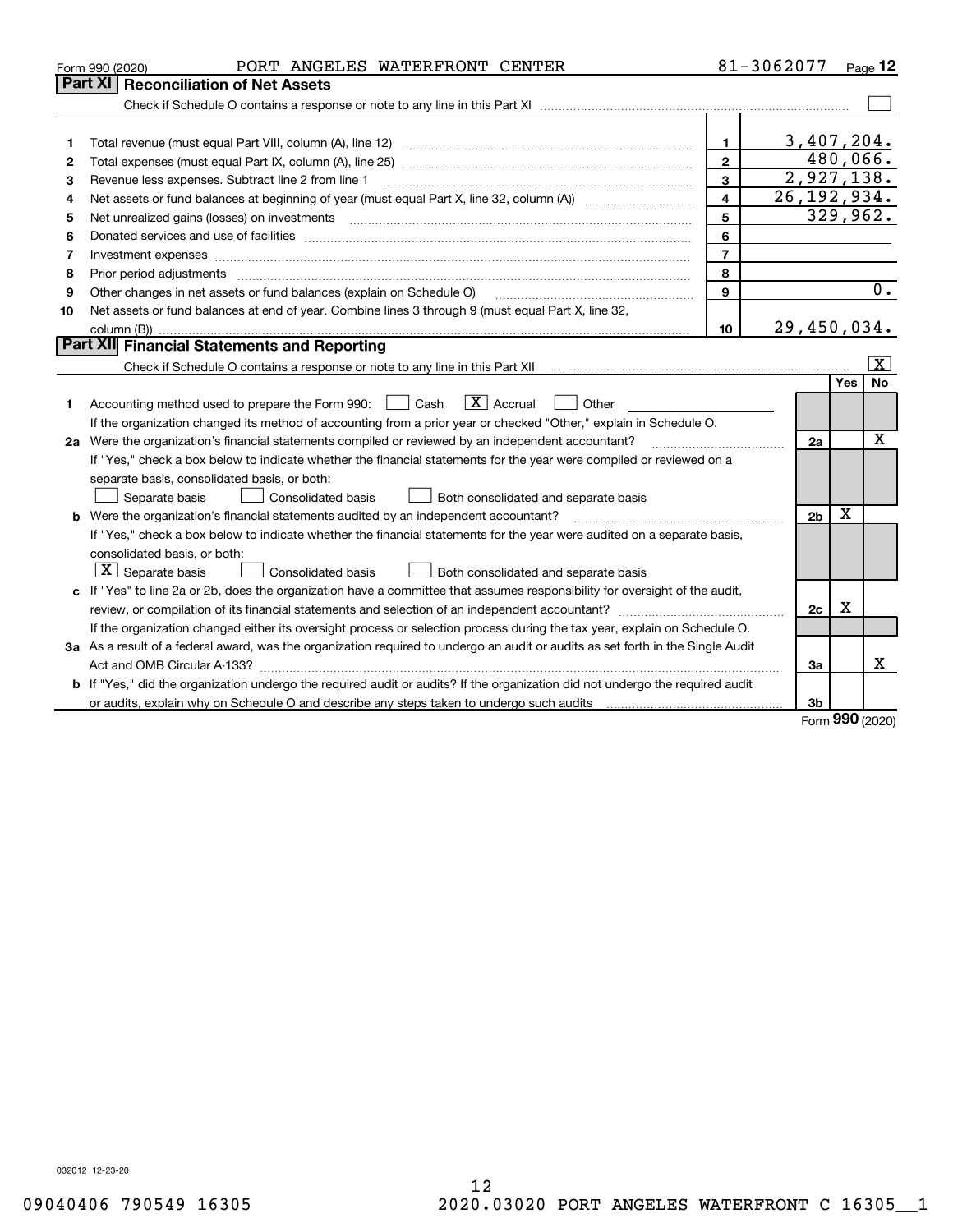| <b>SCHEDULE A</b> |
|-------------------|
|-------------------|

| (Form 990 or 990-EZ) |  |  |  |  |
|----------------------|--|--|--|--|
|----------------------|--|--|--|--|

# Public Charity Status and Public Support<br>
omplete if the organization is a section 501(c)(3) organization or a section<br>  $4947(3)$  (1) nonexempt charitable trust

(Form 990 or 990-EZ) Complete if the organization is a section 501(c)(3) organization or a section 4947(a)(1) nonexempt charitable trust.

| OMB No. 1545-0047                   |  |
|-------------------------------------|--|
| <b>U2</b>                           |  |
| <b>Open to Public</b><br>Inspection |  |

| Department of the Treasury<br>Internal Revenue Service |                                                      |  | Attach to Form 990 or Form 990-EZ.                                     |                                                                                                                                                                                                                                                           |     |                                                                | <b>Open to Public</b><br><b>Inspection</b> |                                       |
|--------------------------------------------------------|------------------------------------------------------|--|------------------------------------------------------------------------|-----------------------------------------------------------------------------------------------------------------------------------------------------------------------------------------------------------------------------------------------------------|-----|----------------------------------------------------------------|--------------------------------------------|---------------------------------------|
|                                                        | Name of the organization                             |  |                                                                        | $\blacktriangleright$ Go to www.irs.gov/Form990 for instructions and the latest information.                                                                                                                                                              |     |                                                                |                                            | <b>Employer identification number</b> |
|                                                        |                                                      |  |                                                                        | PORT ANGELES WATERFRONT CENTER                                                                                                                                                                                                                            |     |                                                                |                                            | 81-3062077                            |
| Part I                                                 |                                                      |  |                                                                        | Reason for Public Charity Status. (All organizations must complete this part.) See instructions.                                                                                                                                                          |     |                                                                |                                            |                                       |
|                                                        |                                                      |  |                                                                        | The organization is not a private foundation because it is: (For lines 1 through 12, check only one box.)                                                                                                                                                 |     |                                                                |                                            |                                       |
| 1                                                      |                                                      |  |                                                                        | A church, convention of churches, or association of churches described in section 170(b)(1)(A)(i).                                                                                                                                                        |     |                                                                |                                            |                                       |
| 2                                                      |                                                      |  |                                                                        | A school described in section 170(b)(1)(A)(ii). (Attach Schedule E (Form 990 or 990-EZ).)                                                                                                                                                                 |     |                                                                |                                            |                                       |
| 3                                                      |                                                      |  |                                                                        | A hospital or a cooperative hospital service organization described in section 170(b)(1)(A)(iii).                                                                                                                                                         |     |                                                                |                                            |                                       |
| 4                                                      |                                                      |  |                                                                        | A medical research organization operated in conjunction with a hospital described in section 170(b)(1)(A)(iii). Enter the hospital's name,                                                                                                                |     |                                                                |                                            |                                       |
|                                                        | city, and state:                                     |  |                                                                        |                                                                                                                                                                                                                                                           |     |                                                                |                                            |                                       |
| 5                                                      |                                                      |  |                                                                        | An organization operated for the benefit of a college or university owned or operated by a governmental unit described in                                                                                                                                 |     |                                                                |                                            |                                       |
|                                                        |                                                      |  | section 170(b)(1)(A)(iv). (Complete Part II.)                          |                                                                                                                                                                                                                                                           |     |                                                                |                                            |                                       |
| 6                                                      |                                                      |  |                                                                        | A federal, state, or local government or governmental unit described in section 170(b)(1)(A)(v).                                                                                                                                                          |     |                                                                |                                            |                                       |
| $7 \vert X \vert$                                      |                                                      |  |                                                                        | An organization that normally receives a substantial part of its support from a governmental unit or from the general public described in                                                                                                                 |     |                                                                |                                            |                                       |
|                                                        |                                                      |  | section 170(b)(1)(A)(vi). (Complete Part II.)                          |                                                                                                                                                                                                                                                           |     |                                                                |                                            |                                       |
| 8                                                      |                                                      |  |                                                                        | A community trust described in section 170(b)(1)(A)(vi). (Complete Part II.)                                                                                                                                                                              |     |                                                                |                                            |                                       |
| 9                                                      |                                                      |  |                                                                        | An agricultural research organization described in section 170(b)(1)(A)(ix) operated in conjunction with a land-grant college                                                                                                                             |     |                                                                |                                            |                                       |
|                                                        |                                                      |  |                                                                        | or university or a non-land-grant college of agriculture (see instructions). Enter the name, city, and state of the college or                                                                                                                            |     |                                                                |                                            |                                       |
|                                                        | university:                                          |  |                                                                        |                                                                                                                                                                                                                                                           |     |                                                                |                                            |                                       |
| 10                                                     |                                                      |  |                                                                        | An organization that normally receives (1) more than 33 1/3% of its support from contributions, membership fees, and gross receipts from                                                                                                                  |     |                                                                |                                            |                                       |
|                                                        |                                                      |  |                                                                        | activities related to its exempt functions, subject to certain exceptions; and (2) no more than 33 1/3% of its support from gross investment                                                                                                              |     |                                                                |                                            |                                       |
|                                                        |                                                      |  |                                                                        | income and unrelated business taxable income (less section 511 tax) from businesses acquired by the organization after June 30, 1975.                                                                                                                     |     |                                                                |                                            |                                       |
|                                                        |                                                      |  | See section 509(a)(2). (Complete Part III.)                            |                                                                                                                                                                                                                                                           |     |                                                                |                                            |                                       |
| 11                                                     |                                                      |  |                                                                        | An organization organized and operated exclusively to test for public safety. See section 509(a)(4).                                                                                                                                                      |     |                                                                |                                            |                                       |
| 12                                                     |                                                      |  |                                                                        | An organization organized and operated exclusively for the benefit of, to perform the functions of, or to carry out the purposes of one or                                                                                                                |     |                                                                |                                            |                                       |
|                                                        |                                                      |  |                                                                        | more publicly supported organizations described in section 509(a)(1) or section 509(a)(2). See section 509(a)(3). Check the box in                                                                                                                        |     |                                                                |                                            |                                       |
|                                                        |                                                      |  |                                                                        | lines 12a through 12d that describes the type of supporting organization and complete lines 12e, 12f, and 12g.                                                                                                                                            |     |                                                                |                                            |                                       |
| a                                                      |                                                      |  |                                                                        | Type I. A supporting organization operated, supervised, or controlled by its supported organization(s), typically by giving                                                                                                                               |     |                                                                |                                            |                                       |
|                                                        |                                                      |  |                                                                        | the supported organization(s) the power to regularly appoint or elect a majority of the directors or trustees of the supporting                                                                                                                           |     |                                                                |                                            |                                       |
|                                                        |                                                      |  | organization. You must complete Part IV, Sections A and B.             |                                                                                                                                                                                                                                                           |     |                                                                |                                            |                                       |
| b                                                      |                                                      |  |                                                                        | Type II. A supporting organization supervised or controlled in connection with its supported organization(s), by having                                                                                                                                   |     |                                                                |                                            |                                       |
|                                                        |                                                      |  |                                                                        | control or management of the supporting organization vested in the same persons that control or manage the supported                                                                                                                                      |     |                                                                |                                            |                                       |
|                                                        |                                                      |  | organization(s). You must complete Part IV, Sections A and C.          |                                                                                                                                                                                                                                                           |     |                                                                |                                            |                                       |
| с                                                      |                                                      |  |                                                                        | Type III functionally integrated. A supporting organization operated in connection with, and functionally integrated with,                                                                                                                                |     |                                                                |                                            |                                       |
|                                                        |                                                      |  |                                                                        | its supported organization(s) (see instructions). You must complete Part IV, Sections A, D, and E.                                                                                                                                                        |     |                                                                |                                            |                                       |
| d                                                      |                                                      |  |                                                                        | Type III non-functionally integrated. A supporting organization operated in connection with its supported organization(s)<br>that is not functionally integrated. The organization generally must satisfy a distribution requirement and an attentiveness |     |                                                                |                                            |                                       |
|                                                        |                                                      |  |                                                                        | requirement (see instructions). You must complete Part IV, Sections A and D, and Part V.                                                                                                                                                                  |     |                                                                |                                            |                                       |
| е                                                      |                                                      |  |                                                                        | Check this box if the organization received a written determination from the IRS that it is a Type I, Type II, Type III                                                                                                                                   |     |                                                                |                                            |                                       |
|                                                        |                                                      |  |                                                                        | functionally integrated, or Type III non-functionally integrated supporting organization.                                                                                                                                                                 |     |                                                                |                                            |                                       |
|                                                        | <b>f</b> Enter the number of supported organizations |  |                                                                        |                                                                                                                                                                                                                                                           |     |                                                                |                                            |                                       |
|                                                        |                                                      |  | Provide the following information about the supported organization(s). |                                                                                                                                                                                                                                                           |     |                                                                |                                            |                                       |
|                                                        | (i) Name of supported                                |  | (ii) EIN                                                               | (iii) Type of organization                                                                                                                                                                                                                                |     | (iv) Is the organization listed<br>in vour aovernina document? | (v) Amount of monetary                     | (vi) Amount of other                  |
|                                                        | organization                                         |  |                                                                        | (described on lines 1-10<br>above (see instructions))                                                                                                                                                                                                     | Yes | No                                                             | support (see instructions)                 | support (see instructions)            |
|                                                        |                                                      |  |                                                                        |                                                                                                                                                                                                                                                           |     |                                                                |                                            |                                       |
|                                                        |                                                      |  |                                                                        |                                                                                                                                                                                                                                                           |     |                                                                |                                            |                                       |
|                                                        |                                                      |  |                                                                        |                                                                                                                                                                                                                                                           |     |                                                                |                                            |                                       |
|                                                        |                                                      |  |                                                                        |                                                                                                                                                                                                                                                           |     |                                                                |                                            |                                       |
|                                                        |                                                      |  |                                                                        |                                                                                                                                                                                                                                                           |     |                                                                |                                            |                                       |
|                                                        |                                                      |  |                                                                        |                                                                                                                                                                                                                                                           |     |                                                                |                                            |                                       |
|                                                        |                                                      |  |                                                                        |                                                                                                                                                                                                                                                           |     |                                                                |                                            |                                       |
|                                                        |                                                      |  |                                                                        |                                                                                                                                                                                                                                                           |     |                                                                |                                            |                                       |
|                                                        |                                                      |  |                                                                        |                                                                                                                                                                                                                                                           |     |                                                                |                                            |                                       |

**Total** 

LHA For Paperwork Reduction Act Notice, see the Instructions for Form 990 or 990-EZ. 032021 01-25-21 Schedule A (Form 990 or 990-EZ) 2020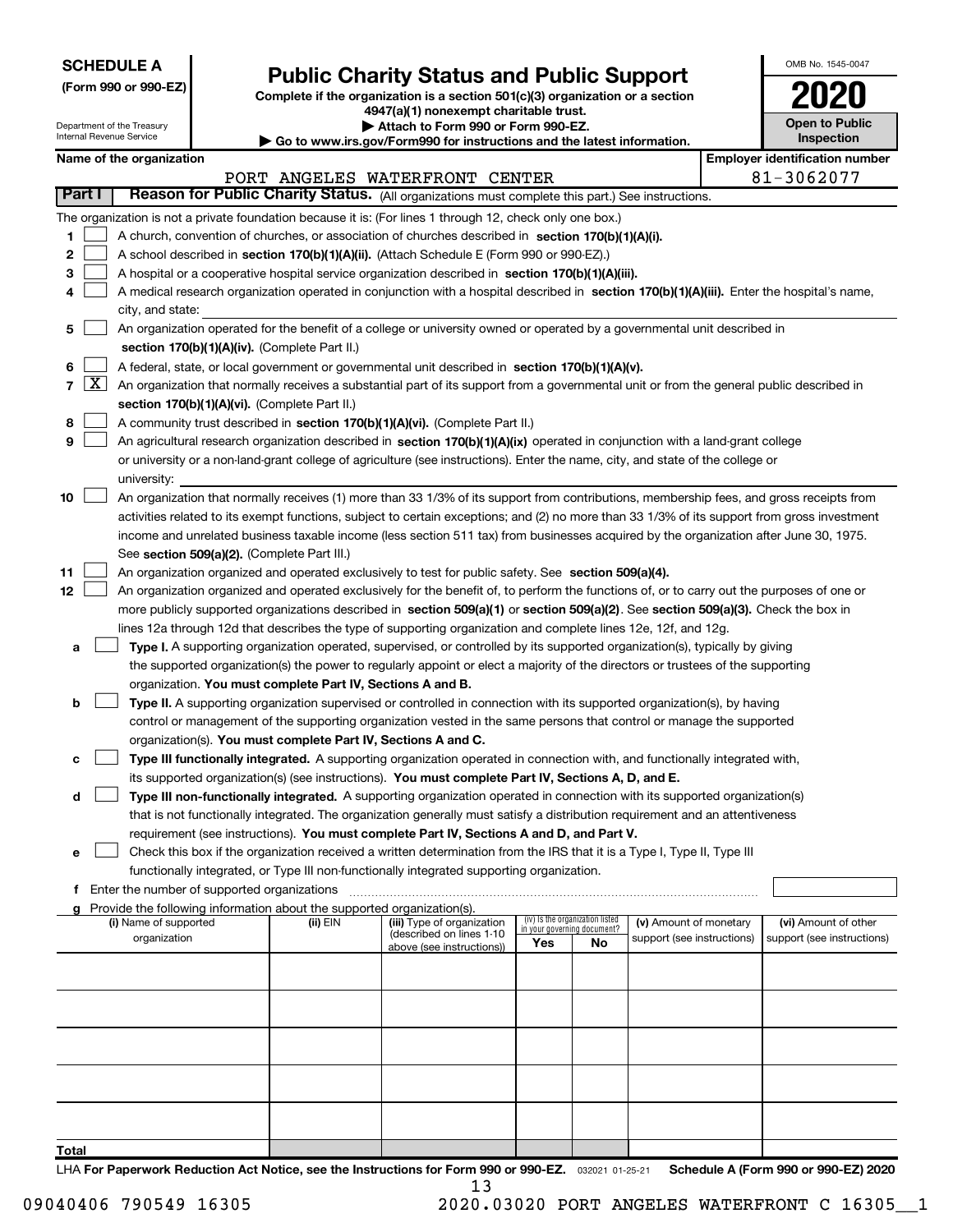# Schedule A (Form 990 or 990-EZ) 2020 PORT ANGELES WATERFRONT CENTER  $\,$  81-3062077  $\,$  Page

 $81 - 3062077$  Page 2

(Complete only if you checked the box on line 5, 7, or 8 of Part I or if the organization failed to qualify under Part III. If the organization fails to qualify under the tests listed below, please complete Part III.) Part II | Support Schedule for Organizations Described in Sections 170(b)(1)(A)(iv) and 170(b)(1)(A)(vi)

| <b>Section A. Public Support</b>                                                                                                           |           |          |                   |            |                                      |                    |
|--------------------------------------------------------------------------------------------------------------------------------------------|-----------|----------|-------------------|------------|--------------------------------------|--------------------|
| Calendar year (or fiscal year beginning in)                                                                                                | (a) 2016  | (b) 2017 | $(c)$ 2018        | $(d)$ 2019 | (e) 2020                             | (f) Total          |
| 1 Gifts, grants, contributions, and                                                                                                        |           |          |                   |            |                                      |                    |
| membership fees received. (Do not                                                                                                          |           |          |                   |            |                                      |                    |
| include any "unusual grants.")                                                                                                             | 10982169. |          | 1019091.12905576. | 1448838.   |                                      | 3265794.29621468.  |
| 2 Tax revenues levied for the organ-                                                                                                       |           |          |                   |            |                                      |                    |
| ization's benefit and either paid to                                                                                                       |           |          |                   |            |                                      |                    |
| or expended on its behalf                                                                                                                  |           |          |                   |            |                                      |                    |
| 3 The value of services or facilities                                                                                                      |           |          |                   |            |                                      |                    |
| furnished by a governmental unit to                                                                                                        |           |          |                   |            |                                      |                    |
| the organization without charge                                                                                                            |           |          |                   |            |                                      |                    |
| 4 Total. Add lines 1 through 3                                                                                                             | 10982169. |          | 1019091.12905576. | 1448838.   |                                      | 3265794.29621468.  |
| The portion of total contributions                                                                                                         |           |          |                   |            |                                      |                    |
| by each person (other than a                                                                                                               |           |          |                   |            |                                      |                    |
| governmental unit or publicly                                                                                                              |           |          |                   |            |                                      |                    |
| supported organization) included                                                                                                           |           |          |                   |            |                                      |                    |
| on line 1 that exceeds 2% of the                                                                                                           |           |          |                   |            |                                      |                    |
| amount shown on line 11,                                                                                                                   |           |          |                   |            |                                      |                    |
| column (f)                                                                                                                                 |           |          |                   |            |                                      |                    |
| 6 Public support. Subtract line 5 from line 4.                                                                                             |           |          |                   |            |                                      | 29621468.          |
| <b>Section B. Total Support</b>                                                                                                            |           |          |                   |            |                                      |                    |
| Calendar year (or fiscal year beginning in)                                                                                                | (a) 2016  | (b) 2017 | $(c)$ 2018        | $(d)$ 2019 | (e) 2020                             | (f) Total          |
| <b>7</b> Amounts from line 4                                                                                                               | 10982169. |          | 1019091.12905576. | 1448838.   |                                      | 3265794.29621468.  |
| 8 Gross income from interest,                                                                                                              |           |          |                   |            |                                      |                    |
| dividends, payments received on                                                                                                            |           |          |                   |            |                                      |                    |
| securities loans, rents, royalties,                                                                                                        |           |          |                   |            |                                      |                    |
| and income from similar sources                                                                                                            |           | 28,831.  | 283, 179.         | 306,830.   | 181,441.                             | 800, 281.          |
| <b>9</b> Net income from unrelated business                                                                                                |           |          |                   |            |                                      |                    |
| activities, whether or not the                                                                                                             |           |          |                   |            |                                      |                    |
| business is regularly carried on                                                                                                           |           |          |                   |            |                                      |                    |
| 10 Other income. Do not include gain                                                                                                       |           |          |                   |            |                                      |                    |
| or loss from the sale of capital                                                                                                           |           |          |                   |            |                                      |                    |
| assets (Explain in Part VI.)                                                                                                               |           | 20,870.  | 20,716.           | 16,034.    |                                      | <u>57,620.</u>     |
| 11 Total support. Add lines 7 through 10                                                                                                   |           |          |                   |            |                                      | 30479369.          |
| 12 Gross receipts from related activities, etc. (see instructions)                                                                         |           |          |                   |            | 12                                   |                    |
| 13 First 5 years. If the Form 990 is for the organization's first, second, third, fourth, or fifth tax year as a section 501(c)(3)         |           |          |                   |            |                                      |                    |
| organization, check this box and stop here                                                                                                 |           |          |                   |            |                                      | $\boxed{\text{X}}$ |
| <b>Section C. Computation of Public Support Percentage</b>                                                                                 |           |          |                   |            |                                      |                    |
|                                                                                                                                            |           |          |                   |            | 14                                   | %                  |
| 15 Public support percentage from 2019 Schedule A, Part II, line 14                                                                        |           |          |                   |            | 15                                   | %                  |
| 16a 33 1/3% support test - 2020. If the organization did not check the box on line 13, and line 14 is 33 1/3% or more, check this box and  |           |          |                   |            |                                      |                    |
| stop here. The organization qualifies as a publicly supported organization                                                                 |           |          |                   |            |                                      |                    |
| b 33 1/3% support test - 2019. If the organization did not check a box on line 13 or 16a, and line 15 is 33 1/3% or more, check this box   |           |          |                   |            |                                      |                    |
| and stop here. The organization qualifies as a publicly supported organization                                                             |           |          |                   |            |                                      |                    |
| 17a 10% -facts-and-circumstances test - 2020. If the organization did not check a box on line 13, 16a, or 16b, and line 14 is 10% or more, |           |          |                   |            |                                      |                    |
| and if the organization meets the facts-and-circumstances test, check this box and stop here. Explain in Part VI how the organization      |           |          |                   |            |                                      |                    |
| meets the facts-and-circumstances test. The organization qualifies as a publicly supported organization                                    |           |          |                   |            |                                      |                    |
| b 10% -facts-and-circumstances test - 2019. If the organization did not check a box on line 13, 16a, 16b, or 17a, and line 15 is 10% or    |           |          |                   |            |                                      |                    |
| more, and if the organization meets the facts-and-circumstances test, check this box and stop here. Explain in Part VI how the             |           |          |                   |            |                                      |                    |
| organization meets the facts-and-circumstances test. The organization qualifies as a publicly supported organization                       |           |          |                   |            |                                      |                    |
| 18 Private foundation. If the organization did not check a box on line 13, 16a, 16b, 17a, or 17b, check this box and see instructions      |           |          |                   |            |                                      |                    |
|                                                                                                                                            |           |          |                   |            | Schedule A (Form 990 or 990-EZ) 2020 |                    |

032022 01-25-21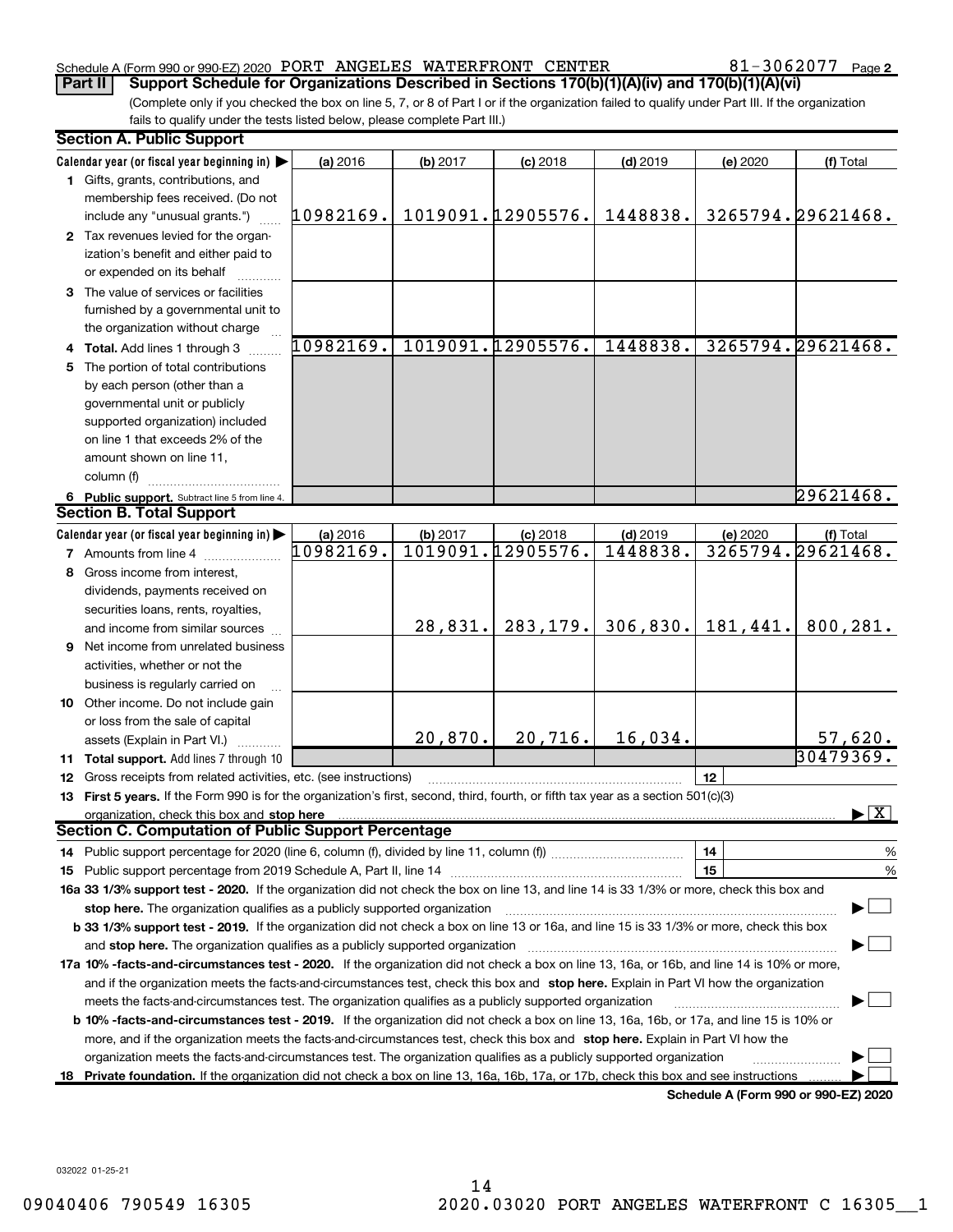# Schedule A (Form 990 or 990-EZ) 2020 PORT ANGELES WATERFRONT CENTER  $\,$  81-3062077  $\,$  Page **Part III | Support Schedule for Organizations Described in Section 509(a)(2)**

(Complete only if you checked the box on line 10 of Part I or if the organization failed to qualify under Part II. If the organization fails to qualify under the tests listed below, please complete Part II.)

|    | <b>Section A. Public Support</b>                                                                                                                                                         |          |          |                 |            |                                      |           |
|----|------------------------------------------------------------------------------------------------------------------------------------------------------------------------------------------|----------|----------|-----------------|------------|--------------------------------------|-----------|
|    | Calendar year (or fiscal year beginning in) $\blacktriangleright$                                                                                                                        | (a) 2016 | (b) 2017 | <b>(c)</b> 2018 | $(d)$ 2019 | (e) 2020                             | (f) Total |
|    | 1 Gifts, grants, contributions, and                                                                                                                                                      |          |          |                 |            |                                      |           |
|    | membership fees received. (Do not                                                                                                                                                        |          |          |                 |            |                                      |           |
|    | include any "unusual grants.")                                                                                                                                                           |          |          |                 |            |                                      |           |
|    | 2 Gross receipts from admissions,<br>merchandise sold or services per-<br>formed, or facilities furnished in<br>any activity that is related to the<br>organization's tax-exempt purpose |          |          |                 |            |                                      |           |
| З  | Gross receipts from activities that                                                                                                                                                      |          |          |                 |            |                                      |           |
|    | are not an unrelated trade or bus-                                                                                                                                                       |          |          |                 |            |                                      |           |
|    | iness under section 513                                                                                                                                                                  |          |          |                 |            |                                      |           |
|    | 4 Tax revenues levied for the organ-<br>ization's benefit and either paid to                                                                                                             |          |          |                 |            |                                      |           |
|    | or expended on its behalf                                                                                                                                                                |          |          |                 |            |                                      |           |
| 5. | The value of services or facilities                                                                                                                                                      |          |          |                 |            |                                      |           |
|    | furnished by a governmental unit to                                                                                                                                                      |          |          |                 |            |                                      |           |
|    | the organization without charge                                                                                                                                                          |          |          |                 |            |                                      |           |
|    | <b>6 Total.</b> Add lines 1 through 5                                                                                                                                                    |          |          |                 |            |                                      |           |
|    | 7a Amounts included on lines 1, 2, and<br>3 received from disqualified persons                                                                                                           |          |          |                 |            |                                      |           |
|    | <b>b</b> Amounts included on lines 2 and 3 received<br>from other than disqualified persons that<br>exceed the greater of \$5,000 or 1% of the<br>amount on line 13 for the year         |          |          |                 |            |                                      |           |
|    | c Add lines 7a and 7b                                                                                                                                                                    |          |          |                 |            |                                      |           |
|    | 8 Public support. (Subtract line 7c from line 6.)<br><b>Section B. Total Support</b>                                                                                                     |          |          |                 |            |                                      |           |
|    |                                                                                                                                                                                          |          |          |                 |            |                                      |           |
|    | Calendar year (or fiscal year beginning in) $\blacktriangleright$<br>9 Amounts from line 6                                                                                               | (a) 2016 | (b) 2017 | $(c)$ 2018      | $(d)$ 2019 | (e) 2020                             | (f) Total |
|    | 10a Gross income from interest,<br>dividends, payments received on<br>securities loans, rents, royalties,<br>and income from similar sources                                             |          |          |                 |            |                                      |           |
|    | <b>b</b> Unrelated business taxable income<br>(less section 511 taxes) from businesses                                                                                                   |          |          |                 |            |                                      |           |
|    | acquired after June 30, 1975<br>$\overline{\phantom{a}}$                                                                                                                                 |          |          |                 |            |                                      |           |
|    | c Add lines 10a and 10b                                                                                                                                                                  |          |          |                 |            |                                      |           |
|    | <b>11</b> Net income from unrelated business<br>activities not included in line 10b,<br>whether or not the business is<br>regularly carried on                                           |          |          |                 |            |                                      |           |
|    | 12 Other income. Do not include gain<br>or loss from the sale of capital<br>assets (Explain in Part VI.)                                                                                 |          |          |                 |            |                                      |           |
|    | 13 Total support. (Add lines 9, 10c, 11, and 12.)                                                                                                                                        |          |          |                 |            |                                      |           |
|    | 14 First 5 years. If the Form 990 is for the organization's first, second, third, fourth, or fifth tax year as a section 501(c)(3) organization,                                         |          |          |                 |            |                                      |           |
|    | check this box and stop here                                                                                                                                                             |          |          |                 |            |                                      |           |
|    | <b>Section C. Computation of Public Support Percentage</b>                                                                                                                               |          |          |                 |            |                                      |           |
|    | 15 Public support percentage for 2020 (line 8, column (f), divided by line 13, column (f))                                                                                               |          |          |                 |            | 15                                   | %         |
|    | 16 Public support percentage from 2019 Schedule A, Part III, line 15                                                                                                                     |          |          |                 |            | 16                                   | %         |
|    | Section D. Computation of Investment Income Percentage                                                                                                                                   |          |          |                 |            |                                      |           |
|    |                                                                                                                                                                                          |          |          |                 |            | 17                                   | %         |
|    | 18 Investment income percentage from 2019 Schedule A, Part III, line 17                                                                                                                  |          |          |                 |            | 18                                   | %         |
|    | 19a 33 1/3% support tests - 2020. If the organization did not check the box on line 14, and line 15 is more than 33 1/3%, and line 17 is not                                             |          |          |                 |            |                                      |           |
|    | more than 33 1/3%, check this box and stop here. The organization qualifies as a publicly supported organization                                                                         |          |          |                 |            |                                      |           |
|    | <b>b 33 1/3% support tests - 2019.</b> If the organization did not check a box on line 14 or line 19a, and line 16 is more than 33 1/3%, and                                             |          |          |                 |            |                                      |           |
|    | line 18 is not more than 33 1/3%, check this box and stop here. The organization qualifies as a publicly supported organization                                                          |          |          |                 |            |                                      |           |
|    | 20 Private foundation. If the organization did not check a box on line 14, 19a, or 19b, check this box and see instructions                                                              |          |          |                 |            |                                      |           |
|    | 032023 01-25-21                                                                                                                                                                          |          | 15       |                 |            | Schedule A (Form 990 or 990-EZ) 2020 |           |

09040406 790549 16305 2020.03020 PORT ANGELES WATERFRONT C 16305 1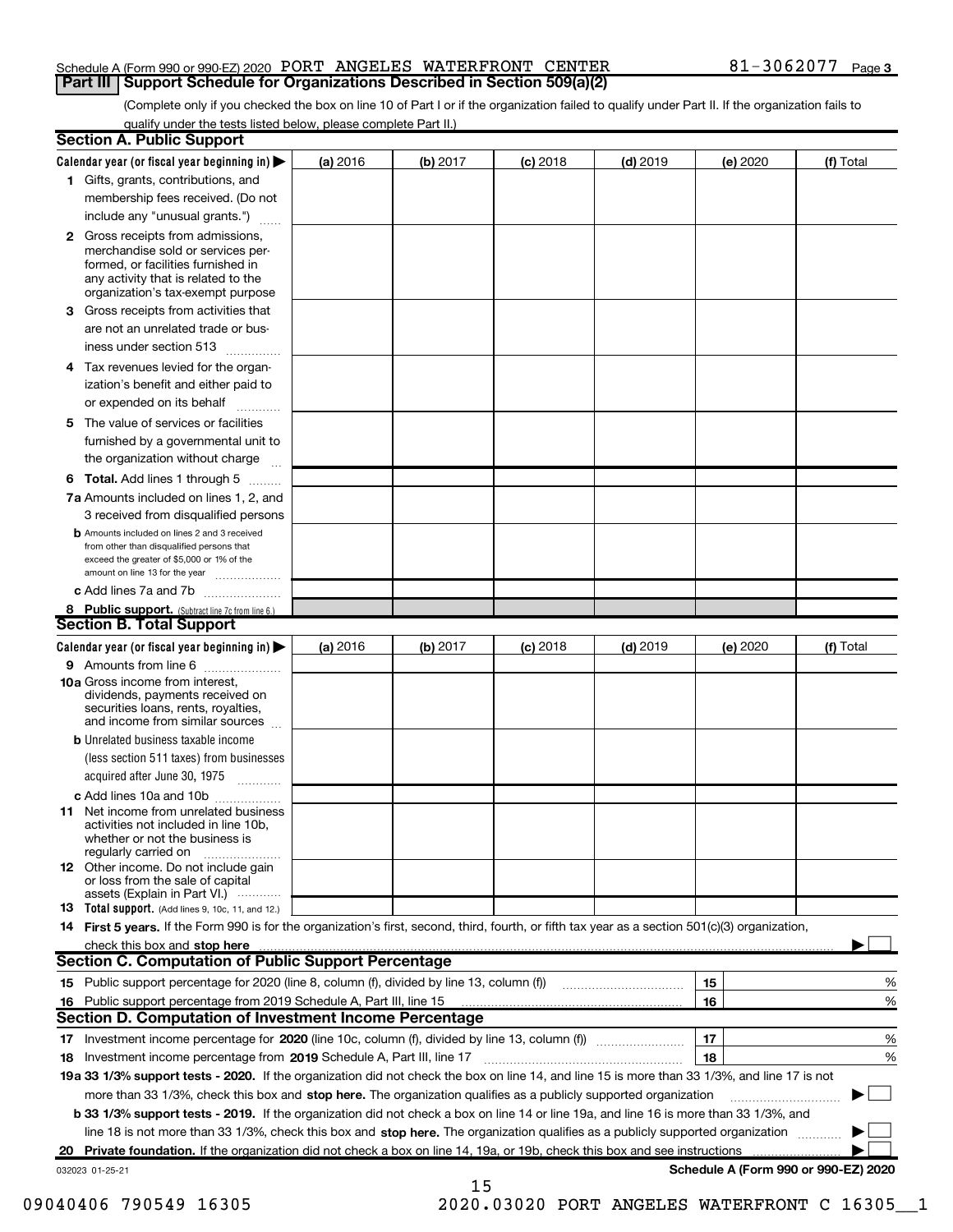# Schedule A (Form 990 or 990-EZ) 2020 PORT ANGELES WATERFRONT CENTER  $\,$  81-3062077  $\,$  Page

# **Part IV | Supporting Organizations**

(Complete only if you checked a box in line 12 on Part I. If you checked box 12a, Part I, complete Sections A and B. If you checked box 12b, Part I, complete Sections A and C. If you checked box 12c, Part I, complete Sections A, D, and E. If you checked box 12d, Part I, complete Sections A and D, and complete Part V.)

# Section A. All Supporting Organizations

- 1 Are all of the organization's supported organizations listed by name in the organization's governing documents? If "No," describe in Part VI how the supported organizations are designated. If designated by class or purpose, describe the designation. If historic and continuing relationship, explain.
- 2 Did the organization have any supported organization that does not have an IRS determination of status under section 509(a)(1) or (2)? If "Yes," explain in Part VI how the organization determined that the supported organization was described in section 509(a)(1) or (2).
- 3a Did the organization have a supported organization described in section 501(c)(4), (5), or (6)? If "Yes," answer lines 3b and 3c below.
- b Did the organization confirm that each supported organization qualified under section 501(c)(4), (5), or (6) and satisfied the public support tests under section 509(a)(2)? If "Yes," describe in Part VI when and how the organization made the determination.
- c Did the organization ensure that all support to such organizations was used exclusively for section 170(c)(2)(B) purposes? If "Yes," explain in Part VI what controls the organization put in place to ensure such use.
- 4a Was any supported organization not organized in the United States ("foreign supported organization")? If "Yes," and if you checked box 12a or 12b in Part I, answer lines 4b and 4c below.
- b Did the organization have ultimate control and discretion in deciding whether to make grants to the foreign supported organization? If "Yes," describe in Part VI how the organization had such control and discretion despite being controlled or supervised by or in connection with its supported organizations.
- c Did the organization support any foreign supported organization that does not have an IRS determination under sections 501(c)(3) and 509(a)(1) or (2)? If "Yes," explain in Part VI what controls the organization used to ensure that all support to the foreign supported organization was used exclusively for section 170(c)(2)(B) purposes.
- 5a Did the organization add, substitute, or remove any supported organizations during the tax year? If "Yes," answer lines 5b and 5c below (if applicable). Also, provide detail in **Part VI,** including (i) the names and EIN numbers of the supported organizations added, substituted, or removed; (ii) the reasons for each such action; (iii) the authority under the organization's organizing document authorizing such action; and (iv) how the action was accomplished (such as by amendment to the organizing document).
- **b Type I or Type II only.** Was any added or substituted supported organization part of a class already designated in the organization's organizing document?
- c Substitutions only. Was the substitution the result of an event beyond the organization's control?
- 6 Did the organization provide support (whether in the form of grants or the provision of services or facilities) to Part VI. support or benefit one or more of the filing organization's supported organizations? If "Yes," provide detail in anyone other than (i) its supported organizations, (ii) individuals that are part of the charitable class benefited by one or more of its supported organizations, or (iii) other supporting organizations that also
- 7 Did the organization provide a grant, loan, compensation, or other similar payment to a substantial contributor regard to a substantial contributor? If "Yes," complete Part I of Schedule L (Form 990 or 990-EZ). (as defined in section 4958(c)(3)(C)), a family member of a substantial contributor, or a 35% controlled entity with
- 8 Did the organization make a loan to a disqualified person (as defined in section 4958) not described in line 7? If "Yes," complete Part I of Schedule L (Form 990 or 990-EZ).
- **9a** Was the organization controlled directly or indirectly at any time during the tax year by one or more in section 509(a)(1) or (2))? If "Yes," provide detail in Part VI. disqualified persons, as defined in section 4946 (other than foundation managers and organizations described
- b Did one or more disqualified persons (as defined in line 9a) hold a controlling interest in any entity in which the supporting organization had an interest? If "Yes," provide detail in Part VI.
- c Did a disqualified person (as defined in line 9a) have an ownership interest in, or derive any personal benefit from, assets in which the supporting organization also had an interest? If "Yes," provide detail in Part VI.
- 10a Was the organization subject to the excess business holdings rules of section 4943 because of section supporting organizations)? If "Yes," answer line 10b below. 4943(f) (regarding certain Type II supporting organizations, and all Type III non-functionally integrated
- **b** Did the organization have any excess business holdings in the tax year? (Use Schedule C, Form 4720, to determine whether the organization had excess business holdings.)

16

032024 01-25-21



Schedule A (Form 990 or 990-EZ) 2020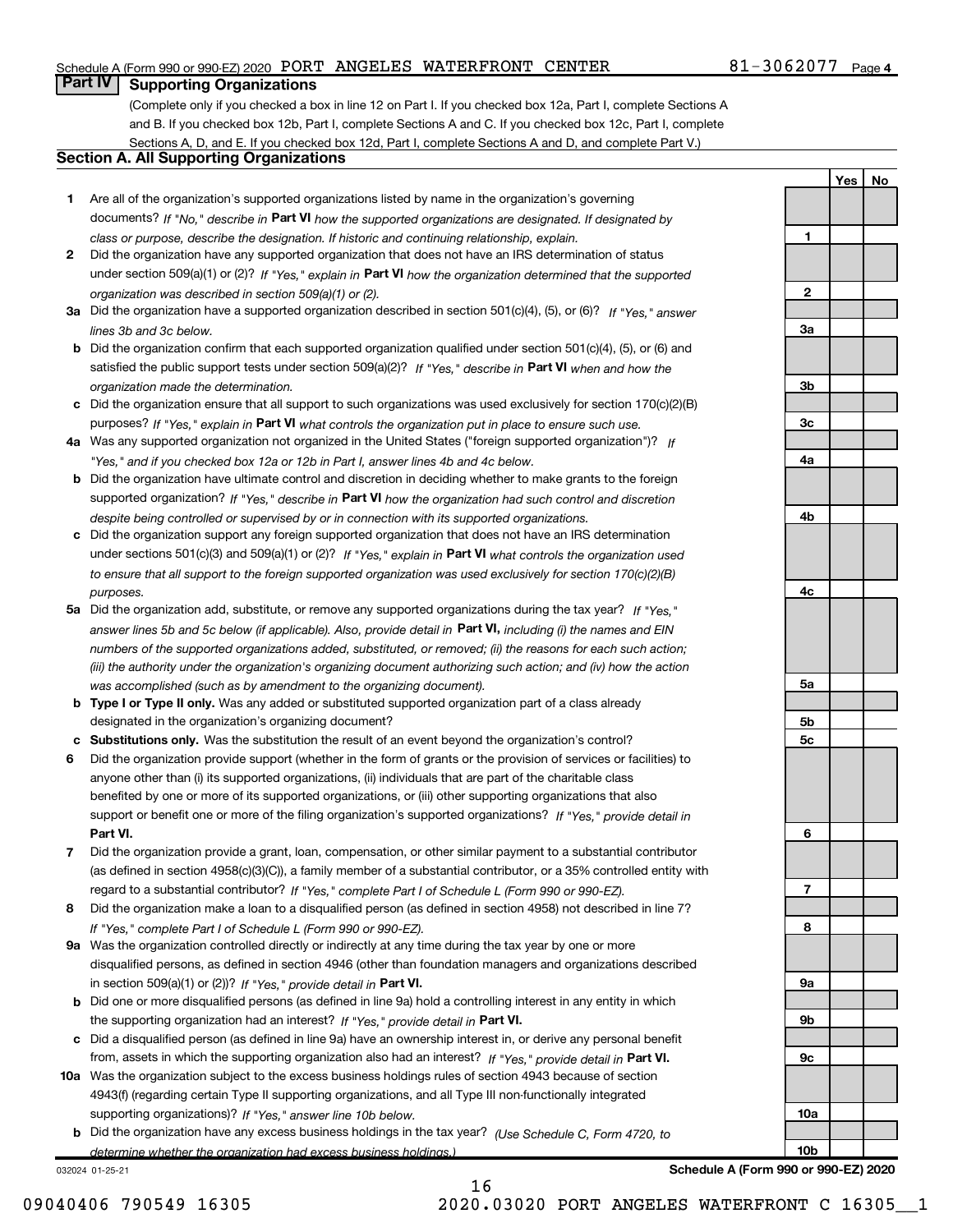# Schedule A (Form 990 or 990-EZ) 2020 PORT ANGELES WATERFRONT CENTER  $\,$  81-3062077  $\,$  Page **Part IV Supporting Organizations**  $_{(continued)}$

|    | $\sim$ and $\sim$ summations (commuted)                                                                                                                                                                                                                  |                 |     |    |
|----|----------------------------------------------------------------------------------------------------------------------------------------------------------------------------------------------------------------------------------------------------------|-----------------|-----|----|
|    |                                                                                                                                                                                                                                                          |                 | Yes | No |
| 11 | Has the organization accepted a gift or contribution from any of the following persons?                                                                                                                                                                  |                 |     |    |
|    | a A person who directly or indirectly controls, either alone or together with persons described in lines 11b and                                                                                                                                         |                 |     |    |
|    | 11c below, the governing body of a supported organization?                                                                                                                                                                                               | 11a             |     |    |
|    | <b>b</b> A family member of a person described in line 11a above?                                                                                                                                                                                        | 11 <sub>b</sub> |     |    |
|    | c A 35% controlled entity of a person described in line 11a or 11b above? If "Yes" to line 11a, 11b, or 11c, provide                                                                                                                                     |                 |     |    |
|    | <i>detail in</i> <b>Part VI.</b>                                                                                                                                                                                                                         | 11c             |     |    |
|    | <b>Section B. Type I Supporting Organizations</b>                                                                                                                                                                                                        |                 |     |    |
|    |                                                                                                                                                                                                                                                          |                 | Yes | No |
| 1. | Did the governing body, members of the governing body, officers acting in their official capacity, or membership of one or                                                                                                                               |                 |     |    |
|    | more supported organizations have the power to regularly appoint or elect at least a majority of the organization's officers,<br>directors, or trustees at all times during the tax year? If "No," describe in Part VI how the supported organization(s) |                 |     |    |
|    | effectively operated, supervised, or controlled the organization's activities. If the organization had more than one supported                                                                                                                           |                 |     |    |
|    | organization, describe how the powers to appoint and/or remove officers, directors, or trustees were allocated among the                                                                                                                                 |                 |     |    |
|    | supported organizations and what conditions or restrictions, if any, applied to such powers during the tax year.                                                                                                                                         | 1               |     |    |
| 2  | Did the organization operate for the benefit of any supported organization other than the supported                                                                                                                                                      |                 |     |    |
|    | organization(s) that operated, supervised, or controlled the supporting organization? If "Yes," explain in                                                                                                                                               |                 |     |    |
|    | Part VI how providing such benefit carried out the purposes of the supported organization(s) that operated,                                                                                                                                              |                 |     |    |
|    | supervised, or controlled the supporting organization.                                                                                                                                                                                                   | $\overline{2}$  |     |    |
|    | Section C. Type II Supporting Organizations                                                                                                                                                                                                              |                 |     |    |
|    |                                                                                                                                                                                                                                                          |                 | Yes | No |
| 1. | Were a majority of the organization's directors or trustees during the tax year also a majority of the directors                                                                                                                                         |                 |     |    |
|    | or trustees of each of the organization's supported organization(s)? If "No," describe in Part VI how control                                                                                                                                            |                 |     |    |
|    | or management of the supporting organization was vested in the same persons that controlled or managed                                                                                                                                                   |                 |     |    |
|    | the supported organization(s).                                                                                                                                                                                                                           | 1               |     |    |
|    | Section D. All Type III Supporting Organizations                                                                                                                                                                                                         |                 |     |    |
|    |                                                                                                                                                                                                                                                          |                 | Yes | No |
| 1. | Did the organization provide to each of its supported organizations, by the last day of the fifth month of the                                                                                                                                           |                 |     |    |
|    | organization's tax year, (i) a written notice describing the type and amount of support provided during the prior tax                                                                                                                                    |                 |     |    |
|    | year, (ii) a copy of the Form 990 that was most recently filed as of the date of notification, and (iii) copies of the                                                                                                                                   |                 |     |    |
|    | organization's governing documents in effect on the date of notification, to the extent not previously provided?                                                                                                                                         | 1               |     |    |
| 2  | Were any of the organization's officers, directors, or trustees either (i) appointed or elected by the supported                                                                                                                                         |                 |     |    |
|    | organization(s) or (ii) serving on the governing body of a supported organization? If "No," explain in Part VI how                                                                                                                                       |                 |     |    |
|    | the organization maintained a close and continuous working relationship with the supported organization(s).                                                                                                                                              | $\mathbf{2}$    |     |    |
| 3  | By reason of the relationship described in line 2, above, did the organization's supported organizations have a                                                                                                                                          |                 |     |    |
|    | significant voice in the organization's investment policies and in directing the use of the organization's                                                                                                                                               |                 |     |    |
|    | income or assets at all times during the tax year? If "Yes," describe in Part VI the role the organization's                                                                                                                                             |                 |     |    |
|    |                                                                                                                                                                                                                                                          | 3               |     |    |
|    | supported organizations played in this regard.<br>Section E. Type III Functionally Integrated Supporting Organizations                                                                                                                                   |                 |     |    |
| 1  | Check the box next to the method that the organization used to satisfy the Integral Part Test during the year (see instructions).                                                                                                                        |                 |     |    |
| a  | The organization satisfied the Activities Test. Complete line 2 below.                                                                                                                                                                                   |                 |     |    |
| b  | The organization is the parent of each of its supported organizations. Complete line 3 below.                                                                                                                                                            |                 |     |    |
| с  | The organization supported a governmental entity. Describe in Part VI how you supported a governmental entity (see instructions).                                                                                                                        |                 |     |    |
| 2  | Activities Test. Answer lines 2a and 2b below.                                                                                                                                                                                                           |                 | Yes | No |
| а  | Did substantially all of the organization's activities during the tax year directly further the exempt purposes of                                                                                                                                       |                 |     |    |
|    | the supported organization(s) to which the organization was responsive? If "Yes," then in Part VI identify                                                                                                                                               |                 |     |    |
|    | those supported organizations and explain how these activities directly furthered their exempt purposes,                                                                                                                                                 |                 |     |    |
|    | how the organization was responsive to those supported organizations, and how the organization determined                                                                                                                                                |                 |     |    |
|    | that these activities constituted substantially all of its activities.                                                                                                                                                                                   | 2a              |     |    |
| b  | Did the activities described in line 2a, above, constitute activities that, but for the organization's involvement,                                                                                                                                      |                 |     |    |
|    | one or more of the organization's supported organization(s) would have been engaged in? If "Yes," explain in                                                                                                                                             |                 |     |    |
|    | Part VI the reasons for the organization's position that its supported organization(s) would have engaged in                                                                                                                                             |                 |     |    |
|    | these activities but for the organization's involvement.                                                                                                                                                                                                 | 2b              |     |    |
| 3  | Parent of Supported Organizations. Answer lines 3a and 3b below.                                                                                                                                                                                         |                 |     |    |
| а  | Did the organization have the power to regularly appoint or elect a majority of the officers, directors, or                                                                                                                                              |                 |     |    |
|    | trustees of each of the supported organizations? If "Yes" or "No" provide details in Part VI.                                                                                                                                                            | За              |     |    |
| b  | Did the organization exercise a substantial degree of direction over the policies, programs, and activities of each                                                                                                                                      |                 |     |    |
|    | of its supported organizations? If "Yes." describe in Part VI the role played by the organization in this regard.                                                                                                                                        | 3 <sub>b</sub>  |     |    |

17

032025 01-25-21

Schedule A (Form 990 or 990-EZ) 2020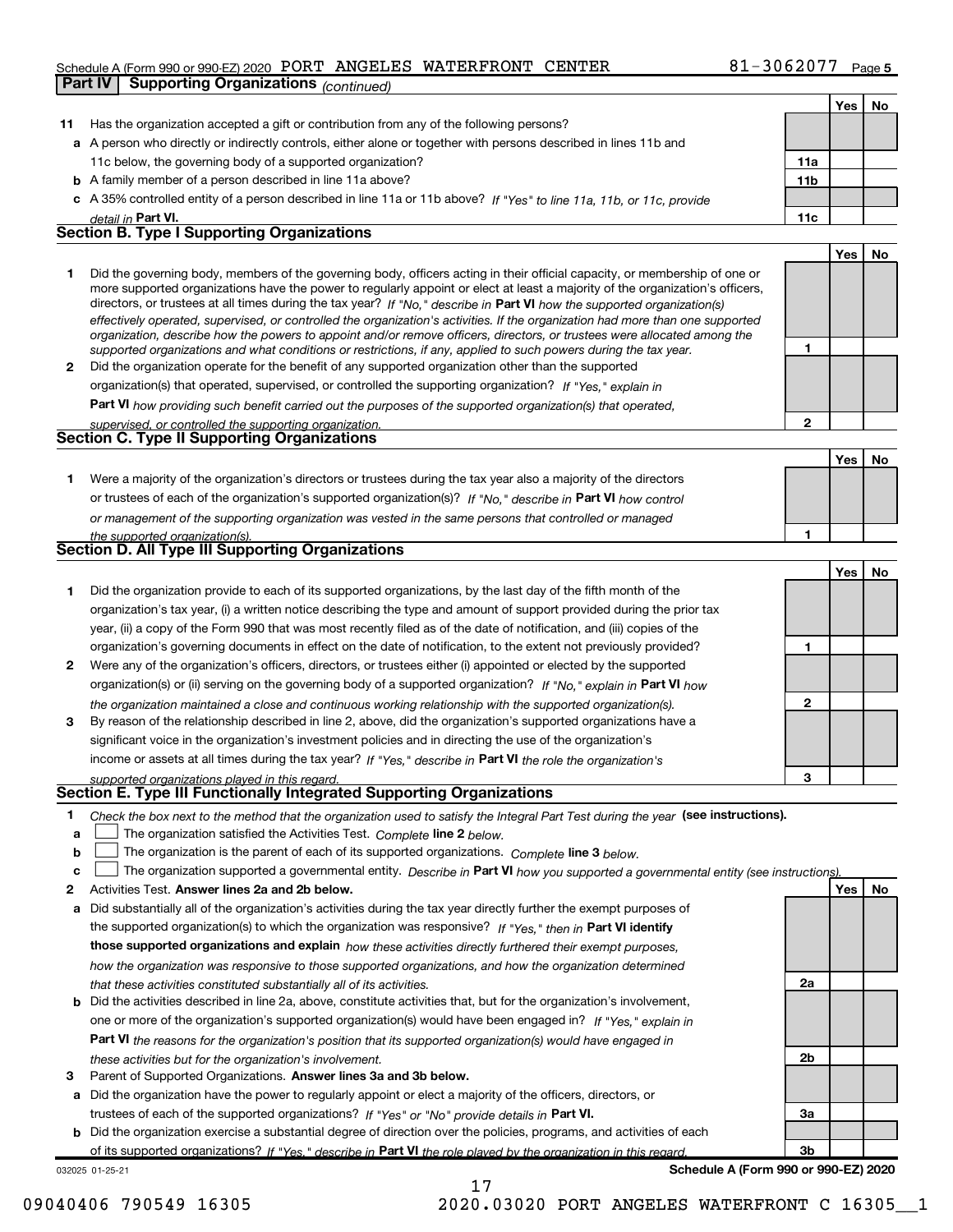| <b>Part V</b>   Type III Non-Functionally Integrated 509(a)(3) Supporting Organizations |  |  |                       |  |
|-----------------------------------------------------------------------------------------|--|--|-----------------------|--|
| Schedule A (Form 990 or 990-EZ) 2020 PORT ANGELES WATERFRONT CENTER                     |  |  | $81 - 3062077$ Page 6 |  |

The Check here if the organization satisfied the Integral Part Test as a qualifying trust on Nov. 20, 1970 ( explain in Part VI). See instructions. All other Type III non-functionally integrated supporting organizations must complete Sections A through E.

|                | Section A - Adjusted Net Income                                                                                                   |                | (A) Prior Year | (B) Current Year<br>(optional) |
|----------------|-----------------------------------------------------------------------------------------------------------------------------------|----------------|----------------|--------------------------------|
| 1              | Net short-term capital gain                                                                                                       | 1              |                |                                |
| $\mathbf{2}$   | Recoveries of prior-year distributions                                                                                            | $\mathbf{2}$   |                |                                |
| 3              | Other gross income (see instructions)                                                                                             | 3              |                |                                |
| 4              | Add lines 1 through 3.                                                                                                            | 4              |                |                                |
| 5              | Depreciation and depletion                                                                                                        | 5              |                |                                |
| 6              | Portion of operating expenses paid or incurred for production or                                                                  |                |                |                                |
|                | collection of gross income or for management, conservation, or                                                                    |                |                |                                |
|                | maintenance of property held for production of income (see instructions)                                                          | 6              |                |                                |
| 7              | Other expenses (see instructions)                                                                                                 | $\overline{7}$ |                |                                |
| 8              | Adjusted Net Income (subtract lines 5, 6, and 7 from line 4)                                                                      | 8              |                |                                |
|                | <b>Section B - Minimum Asset Amount</b>                                                                                           |                | (A) Prior Year | (B) Current Year<br>(optional) |
| 1              | Aggregate fair market value of all non-exempt-use assets (see                                                                     |                |                |                                |
|                | instructions for short tax year or assets held for part of year):                                                                 |                |                |                                |
|                | <b>a</b> Average monthly value of securities                                                                                      | 1a             |                |                                |
|                | <b>b</b> Average monthly cash balances                                                                                            | 1 <sub>b</sub> |                |                                |
|                | c Fair market value of other non-exempt-use assets                                                                                | 1c             |                |                                |
|                | d Total (add lines 1a, 1b, and 1c)                                                                                                | 1d             |                |                                |
|                | e Discount claimed for blockage or other factors                                                                                  |                |                |                                |
|                | (explain in detail in Part VI):                                                                                                   |                |                |                                |
| 2              | Acquisition indebtedness applicable to non-exempt-use assets                                                                      | $\mathbf{2}$   |                |                                |
| 3              | Subtract line 2 from line 1d.                                                                                                     | 3              |                |                                |
| 4              | Cash deemed held for exempt use. Enter 0.015 of line 3 (for greater amount,                                                       |                |                |                                |
|                | see instructions).                                                                                                                | 4              |                |                                |
| 5              | Net value of non-exempt-use assets (subtract line 4 from line 3)                                                                  | 5              |                |                                |
| 6              | Multiply line 5 by 0.035.                                                                                                         | 6              |                |                                |
| 7              | Recoveries of prior-year distributions                                                                                            | $\overline{7}$ |                |                                |
| 8              | Minimum Asset Amount (add line 7 to line 6)                                                                                       | 8              |                |                                |
|                | <b>Section C - Distributable Amount</b>                                                                                           |                |                | <b>Current Year</b>            |
| 1.             | Adjusted net income for prior year (from Section A, line 8, column A)                                                             | 1              |                |                                |
| $\mathbf{2}$   | Enter 0.85 of line 1.                                                                                                             | $\overline{2}$ |                |                                |
| 3              | Minimum asset amount for prior year (from Section B, line 8, column A)                                                            | 3              |                |                                |
| 4              | Enter greater of line 2 or line 3.                                                                                                | 4              |                |                                |
| 5              | Income tax imposed in prior year                                                                                                  | 5              |                |                                |
| 6              | <b>Distributable Amount.</b> Subtract line 5 from line 4, unless subject to                                                       |                |                |                                |
|                | emergency temporary reduction (see instructions).                                                                                 | 6              |                |                                |
| $\overline{7}$ | Check here if the current year is the organization's first as a non-functionally integrated Type III supporting organization (see |                |                |                                |

instructions).

Schedule A (Form 990 or 990-EZ) 2020

032026 01-25-21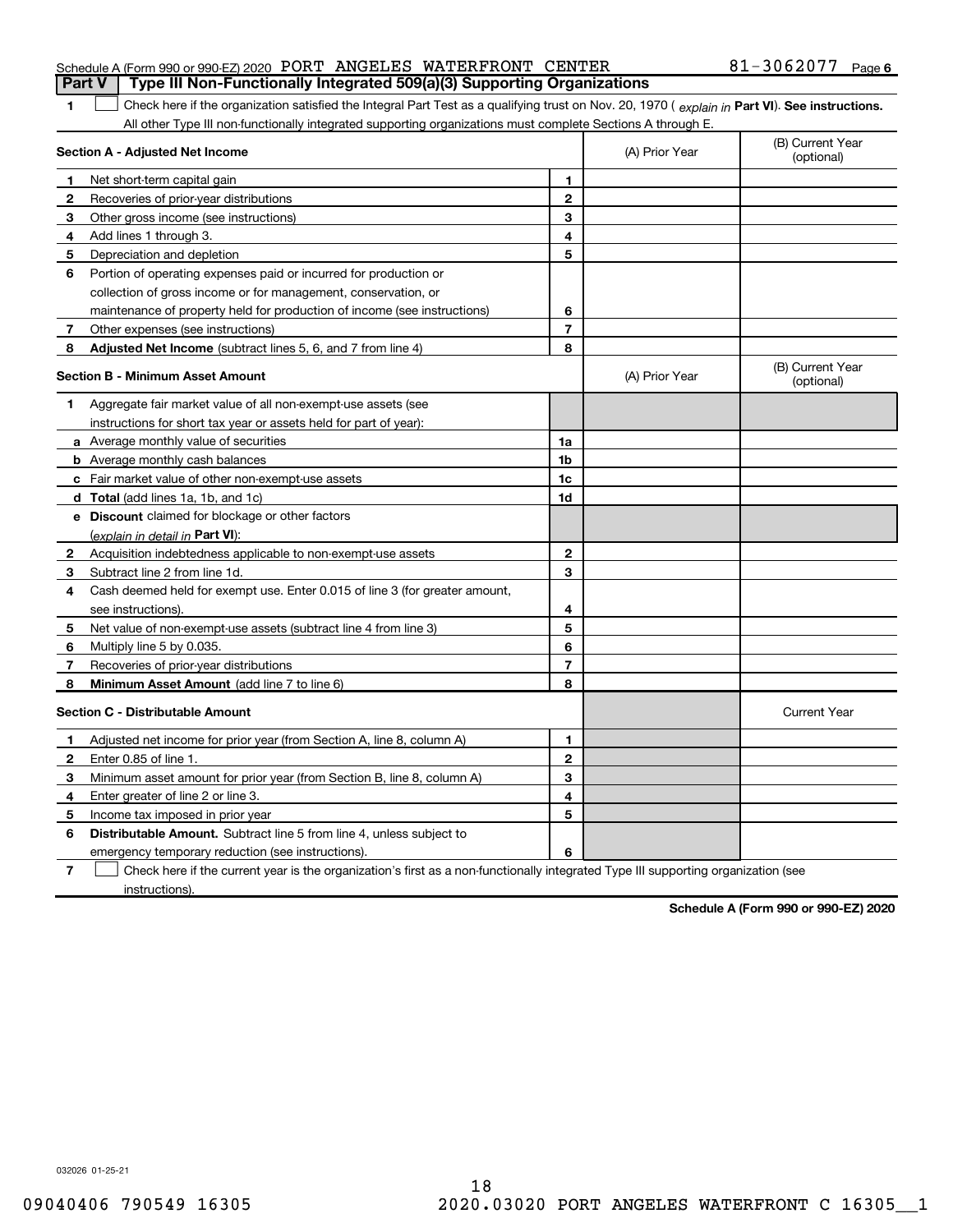# Schedule A (Form 990 or 990-EZ) 2020 PORT ANGELES WATERFRONT CENTER  $\,$  81-3062077  $\,$  Page

| <b>Part V</b> | Type III Non-Functionally Integrated 509(a)(3) Supporting Organizations                    |                             | (continued)                           |                |                                         |
|---------------|--------------------------------------------------------------------------------------------|-----------------------------|---------------------------------------|----------------|-----------------------------------------|
|               | <b>Section D - Distributions</b>                                                           |                             |                                       |                | <b>Current Year</b>                     |
|               | Amounts paid to supported organizations to accomplish exempt purposes                      |                             |                                       | 1              |                                         |
| 2             | Amounts paid to perform activity that directly furthers exempt purposes of supported       |                             |                                       |                |                                         |
|               | organizations, in excess of income from activity                                           |                             |                                       | 2              |                                         |
| з             | Administrative expenses paid to accomplish exempt purposes of supported organizations      |                             |                                       | 3              |                                         |
| 4             | Amounts paid to acquire exempt-use assets                                                  |                             |                                       | 4              |                                         |
| 5             | Qualified set-aside amounts (prior IRS approval required - provide details in Part VI)     |                             |                                       | 5              |                                         |
| 6             | Other distributions ( <i>describe in</i> Part VI). See instructions.                       |                             |                                       | 6              |                                         |
| 7             | <b>Total annual distributions.</b> Add lines 1 through 6.                                  |                             |                                       | $\overline{7}$ |                                         |
| 8             | Distributions to attentive supported organizations to which the organization is responsive |                             |                                       |                |                                         |
|               | (provide details in Part VI). See instructions.                                            |                             |                                       | 8              |                                         |
| 9             | Distributable amount for 2020 from Section C, line 6                                       |                             |                                       | 9              |                                         |
| 10            | Line 8 amount divided by line 9 amount                                                     |                             |                                       | 10             |                                         |
|               |                                                                                            | (i)                         | (iii)                                 |                | (iii)                                   |
|               | <b>Section E - Distribution Allocations</b> (see instructions)                             | <b>Excess Distributions</b> | <b>Underdistributions</b><br>Pre-2020 |                | <b>Distributable</b><br>Amount for 2020 |
| 1             | Distributable amount for 2020 from Section C, line 6                                       |                             |                                       |                |                                         |
| 2             | Underdistributions, if any, for years prior to 2020 (reason-                               |                             |                                       |                |                                         |
|               | able cause required - explain in Part VI). See instructions.                               |                             |                                       |                |                                         |
| з             | Excess distributions carryover, if any, to 2020                                            |                             |                                       |                |                                         |
|               | <b>a</b> From 2015                                                                         |                             |                                       |                |                                         |
|               | <b>b</b> From $2016$                                                                       |                             |                                       |                |                                         |
|               | $c$ From 2017                                                                              |                             |                                       |                |                                         |
|               | <b>d</b> From 2018                                                                         |                             |                                       |                |                                         |
|               | e From 2019                                                                                |                             |                                       |                |                                         |
|               | f Total of lines 3a through 3e                                                             |                             |                                       |                |                                         |
|               | <b>g</b> Applied to underdistributions of prior years                                      |                             |                                       |                |                                         |
|               | <b>h</b> Applied to 2020 distributable amount                                              |                             |                                       |                |                                         |
|               | Carryover from 2015 not applied (see instructions)                                         |                             |                                       |                |                                         |
|               | Remainder. Subtract lines 3g, 3h, and 3i from line 3f.                                     |                             |                                       |                |                                         |
| 4             | Distributions for 2020 from Section D,                                                     |                             |                                       |                |                                         |
|               | line $7:$                                                                                  |                             |                                       |                |                                         |
|               | a Applied to underdistributions of prior years                                             |                             |                                       |                |                                         |
|               | <b>b</b> Applied to 2020 distributable amount                                              |                             |                                       |                |                                         |
| c             | Remainder. Subtract lines 4a and 4b from line 4.                                           |                             |                                       |                |                                         |
| 5             | Remaining underdistributions for years prior to 2020, if                                   |                             |                                       |                |                                         |
|               | any. Subtract lines 3g and 4a from line 2. For result greater                              |                             |                                       |                |                                         |
|               | than zero, explain in Part VI. See instructions.                                           |                             |                                       |                |                                         |
| 6             | Remaining underdistributions for 2020. Subtract lines 3h                                   |                             |                                       |                |                                         |
|               | and 4b from line 1. For result greater than zero, explain in                               |                             |                                       |                |                                         |
|               | Part VI. See instructions.                                                                 |                             |                                       |                |                                         |
| 7             | Excess distributions carryover to 2021. Add lines 3j                                       |                             |                                       |                |                                         |
|               | and 4c.                                                                                    |                             |                                       |                |                                         |
| 8             | Breakdown of line 7:                                                                       |                             |                                       |                |                                         |
|               | a Excess from 2016                                                                         |                             |                                       |                |                                         |
|               | <b>b</b> Excess from 2017                                                                  |                             |                                       |                |                                         |
|               | c Excess from 2018                                                                         |                             |                                       |                |                                         |
|               | <b>d</b> Excess from 2019                                                                  |                             |                                       |                |                                         |
|               | e Excess from 2020                                                                         |                             |                                       |                |                                         |

Schedule A (Form 990 or 990-EZ) 2020

032027 01-25-21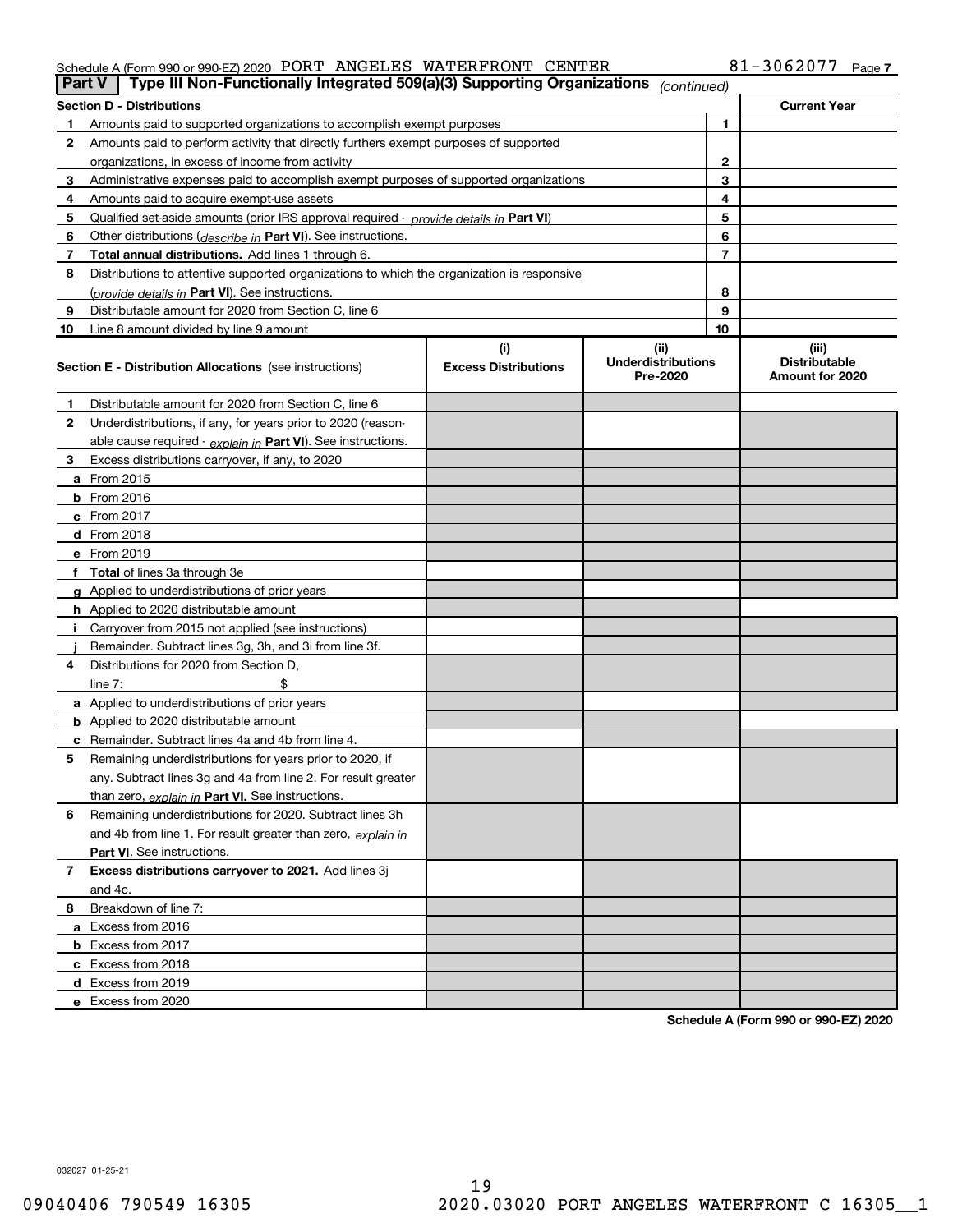| <b>Part VI</b>  | Schedule A (Form 990 or 990-EZ) 2020 PORT ANGELES WATERFRONT CENTER                                                                                    |      | 81-3062077 Page 8                                                                                                                                                                                                                                                                                                                                                                                                                 |  |
|-----------------|--------------------------------------------------------------------------------------------------------------------------------------------------------|------|-----------------------------------------------------------------------------------------------------------------------------------------------------------------------------------------------------------------------------------------------------------------------------------------------------------------------------------------------------------------------------------------------------------------------------------|--|
|                 | Section D, lines 5, 6, and 8; and Part V, Section E, lines 2, 5, and 6. Also complete this part for any additional information.<br>(See instructions.) |      | Supplemental Information. Provide the explanations required by Part II, line 10; Part II, line 17a or 17b; Part III, line 12;<br>Part IV, Section A, lines 1, 2, 3b, 3c, 4b, 4c, 5a, 6, 9a, 9b, 9c, 11a, 11b, and 11c; Part IV, Section B, lines 1 and 2; Part IV, Section C,<br>line 1; Part IV, Section D, lines 2 and 3; Part IV, Section E, lines 1c, 2a, 2b, 3a, and 3b; Part V, line 1; Part V, Section B, line 1e; Part V, |  |
|                 |                                                                                                                                                        |      |                                                                                                                                                                                                                                                                                                                                                                                                                                   |  |
|                 |                                                                                                                                                        |      |                                                                                                                                                                                                                                                                                                                                                                                                                                   |  |
|                 |                                                                                                                                                        |      |                                                                                                                                                                                                                                                                                                                                                                                                                                   |  |
|                 |                                                                                                                                                        |      |                                                                                                                                                                                                                                                                                                                                                                                                                                   |  |
|                 |                                                                                                                                                        |      |                                                                                                                                                                                                                                                                                                                                                                                                                                   |  |
|                 |                                                                                                                                                        |      |                                                                                                                                                                                                                                                                                                                                                                                                                                   |  |
|                 |                                                                                                                                                        |      |                                                                                                                                                                                                                                                                                                                                                                                                                                   |  |
|                 |                                                                                                                                                        |      |                                                                                                                                                                                                                                                                                                                                                                                                                                   |  |
|                 |                                                                                                                                                        |      |                                                                                                                                                                                                                                                                                                                                                                                                                                   |  |
|                 |                                                                                                                                                        |      |                                                                                                                                                                                                                                                                                                                                                                                                                                   |  |
|                 |                                                                                                                                                        |      |                                                                                                                                                                                                                                                                                                                                                                                                                                   |  |
|                 |                                                                                                                                                        |      |                                                                                                                                                                                                                                                                                                                                                                                                                                   |  |
|                 |                                                                                                                                                        |      |                                                                                                                                                                                                                                                                                                                                                                                                                                   |  |
|                 |                                                                                                                                                        |      |                                                                                                                                                                                                                                                                                                                                                                                                                                   |  |
|                 |                                                                                                                                                        |      |                                                                                                                                                                                                                                                                                                                                                                                                                                   |  |
|                 |                                                                                                                                                        |      |                                                                                                                                                                                                                                                                                                                                                                                                                                   |  |
|                 |                                                                                                                                                        |      |                                                                                                                                                                                                                                                                                                                                                                                                                                   |  |
|                 |                                                                                                                                                        |      |                                                                                                                                                                                                                                                                                                                                                                                                                                   |  |
|                 |                                                                                                                                                        |      |                                                                                                                                                                                                                                                                                                                                                                                                                                   |  |
|                 |                                                                                                                                                        |      |                                                                                                                                                                                                                                                                                                                                                                                                                                   |  |
|                 |                                                                                                                                                        |      |                                                                                                                                                                                                                                                                                                                                                                                                                                   |  |
|                 |                                                                                                                                                        |      |                                                                                                                                                                                                                                                                                                                                                                                                                                   |  |
|                 |                                                                                                                                                        |      |                                                                                                                                                                                                                                                                                                                                                                                                                                   |  |
|                 |                                                                                                                                                        |      |                                                                                                                                                                                                                                                                                                                                                                                                                                   |  |
|                 |                                                                                                                                                        |      |                                                                                                                                                                                                                                                                                                                                                                                                                                   |  |
|                 |                                                                                                                                                        |      |                                                                                                                                                                                                                                                                                                                                                                                                                                   |  |
|                 |                                                                                                                                                        |      |                                                                                                                                                                                                                                                                                                                                                                                                                                   |  |
|                 |                                                                                                                                                        |      |                                                                                                                                                                                                                                                                                                                                                                                                                                   |  |
|                 |                                                                                                                                                        |      |                                                                                                                                                                                                                                                                                                                                                                                                                                   |  |
|                 |                                                                                                                                                        |      |                                                                                                                                                                                                                                                                                                                                                                                                                                   |  |
|                 |                                                                                                                                                        |      |                                                                                                                                                                                                                                                                                                                                                                                                                                   |  |
| 032028 01-25-21 |                                                                                                                                                        |      | Schedule A (Form 990 or 990-EZ) 2020                                                                                                                                                                                                                                                                                                                                                                                              |  |
|                 |                                                                                                                                                        | $20$ |                                                                                                                                                                                                                                                                                                                                                                                                                                   |  |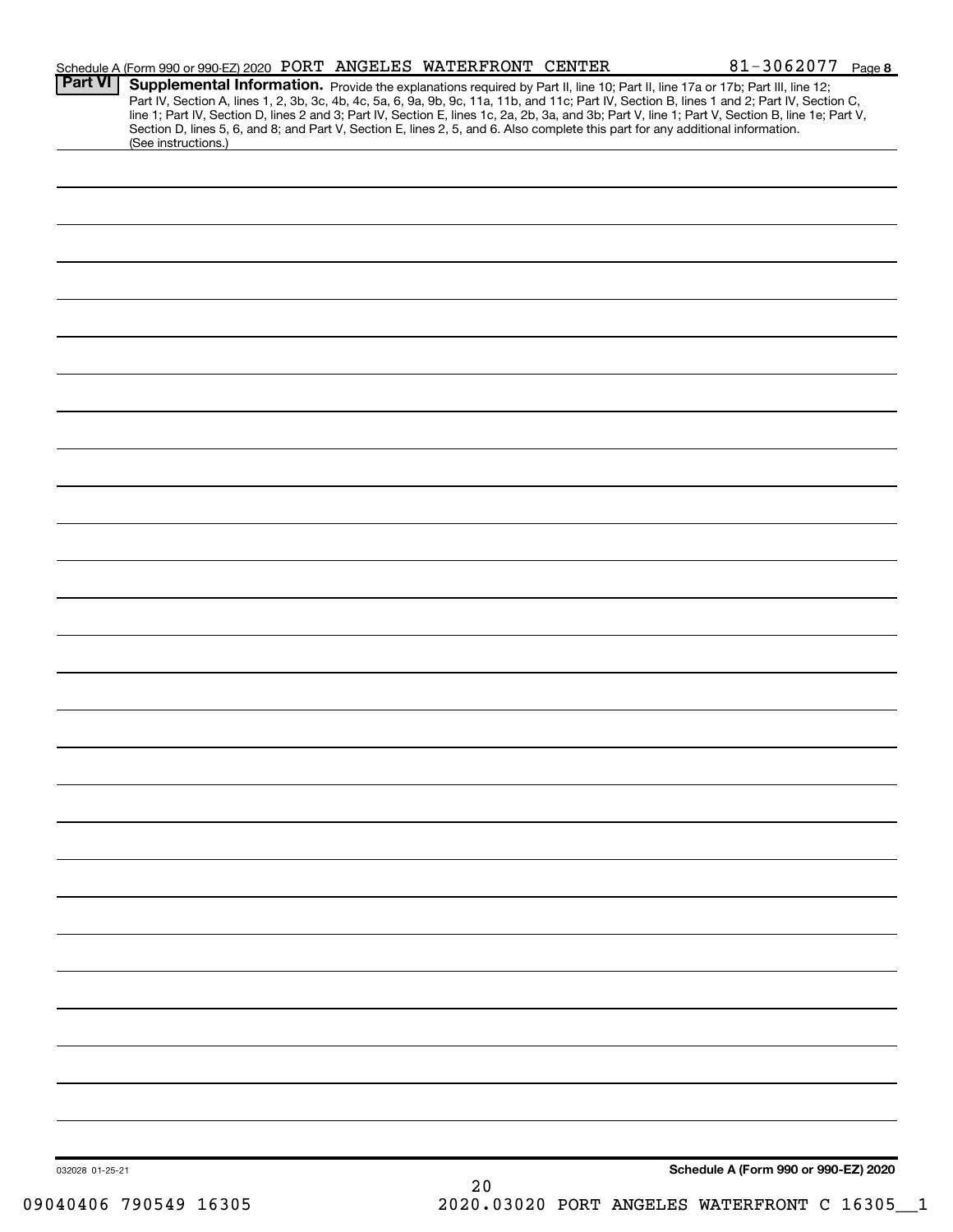Department of the Treasury Internal Revenue Service (Form 990, 990-EZ,

Name of the organization

Organization type (check one):

# \*\* PUBLIC DISCLOSURE COPY \*\*

# Schedule B The Schedule of Contributors

Attach to Form 990, Form 990-EZ, or Form 990-PF. | Go to www.irs.gov/Form990 for the latest information. OMB No. 1545-0047

2020

Employer identification number

| 31-3062077 |  |  |
|------------|--|--|
|------------|--|--|

| ame of the organization |                                |  |
|-------------------------|--------------------------------|--|
|                         | PORT ANGELES WATERFRONT CENTER |  |

| Filers of:         | Section:                                                                  |
|--------------------|---------------------------------------------------------------------------|
| Form 990 or 990-EZ | $ \mathbf{X} $ 501(c)( 3) (enter number) organization                     |
|                    | 4947(a)(1) nonexempt charitable trust not treated as a private foundation |
|                    | 527 political organization                                                |
| Form 990-PF        | 501(c)(3) exempt private foundation                                       |
|                    | 4947(a)(1) nonexempt charitable trust treated as a private foundation     |
|                    | 501(c)(3) taxable private foundation                                      |

Check if your organization is covered by the General Rule or a Special Rule. Note: Only a section 501(c)(7), (8), or (10) organization can check boxes for both the General Rule and a Special Rule. See instructions.

# General Rule

[X] For an organization filing Form 990, 990-EZ, or 990-PF that received, during the year, contributions totaling \$5,000 or more (in money or property) from any one contributor. Complete Parts I and II. See instructions for determining a contributor's total contributions.

### Special Rules

| For an organization described in section 501(c)(3) filing Form 990 or 990-EZ that met the 33 1/3% support test of the regulations under               |
|-------------------------------------------------------------------------------------------------------------------------------------------------------|
| sections 509(a)(1) and 170(b)(1)(A)(vi), that checked Schedule A (Form 990 or 990-EZ), Part II, line 13, 16a, or 16b, and that received from          |
| any one contributor, during the year, total contributions of the greater of (1) \$5,000; or (2) 2% of the amount on (i) Form 990, Part VIII, line 1h; |
| or (ii) Form 990-EZ, line 1. Complete Parts I and II.                                                                                                 |

For an organization described in section 501(c)(7), (8), or (10) filing Form 990 or 990-EZ that received from any one contributor, during the year, total contributions of more than \$1,000 exclusively for religious, charitable, scientific, literary, or educational purposes, or for the prevention of cruelty to children or animals. Complete Parts I (entering "N/A" in column (b) instead of the contributor name and address), II, and III.  $\begin{array}{c} \hline \end{array}$ 

purpose. Don't complete any of the parts unless the General Rule applies to this organization because it received nonexclusively year, contributions <sub>exclusively</sub> for religious, charitable, etc., purposes, but no such contributions totaled more than \$1,000. If this box is checked, enter here the total contributions that were received during the year for an exclusively religious, charitable, etc., For an organization described in section 501(c)(7), (8), or (10) filing Form 990 or 990-EZ that received from any one contributor, during the religious, charitable, etc., contributions totaling \$5,000 or more during the year  $\Box$ — $\Box$  =  $\Box$  $\begin{array}{c} \hline \end{array}$ 

Caution: An organization that isn't covered by the General Rule and/or the Special Rules doesn't file Schedule B (Form 990, 990-EZ, or 990-PF), but it **must** answer "No" on Part IV, line 2, of its Form 990; or check the box on line H of its Form 990-EZ or on its Form 990-PF, Part I, line 2, to certify that it doesn't meet the filing requirements of Schedule B (Form 990, 990-EZ, or 990-PF).

LHA For Paperwork Reduction Act Notice, see the instructions for Form 990, 990-EZ, or 990-PF. Schedule B (Form 990, 990-EZ, or 990-PF) (2020)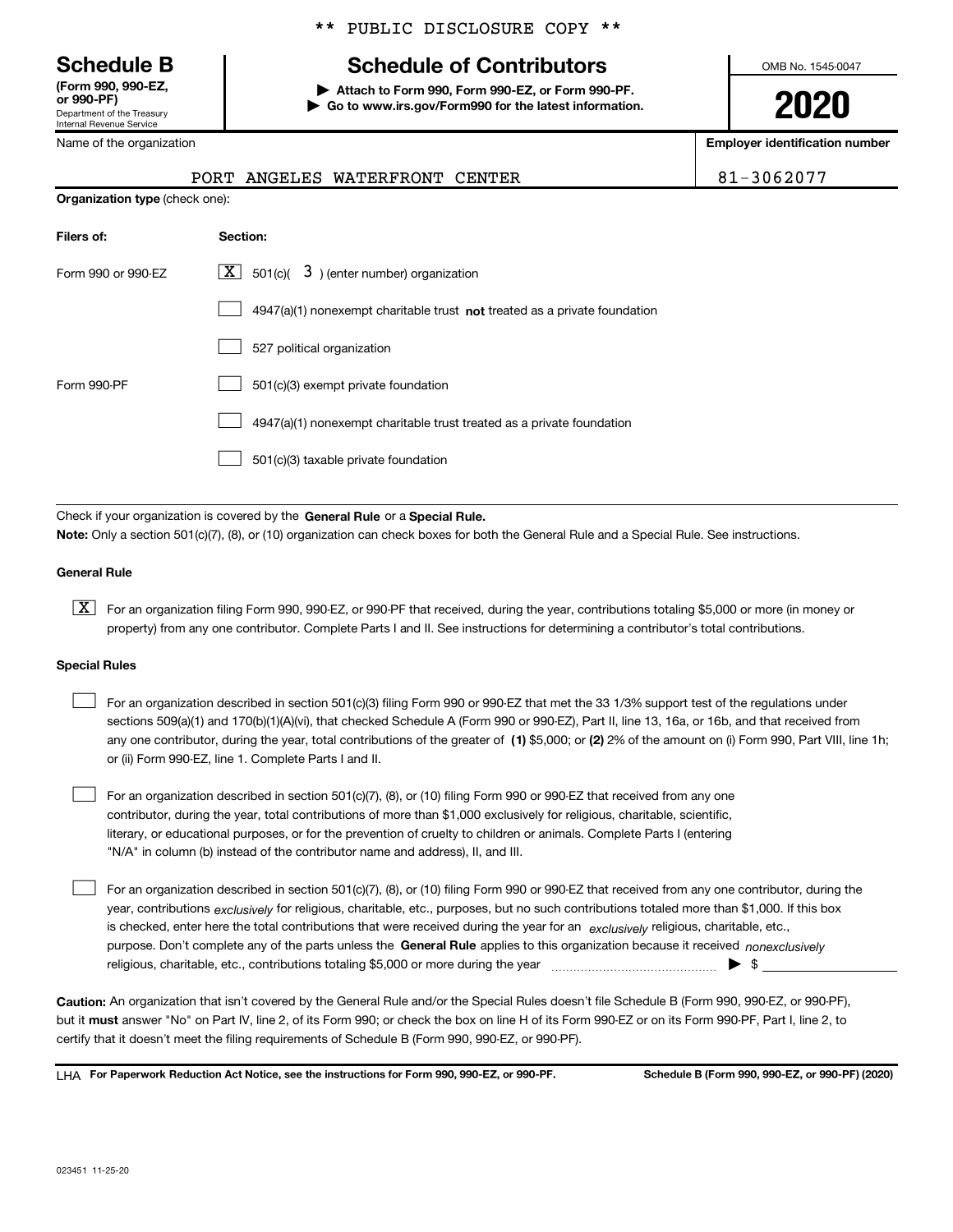### Schedule B (Form 990, 990-EZ, or 990-PF) (2020)

Name of organization

# PORT ANGELES WATERFRONT CENTER **81-3062077**

(a) No. (b) Name, address, and ZIP + 4 (c) Total contributions (d) Type of contribution Person Payroll Noncash (a) No. (b) Name, address, and ZIP + 4 (c) Total contributions (d) Type of contribution Person Payroll Noncash (a) No. (b) Name, address, and ZIP + 4 (c) Total contributions (d) Type of contribution Person Payroll Noncash (a) No. (b) Name, address, and ZIP + 4 (c) Total contributions (d) Type of contribution Person Payroll Noncash (a) No. (b) Name, address, and ZIP + 4 (c) Total contributions (d) Type of contribution Person Payroll Noncash (a) No. (b) Name, address, and ZIP + 4 (c) Total contributions (d) Type of contribution Person Payroll Noncash Part I Contributors (see instructions). Use duplicate copies of Part I if additional space is needed. \$ (Complete Part II for noncash contributions.) \$ (Complete Part II for noncash contributions.) \$ (Complete Part II for noncash contributions.) \$ (Complete Part II for noncash contributions.) \$ (Complete Part II for noncash contributions.) \$ (Complete Part II for noncash contributions.)  $\overline{\mathbf{x}}$  $\begin{array}{c} \hline \end{array}$  $\begin{array}{c} \hline \end{array}$  $\boxed{\text{X}}$  $\begin{array}{c} \hline \end{array}$  $\begin{array}{c} \hline \end{array}$  $\begin{array}{c} \hline \end{array}$  $\begin{array}{c} \hline \end{array}$  $\begin{array}{c} \hline \end{array}$  $\begin{array}{c} \hline \end{array}$  $\begin{array}{c} \hline \end{array}$  $\begin{array}{c} \hline \end{array}$  $\begin{array}{c} \hline \end{array}$  $\begin{array}{c} \hline \end{array}$  $\begin{array}{c} \hline \end{array}$  $\begin{array}{c} \hline \end{array}$  $\begin{array}{c} \hline \end{array}$  $\begin{array}{c} \hline \end{array}$ 1 X 2,541,909.  $2$  Person  $\overline{\text{X}}$ 70,000.

023452 11-25-20 Schedule B (Form 990, 990-EZ, or 990-PF) (2020)

09040406 790549 16305 2020.03020 PORT ANGELES WATERFRONT C 16305 1

22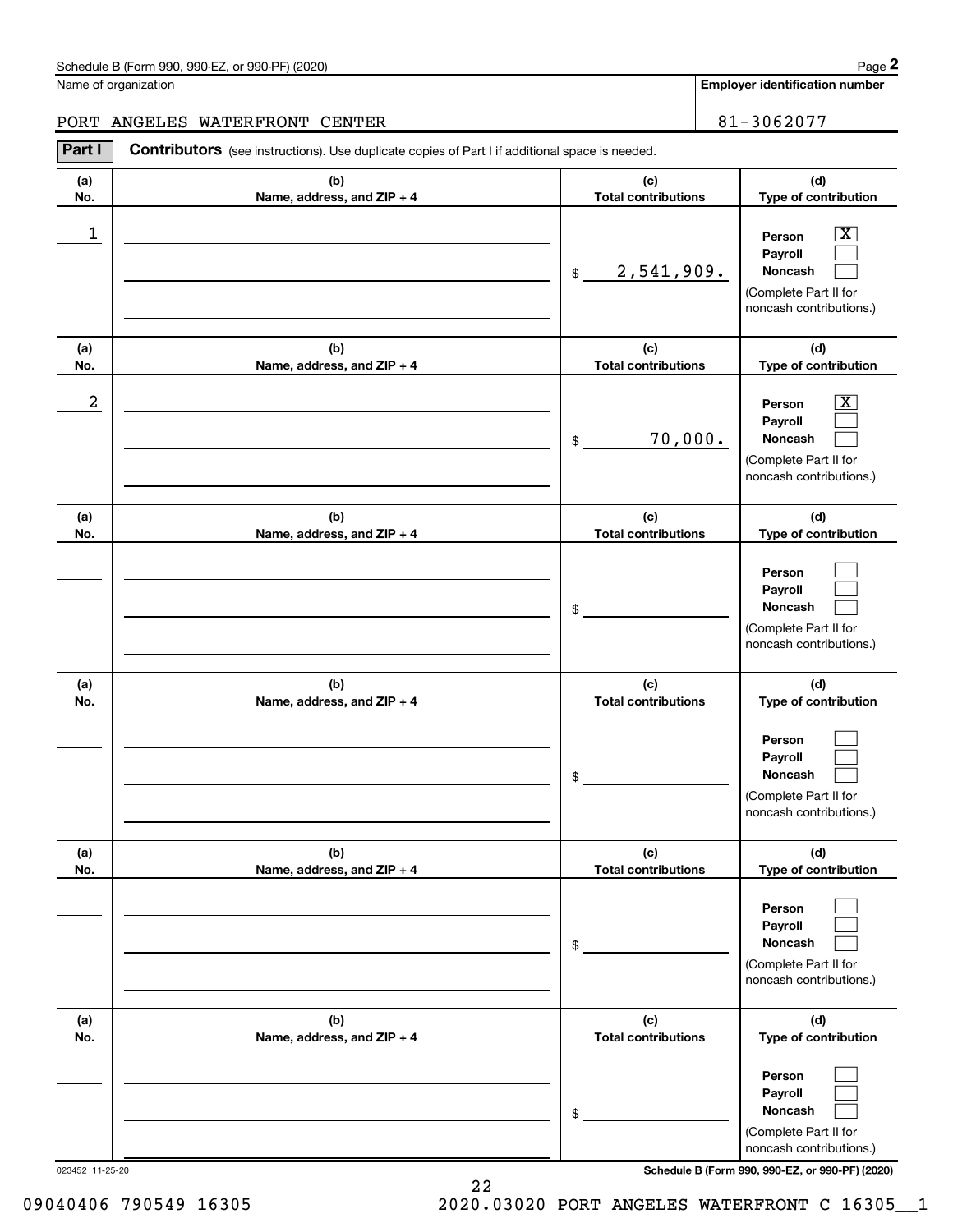| Schedule B (Form 990, 990-EZ, or 990-PF) (2020) | Page |
|-------------------------------------------------|------|
|-------------------------------------------------|------|

Name of organization

Employer identification number

PORT ANGELES WATERFRONT CENTER 81-3062077

Part II | Noncash Property (see instructions). Use duplicate copies of Part II if additional space is needed.

| (a)<br>No.<br>from<br>Part I | (b)<br>Description of noncash property given | (c)<br>FMV (or estimate)<br>(See instructions.) | (d)<br>Date received |
|------------------------------|----------------------------------------------|-------------------------------------------------|----------------------|
|                              |                                              |                                                 |                      |
|                              |                                              |                                                 |                      |
|                              |                                              | $$\overbrace{\hspace{2.5cm}}$                   |                      |
| (a)<br>No.<br>from<br>Part I | (b)<br>Description of noncash property given | (c)<br>FMV (or estimate)<br>(See instructions.) | (d)<br>Date received |
|                              |                                              |                                                 |                      |
|                              |                                              |                                                 |                      |
|                              |                                              | $\sim$                                          |                      |
| (a)<br>No.<br>from<br>Part I | (b)<br>Description of noncash property given | (c)<br>FMV (or estimate)<br>(See instructions.) | (d)<br>Date received |
|                              |                                              |                                                 |                      |
|                              |                                              |                                                 |                      |
|                              |                                              | $\frac{1}{2}$                                   |                      |
| (a)<br>No.<br>from<br>Part I | (b)<br>Description of noncash property given | (c)<br>FMV (or estimate)<br>(See instructions.) | (d)<br>Date received |
|                              |                                              |                                                 |                      |
|                              |                                              |                                                 |                      |
|                              |                                              | \$                                              |                      |
| (a)<br>No.<br>from<br>Part I | (b)<br>Description of noncash property given | (c)<br>FMV (or estimate)<br>(See instructions.) | (d)<br>Date received |
|                              |                                              |                                                 |                      |
|                              |                                              |                                                 |                      |
|                              |                                              | $\, \, \raisebox{12pt}{$\scriptstyle \$}$       |                      |
| (a)<br>No.<br>from<br>Part I | (b)<br>Description of noncash property given | (c)<br>FMV (or estimate)<br>(See instructions.) | (d)<br>Date received |
|                              |                                              |                                                 |                      |
|                              |                                              | \$                                              |                      |
|                              |                                              |                                                 |                      |

23

023453 11-25-20 Schedule B (Form 990, 990-EZ, or 990-PF) (2020)

09040406 790549 16305 2020.03020 PORT ANGELES WATERFRONT C 16305\_1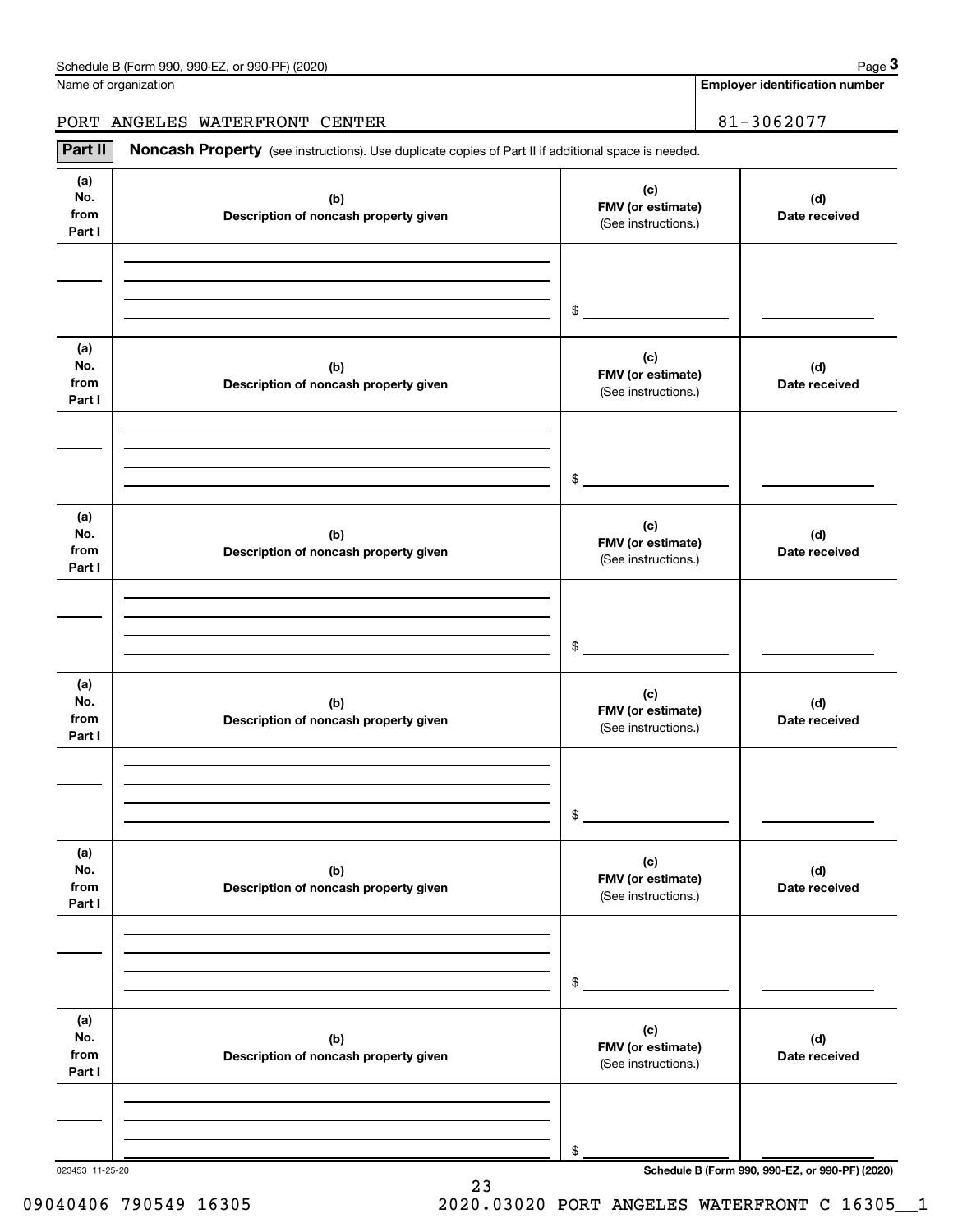| Schedule B (Form 990, 990-EZ,<br>or 990-PF) (2020) | Page |
|----------------------------------------------------|------|
|----------------------------------------------------|------|

|--|--|

|                           | Name of organization                                                                                                                                                              |                      | <b>Employer identification number</b>                                                                                                                          |
|---------------------------|-----------------------------------------------------------------------------------------------------------------------------------------------------------------------------------|----------------------|----------------------------------------------------------------------------------------------------------------------------------------------------------------|
|                           | PORT ANGELES WATERFRONT CENTER                                                                                                                                                    |                      | 81-3062077                                                                                                                                                     |
| <b>Part III</b>           | from any one contributor. Complete columns (a) through (e) and the following line entry. For organizations                                                                        |                      | Exclusively religious, charitable, etc., contributions to organizations described in section 501(c)(7), (8), or (10) that total more than \$1,000 for the year |
|                           | completing Part III, enter the total of exclusively religious, charitable, etc., contributions of \$1,000 or less for the year. (Enter this info. once.) $\blacktriangleright$ \$ |                      |                                                                                                                                                                |
| (a) No.                   | Use duplicate copies of Part III if additional space is needed.                                                                                                                   |                      |                                                                                                                                                                |
| from<br>Part I            | (b) Purpose of gift                                                                                                                                                               | (c) Use of gift      | (d) Description of how gift is held                                                                                                                            |
|                           |                                                                                                                                                                                   |                      |                                                                                                                                                                |
|                           |                                                                                                                                                                                   |                      |                                                                                                                                                                |
|                           |                                                                                                                                                                                   |                      |                                                                                                                                                                |
|                           |                                                                                                                                                                                   |                      |                                                                                                                                                                |
|                           |                                                                                                                                                                                   | (e) Transfer of gift |                                                                                                                                                                |
|                           | Transferee's name, address, and ZIP + 4                                                                                                                                           |                      | Relationship of transferor to transferee                                                                                                                       |
|                           |                                                                                                                                                                                   |                      |                                                                                                                                                                |
|                           |                                                                                                                                                                                   |                      |                                                                                                                                                                |
|                           |                                                                                                                                                                                   |                      |                                                                                                                                                                |
|                           |                                                                                                                                                                                   |                      |                                                                                                                                                                |
| (a) No.<br>from           | (b) Purpose of gift                                                                                                                                                               | (c) Use of gift      | (d) Description of how gift is held                                                                                                                            |
| Part I                    |                                                                                                                                                                                   |                      |                                                                                                                                                                |
|                           |                                                                                                                                                                                   |                      |                                                                                                                                                                |
|                           |                                                                                                                                                                                   |                      |                                                                                                                                                                |
|                           |                                                                                                                                                                                   |                      |                                                                                                                                                                |
|                           |                                                                                                                                                                                   | (e) Transfer of gift |                                                                                                                                                                |
|                           |                                                                                                                                                                                   |                      |                                                                                                                                                                |
|                           | Transferee's name, address, and ZIP + 4                                                                                                                                           |                      | Relationship of transferor to transferee                                                                                                                       |
|                           |                                                                                                                                                                                   |                      |                                                                                                                                                                |
|                           |                                                                                                                                                                                   |                      |                                                                                                                                                                |
|                           |                                                                                                                                                                                   |                      |                                                                                                                                                                |
| (a) No.<br>from           | (b) Purpose of gift                                                                                                                                                               | (c) Use of gift      | (d) Description of how gift is held                                                                                                                            |
| Part I                    |                                                                                                                                                                                   |                      |                                                                                                                                                                |
|                           |                                                                                                                                                                                   |                      |                                                                                                                                                                |
|                           |                                                                                                                                                                                   |                      |                                                                                                                                                                |
|                           |                                                                                                                                                                                   |                      |                                                                                                                                                                |
|                           |                                                                                                                                                                                   |                      |                                                                                                                                                                |
|                           |                                                                                                                                                                                   | (e) Transfer of gift |                                                                                                                                                                |
|                           |                                                                                                                                                                                   |                      |                                                                                                                                                                |
|                           | Transferee's name, address, and ZIP + 4                                                                                                                                           |                      | Relationship of transferor to transferee                                                                                                                       |
|                           |                                                                                                                                                                                   |                      |                                                                                                                                                                |
|                           |                                                                                                                                                                                   |                      |                                                                                                                                                                |
|                           |                                                                                                                                                                                   |                      |                                                                                                                                                                |
|                           | (b) Purpose of gift                                                                                                                                                               | (c) Use of gift      | (d) Description of how gift is held                                                                                                                            |
|                           |                                                                                                                                                                                   |                      |                                                                                                                                                                |
|                           |                                                                                                                                                                                   |                      |                                                                                                                                                                |
|                           |                                                                                                                                                                                   |                      |                                                                                                                                                                |
|                           |                                                                                                                                                                                   |                      |                                                                                                                                                                |
|                           |                                                                                                                                                                                   | (e) Transfer of gift |                                                                                                                                                                |
|                           |                                                                                                                                                                                   |                      |                                                                                                                                                                |
|                           | Transferee's name, address, and ZIP + 4                                                                                                                                           |                      | Relationship of transferor to transferee                                                                                                                       |
| (a) No.<br>from<br>Part I |                                                                                                                                                                                   |                      |                                                                                                                                                                |
|                           |                                                                                                                                                                                   |                      |                                                                                                                                                                |

24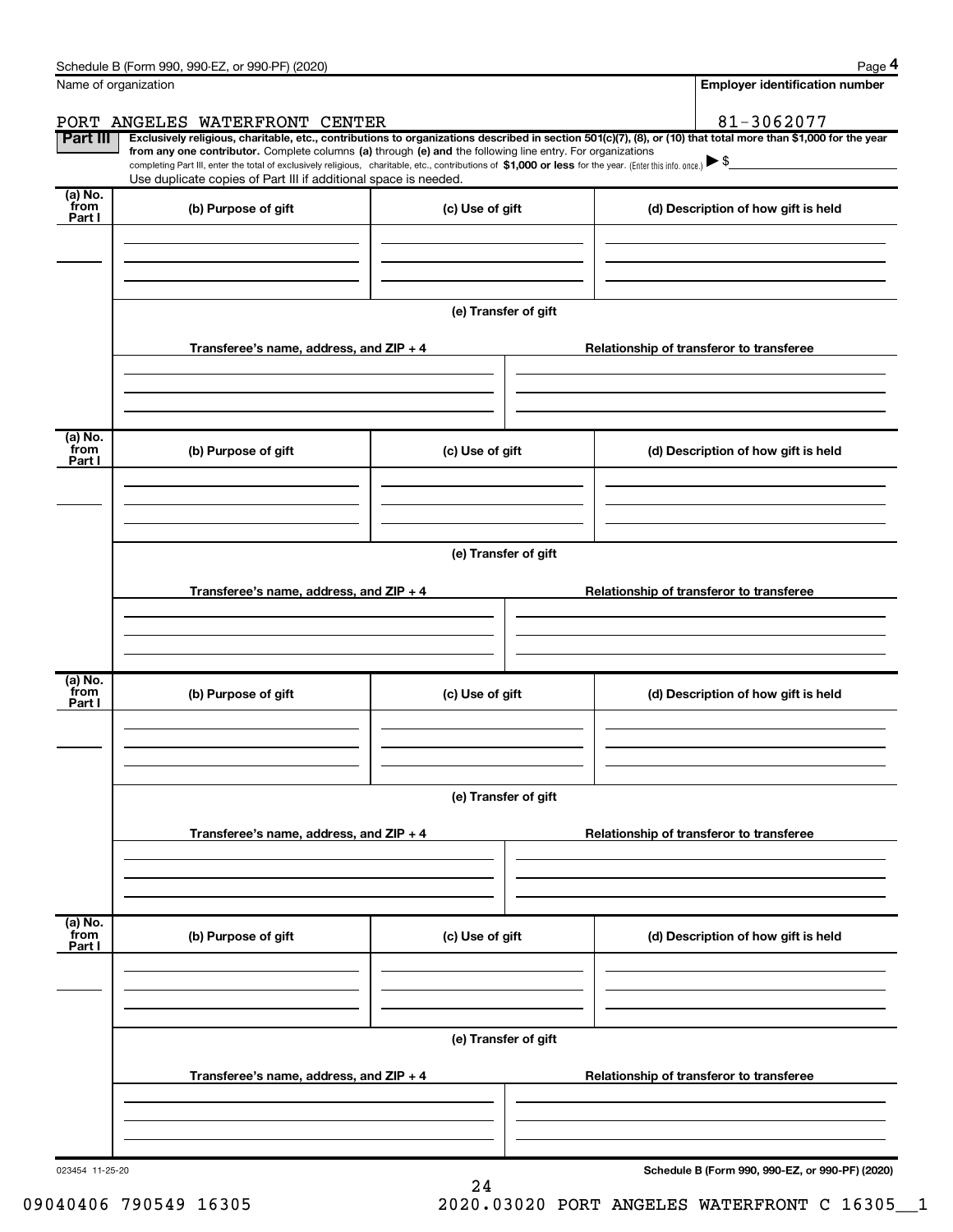| <b>SCHEDULE D</b> |  |  |
|-------------------|--|--|
|                   |  |  |

Department of the Treasury

(Form 990) | Complete if the organization answered "Yes" on Form 990, Part IV, line 6, 7, 8, 9, 10, 11a, 11b, 11c, 11d, 11e, 11f, 12a, or 12b. SCHEDULE D<br>
Supplemental Financial Statements<br>
Form 990)<br>
Part IV, line 6, 7, 8, 9, 10, 11a, 11b, 11c, 11d, 11e, 11f, 12a, or 12b.

▶ Attach to Form 990.<br>► Go to www.irs.gov/Form990 for instructions and the latest information.



|         | Internal Revenue Service                                                                                                                       | $\blacktriangleright$ Go to www.irs.gov/Form990 for instructions and the latest information. |    | <b>Inspection</b>                                  |           |
|---------|------------------------------------------------------------------------------------------------------------------------------------------------|----------------------------------------------------------------------------------------------|----|----------------------------------------------------|-----------|
|         | Name of the organization                                                                                                                       |                                                                                              |    | <b>Employer identification number</b>              |           |
| Part I  | PORT ANGELES WATERFRONT CENTER<br>Organizations Maintaining Donor Advised Funds or Other Similar Funds or Accounts. Complete if the            |                                                                                              |    | 81-3062077                                         |           |
|         |                                                                                                                                                |                                                                                              |    |                                                    |           |
|         | organization answered "Yes" on Form 990, Part IV, line 6.                                                                                      |                                                                                              |    |                                                    |           |
|         |                                                                                                                                                | (a) Donor advised funds                                                                      |    | (b) Funds and other accounts                       |           |
| 1.      |                                                                                                                                                |                                                                                              |    |                                                    |           |
| 2       | Aggregate value of contributions to (during year)                                                                                              |                                                                                              |    |                                                    |           |
| з       | Aggregate value of grants from (during year)                                                                                                   |                                                                                              |    |                                                    |           |
| 4       |                                                                                                                                                |                                                                                              |    |                                                    |           |
| 5       | Did the organization inform all donors and donor advisors in writing that the assets held in donor advised funds                               |                                                                                              |    |                                                    |           |
|         |                                                                                                                                                |                                                                                              |    | Yes                                                | No        |
| 6       | Did the organization inform all grantees, donors, and donor advisors in writing that grant funds can be used only                              |                                                                                              |    |                                                    |           |
|         | for charitable purposes and not for the benefit of the donor or donor advisor, or for any other purpose conferring                             |                                                                                              |    |                                                    |           |
| Part II | impermissible private benefit?<br>Conservation Easements. Complete if the organization answered "Yes" on Form 990, Part IV, line 7.            |                                                                                              |    | Yes                                                | No        |
|         |                                                                                                                                                |                                                                                              |    |                                                    |           |
| 1.      | Purpose(s) of conservation easements held by the organization (check all that apply).                                                          |                                                                                              |    |                                                    |           |
|         | Preservation of land for public use (for example, recreation or education)                                                                     |                                                                                              |    | Preservation of a historically important land area |           |
|         | Protection of natural habitat                                                                                                                  | Preservation of a certified historic structure                                               |    |                                                    |           |
|         | Preservation of open space                                                                                                                     |                                                                                              |    |                                                    |           |
| 2       | Complete lines 2a through 2d if the organization held a qualified conservation contribution in the form of a conservation easement on the last |                                                                                              |    |                                                    |           |
|         | day of the tax year.                                                                                                                           |                                                                                              |    | Held at the End of the Tax Year                    |           |
| а       | Total number of conservation easements                                                                                                         |                                                                                              | 2a |                                                    |           |
| b       | Total acreage restricted by conservation easements                                                                                             |                                                                                              | 2b |                                                    |           |
| с       | Number of conservation easements included in (c) acquired after 7/25/06, and not on a historic structure                                       |                                                                                              | 2c |                                                    |           |
| d       |                                                                                                                                                |                                                                                              | 2d |                                                    |           |
| 3       | Number of conservation easements modified, transferred, released, extinguished, or terminated by the organization during the tax               |                                                                                              |    |                                                    |           |
|         | year                                                                                                                                           |                                                                                              |    |                                                    |           |
| 4       | Number of states where property subject to conservation easement is located >                                                                  |                                                                                              |    |                                                    |           |
| 5       | Does the organization have a written policy regarding the periodic monitoring, inspection, handling of                                         |                                                                                              |    |                                                    |           |
|         | violations, and enforcement of the conservation easements it holds?                                                                            |                                                                                              |    | Yes                                                | <b>No</b> |
| 6       | Staff and volunteer hours devoted to monitoring, inspecting, handling of violations, and enforcing conservation easements during the year      |                                                                                              |    |                                                    |           |
|         |                                                                                                                                                |                                                                                              |    |                                                    |           |
| 7       | Amount of expenses incurred in monitoring, inspecting, handling of violations, and enforcing conservation easements during the year            |                                                                                              |    |                                                    |           |
|         | $\blacktriangleright$ \$                                                                                                                       |                                                                                              |    |                                                    |           |
| 8       | Does each conservation easement reported on line $2(d)$ above satisfy the requirements of section 170(h)(4)(B)(i)                              |                                                                                              |    |                                                    |           |
|         |                                                                                                                                                |                                                                                              |    | Yes                                                | No.       |
| 9       | In Part XIII, describe how the organization reports conservation easements in its revenue and expense statement and                            |                                                                                              |    |                                                    |           |
|         | balance sheet, and include, if applicable, the text of the footnote to the organization's financial statements that describes the              |                                                                                              |    |                                                    |           |
|         | organization's accounting for conservation easements.                                                                                          |                                                                                              |    |                                                    |           |
|         | Organizations Maintaining Collections of Art, Historical Treasures, or Other Similar Assets.<br>Part III                                       |                                                                                              |    |                                                    |           |
|         | Complete if the organization answered "Yes" on Form 990, Part IV, line 8.                                                                      |                                                                                              |    |                                                    |           |
|         | 1a If the organization elected, as permitted under FASB ASC 958, not to report in its revenue statement and balance sheet works                |                                                                                              |    |                                                    |           |
|         | of art, historical treasures, or other similar assets held for public exhibition, education, or research in furtherance of public              |                                                                                              |    |                                                    |           |
|         | service, provide in Part XIII the text of the footnote to its financial statements that describes these items.                                 |                                                                                              |    |                                                    |           |
| b       | If the organization elected, as permitted under FASB ASC 958, to report in its revenue statement and balance sheet works of                    |                                                                                              |    |                                                    |           |
|         | art, historical treasures, or other similar assets held for public exhibition, education, or research in furtherance of public service,        |                                                                                              |    |                                                    |           |
|         | provide the following amounts relating to these items:                                                                                         |                                                                                              |    |                                                    |           |
|         |                                                                                                                                                |                                                                                              |    | - \$                                               |           |
|         | (ii) Assets included in Form 990, Part X                                                                                                       |                                                                                              |    | $\frac{1}{2}$                                      |           |
| 2       | If the organization received or held works of art, historical treasures, or other similar assets for financial gain, provide                   |                                                                                              |    |                                                    |           |
|         | the following amounts required to be reported under FASB ASC 958 relating to these items:                                                      |                                                                                              |    |                                                    |           |
| а       |                                                                                                                                                |                                                                                              |    | \$                                                 |           |
|         | <b>b</b> Assets included in Form 990, Part X                                                                                                   |                                                                                              |    | \$                                                 |           |
|         | LHA For Paperwork Reduction Act Notice, see the Instructions for Form 990.                                                                     |                                                                                              |    | Schedule D (Form 990) 2020                         |           |

032051 12-01-20

25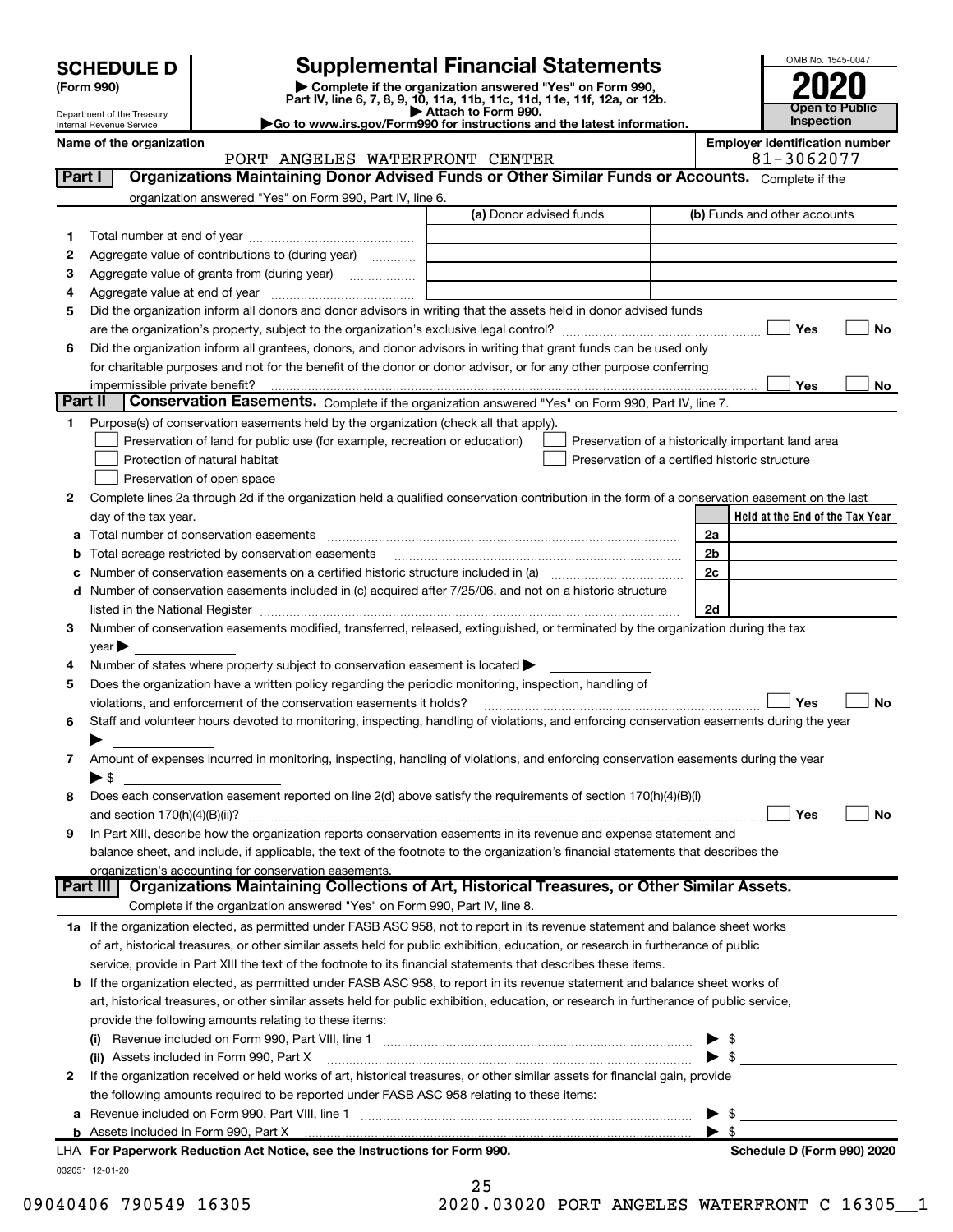|        | Schedule D (Form 990) 2020                                                                                                                                                                                                     | PORT ANGELES WATERFRONT CENTER          |                |                                                                                                                                                                                                                                 |                                 |    | 81-3062077                 |                     |     | Page 2    |
|--------|--------------------------------------------------------------------------------------------------------------------------------------------------------------------------------------------------------------------------------|-----------------------------------------|----------------|---------------------------------------------------------------------------------------------------------------------------------------------------------------------------------------------------------------------------------|---------------------------------|----|----------------------------|---------------------|-----|-----------|
|        | Part III<br>Organizations Maintaining Collections of Art, Historical Treasures, or Other Similar Assets (continued)                                                                                                            |                                         |                |                                                                                                                                                                                                                                 |                                 |    |                            |                     |     |           |
| 3      | Using the organization's acquisition, accession, and other records, check any of the following that make significant use of its                                                                                                |                                         |                |                                                                                                                                                                                                                                 |                                 |    |                            |                     |     |           |
|        | collection items (check all that apply):                                                                                                                                                                                       |                                         |                |                                                                                                                                                                                                                                 |                                 |    |                            |                     |     |           |
| a      | Public exhibition                                                                                                                                                                                                              |                                         |                | Loan or exchange program                                                                                                                                                                                                        |                                 |    |                            |                     |     |           |
| b      | Scholarly research                                                                                                                                                                                                             |                                         |                | Other and the contract of the contract of the contract of the contract of the contract of the contract of the contract of the contract of the contract of the contract of the contract of the contract of the contract of the c |                                 |    |                            |                     |     |           |
| c      | Preservation for future generations                                                                                                                                                                                            |                                         |                |                                                                                                                                                                                                                                 |                                 |    |                            |                     |     |           |
| 4      | Provide a description of the organization's collections and explain how they further the organization's exempt purpose in Part XIII.                                                                                           |                                         |                |                                                                                                                                                                                                                                 |                                 |    |                            |                     |     |           |
| 5      | During the year, did the organization solicit or receive donations of art, historical treasures, or other similar assets                                                                                                       |                                         |                |                                                                                                                                                                                                                                 |                                 |    |                            |                     |     |           |
|        | to be sold to raise funds rather than to be maintained as part of the organization's collection?                                                                                                                               |                                         |                |                                                                                                                                                                                                                                 |                                 |    |                            | Yes                 |     | No        |
|        | Part IV<br>Escrow and Custodial Arrangements. Complete if the organization answered "Yes" on Form 990, Part IV, line 9, or                                                                                                     |                                         |                |                                                                                                                                                                                                                                 |                                 |    |                            |                     |     |           |
|        | reported an amount on Form 990, Part X, line 21.                                                                                                                                                                               |                                         |                |                                                                                                                                                                                                                                 |                                 |    |                            |                     |     |           |
|        | 1a Is the organization an agent, trustee, custodian or other intermediary for contributions or other assets not included                                                                                                       |                                         |                |                                                                                                                                                                                                                                 |                                 |    |                            |                     |     |           |
|        |                                                                                                                                                                                                                                |                                         |                |                                                                                                                                                                                                                                 |                                 |    |                            | Yes                 |     | <b>No</b> |
|        | <b>b</b> If "Yes," explain the arrangement in Part XIII and complete the following table:                                                                                                                                      |                                         |                |                                                                                                                                                                                                                                 |                                 |    |                            |                     |     |           |
|        |                                                                                                                                                                                                                                |                                         |                |                                                                                                                                                                                                                                 |                                 |    |                            | Amount              |     |           |
|        | c Beginning balance measurements and the contract of the contract of the contract of the contract of the contract of the contract of the contract of the contract of the contract of the contract of the contract of the contr |                                         |                |                                                                                                                                                                                                                                 |                                 | 1c |                            |                     |     |           |
|        |                                                                                                                                                                                                                                |                                         |                |                                                                                                                                                                                                                                 |                                 | 1d |                            |                     |     |           |
|        | e Distributions during the year manufactured and continuum and contact the year manufactured and contact the year manufactured and contact the year manufactured and contact the year manufactured and contact the year manufa |                                         |                |                                                                                                                                                                                                                                 |                                 | 1e |                            |                     |     |           |
|        | 2a Did the organization include an amount on Form 990, Part X, line 21, for escrow or custodial account liability?                                                                                                             |                                         |                |                                                                                                                                                                                                                                 |                                 | 1f |                            | Yes                 |     | No        |
|        | <b>b</b> If "Yes," explain the arrangement in Part XIII. Check here if the explanation has been provided on Part XIII                                                                                                          |                                         |                |                                                                                                                                                                                                                                 |                                 |    |                            |                     |     |           |
| Part V | Endowment Funds. Complete if the organization answered "Yes" on Form 990, Part IV, line 10.                                                                                                                                    |                                         |                |                                                                                                                                                                                                                                 |                                 |    |                            |                     |     |           |
|        |                                                                                                                                                                                                                                | (a) Current year                        | (b) Prior year | (c) Two years back                                                                                                                                                                                                              |                                 |    | (d) Three years back       | (e) Four years back |     |           |
| 1a     | Beginning of year balance                                                                                                                                                                                                      | 3,025,067.                              | 2,589,180.     | 881,977.                                                                                                                                                                                                                        |                                 |    |                            |                     |     |           |
|        |                                                                                                                                                                                                                                |                                         | 2,524.         | 1,979,944.                                                                                                                                                                                                                      |                                 |    | 896,631.                   |                     |     |           |
|        | Net investment earnings, gains, and losses                                                                                                                                                                                     | 405,633.                                | 559,940.       | $-259,522.$                                                                                                                                                                                                                     |                                 |    | 27,837.                    |                     |     |           |
|        |                                                                                                                                                                                                                                |                                         |                |                                                                                                                                                                                                                                 |                                 |    |                            |                     |     |           |
|        | e Other expenditures for facilities                                                                                                                                                                                            |                                         |                |                                                                                                                                                                                                                                 |                                 |    |                            |                     |     |           |
|        | and programs                                                                                                                                                                                                                   | 28,575.                                 | 109,904.       | 13,219.                                                                                                                                                                                                                         |                                 |    | 42,491.                    |                     |     |           |
|        | f Administrative expenses                                                                                                                                                                                                      | 17,471.                                 | 16,673.        |                                                                                                                                                                                                                                 |                                 |    |                            |                     |     |           |
| g      |                                                                                                                                                                                                                                | 3,384,654.                              | 3,025,067.     | 2,589,180.                                                                                                                                                                                                                      |                                 |    | 881,977.                   |                     |     |           |
| 2      | Provide the estimated percentage of the current year end balance (line 1g, column (a)) held as:                                                                                                                                |                                         |                |                                                                                                                                                                                                                                 |                                 |    |                            |                     |     |           |
| a      | Board designated or quasi-endowment                                                                                                                                                                                            |                                         | ℅              |                                                                                                                                                                                                                                 |                                 |    |                            |                     |     |           |
| b      | Permanent endowment $\blacktriangleright$ 100.00                                                                                                                                                                               | %                                       |                |                                                                                                                                                                                                                                 |                                 |    |                            |                     |     |           |
|        | <b>c</b> Term endowment $\blacktriangleright$                                                                                                                                                                                  | %                                       |                |                                                                                                                                                                                                                                 |                                 |    |                            |                     |     |           |
|        | The percentages on lines 2a, 2b, and 2c should equal 100%.                                                                                                                                                                     |                                         |                |                                                                                                                                                                                                                                 |                                 |    |                            |                     |     |           |
|        | 3a Are there endowment funds not in the possession of the organization that are held and administered for the organization                                                                                                     |                                         |                |                                                                                                                                                                                                                                 |                                 |    |                            |                     |     |           |
|        | by:                                                                                                                                                                                                                            |                                         |                |                                                                                                                                                                                                                                 |                                 |    |                            |                     | Yes | No        |
|        | (i)                                                                                                                                                                                                                            |                                         |                |                                                                                                                                                                                                                                 |                                 |    |                            | 3a(i)               |     | х         |
|        |                                                                                                                                                                                                                                |                                         |                |                                                                                                                                                                                                                                 |                                 |    |                            | 3a(ii)              |     | х         |
|        |                                                                                                                                                                                                                                |                                         |                |                                                                                                                                                                                                                                 |                                 |    |                            | 3b                  |     |           |
| 4      | Describe in Part XIII the intended uses of the organization's endowment funds.                                                                                                                                                 |                                         |                |                                                                                                                                                                                                                                 |                                 |    |                            |                     |     |           |
|        | Land, Buildings, and Equipment.<br>Part VI                                                                                                                                                                                     |                                         |                |                                                                                                                                                                                                                                 |                                 |    |                            |                     |     |           |
|        | Complete if the organization answered "Yes" on Form 990, Part IV, line 11a. See Form 990, Part X, line 10.                                                                                                                     |                                         |                |                                                                                                                                                                                                                                 |                                 |    |                            |                     |     |           |
|        | Description of property                                                                                                                                                                                                        | (a) Cost or other<br>basis (investment) |                | (b) Cost or other<br>basis (other)                                                                                                                                                                                              | (c) Accumulated<br>depreciation |    |                            | (d) Book value      |     |           |
|        |                                                                                                                                                                                                                                |                                         |                | 1,766,324.                                                                                                                                                                                                                      |                                 |    |                            | 1,766,324.          |     |           |
| b      |                                                                                                                                                                                                                                |                                         |                |                                                                                                                                                                                                                                 |                                 |    |                            |                     |     |           |
|        |                                                                                                                                                                                                                                |                                         |                |                                                                                                                                                                                                                                 |                                 |    |                            |                     |     |           |
|        |                                                                                                                                                                                                                                |                                         |                |                                                                                                                                                                                                                                 |                                 |    |                            |                     |     |           |
|        | e Other                                                                                                                                                                                                                        |                                         |                |                                                                                                                                                                                                                                 |                                 |    |                            |                     |     |           |
|        | Total. Add lines 1a through 1e. (Column (d) must equal Form 990. Part X, column (B), line 10c.)                                                                                                                                |                                         |                |                                                                                                                                                                                                                                 |                                 |    |                            | 1,766,324.          |     |           |
|        |                                                                                                                                                                                                                                |                                         |                |                                                                                                                                                                                                                                 |                                 |    | Schodule D (Form 000) 2020 |                     |     |           |

Schedule D (Form 990) 2020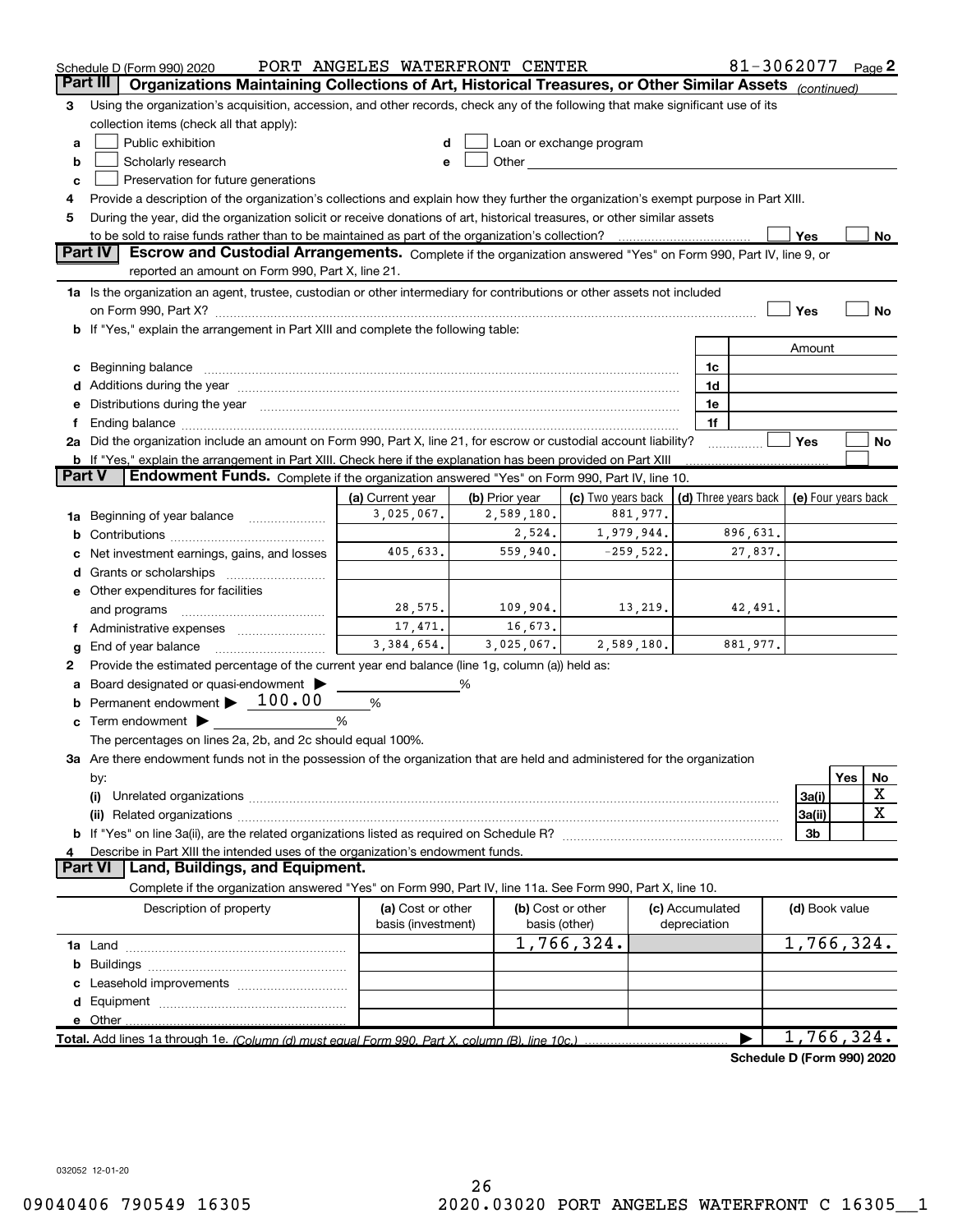| Complete if the organization answered "Yes" on Form 990, Part IV, line 11b. See Form 990, Part X, line 12.        |                 |                                                           |                             |
|-------------------------------------------------------------------------------------------------------------------|-----------------|-----------------------------------------------------------|-----------------------------|
| (a) Description of security or category (including name of security)                                              | (b) Book value  | (c) Method of valuation: Cost or end-of-year market value |                             |
| (1) Financial derivatives                                                                                         |                 |                                                           |                             |
| (2) Closely held equity interests                                                                                 |                 |                                                           |                             |
| (3) Other                                                                                                         |                 |                                                           |                             |
| <b>ENDOWMENT</b><br>(A)                                                                                           | 3,384,654.      | END-OF-YEAR MARKET VALUE                                  |                             |
| (B)                                                                                                               |                 |                                                           |                             |
| (C)                                                                                                               |                 |                                                           |                             |
| (D)                                                                                                               |                 |                                                           |                             |
| (E)                                                                                                               |                 |                                                           |                             |
| (F)                                                                                                               |                 |                                                           |                             |
| (G)                                                                                                               |                 |                                                           |                             |
| (H)                                                                                                               |                 |                                                           |                             |
| Total. (Col. (b) must equal Form 990, Part X, col. (B) line $12$ .)                                               | 3,384,654.      |                                                           |                             |
| Part VIII Investments - Program Related.                                                                          |                 |                                                           |                             |
| Complete if the organization answered "Yes" on Form 990, Part IV, line 11c. See Form 990, Part X, line 13.        |                 |                                                           |                             |
| (a) Description of investment                                                                                     | (b) Book value  | (c) Method of valuation: Cost or end-of-year market value |                             |
| (1)                                                                                                               |                 |                                                           |                             |
| (2)                                                                                                               |                 |                                                           |                             |
| (3)                                                                                                               |                 |                                                           |                             |
| (4)                                                                                                               |                 |                                                           |                             |
| (5)                                                                                                               |                 |                                                           |                             |
| (6)                                                                                                               |                 |                                                           |                             |
| (7)                                                                                                               |                 |                                                           |                             |
| (8)                                                                                                               |                 |                                                           |                             |
| (9)                                                                                                               |                 |                                                           |                             |
| Total. (Col. (b) must equal Form 990, Part X, col. (B) line $13.$ )                                               |                 |                                                           |                             |
| <b>Other Assets.</b><br>Part IX                                                                                   |                 |                                                           |                             |
| Complete if the organization answered "Yes" on Form 990, Part IV, line 11d. See Form 990, Part X, line 15.        |                 |                                                           |                             |
|                                                                                                                   | (a) Description |                                                           | (b) Book value              |
| <b>INVESTMENTS</b><br>(1)                                                                                         |                 |                                                           | 4,054,566.                  |
| CONSTRUCTION IN PROCESS<br>(2)                                                                                    |                 |                                                           | 27,951,818.                 |
| (3)                                                                                                               |                 |                                                           |                             |
| (4)                                                                                                               |                 |                                                           |                             |
| (5)                                                                                                               |                 |                                                           |                             |
| (6)                                                                                                               |                 |                                                           |                             |
| (7)                                                                                                               |                 |                                                           |                             |
| (8)                                                                                                               |                 |                                                           |                             |
| (9)                                                                                                               |                 |                                                           |                             |
| Total. (Column (b) must equal Form 990, Part X, col. (B) line 15.)                                                |                 |                                                           | 32,006,384.                 |
| <b>Other Liabilities.</b><br>Part X                                                                               |                 |                                                           |                             |
| Complete if the organization answered "Yes" on Form 990, Part IV, line 11e or 11f. See Form 990, Part X, line 25. |                 |                                                           |                             |
| (a) Description of liability<br>1.                                                                                |                 |                                                           | (b) Book value              |
| (1)<br>Federal income taxes                                                                                       |                 |                                                           |                             |
| LEASE DEPOSIT<br>(2)                                                                                              |                 |                                                           | 228,210.                    |
| DOROTHY FIELD LOAN<br>(3)                                                                                         |                 |                                                           | $\overline{10}$ , 051, 638. |
| (4)                                                                                                               |                 |                                                           |                             |
| (5)                                                                                                               |                 |                                                           |                             |
|                                                                                                                   |                 |                                                           |                             |
| (6)                                                                                                               |                 |                                                           |                             |
| (7)                                                                                                               |                 |                                                           |                             |
| (8)                                                                                                               |                 |                                                           |                             |
| (9)                                                                                                               |                 |                                                           | 10,279,848.                 |

organization's liability for uncertain tax positions under FASB ASC 740. Check here if the text of the footnote has been provided in Part XIII

Schedule D (Form 990) 2020

 $\boxed{\text{X}}$ 

032053 12-01-20

# Schedule D (Form 990) 2020 Page PORT ANGELES WATERFRONT CENTER

81-3062077 <sub>Page</sub> 3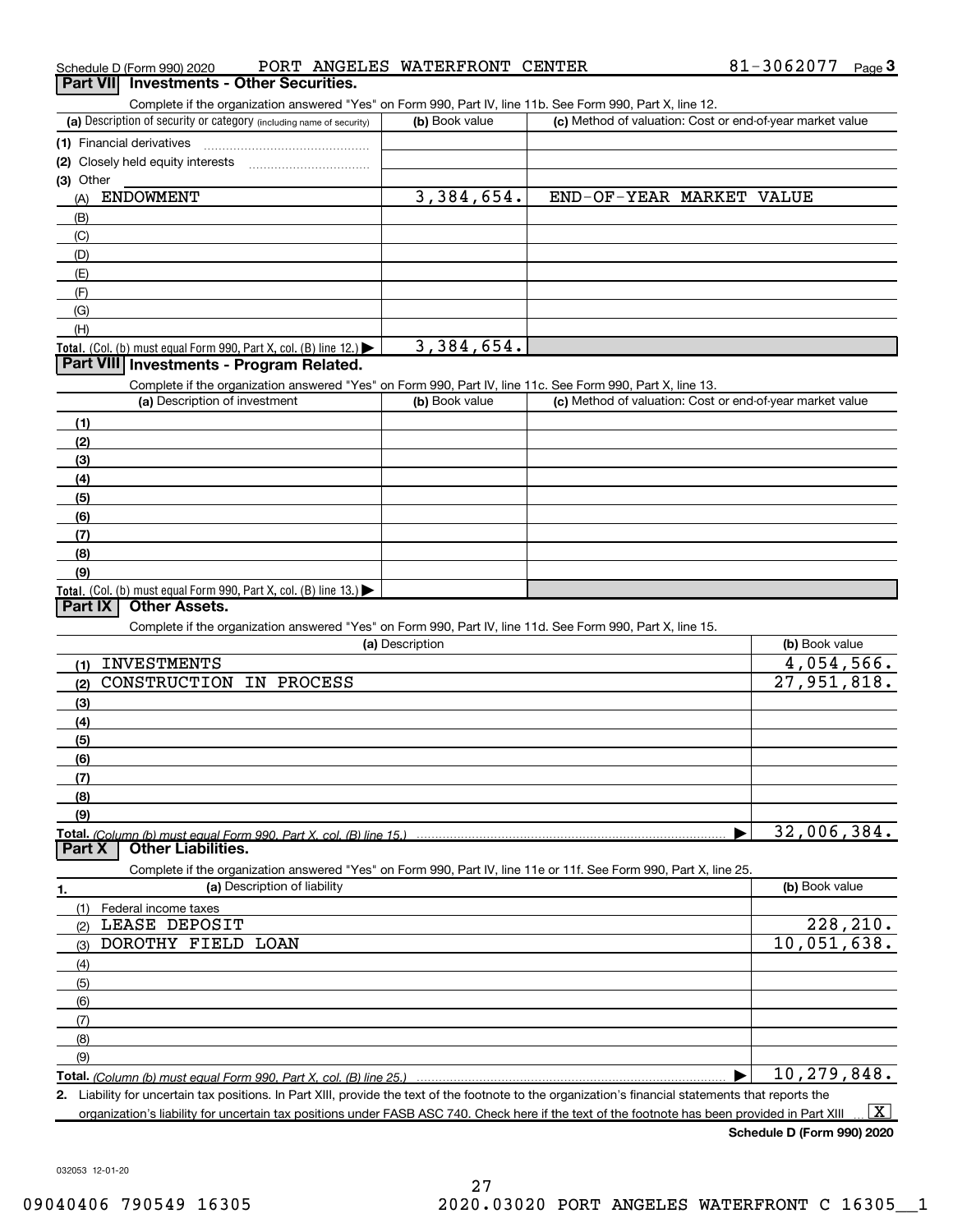|    | PORT ANGELES WATERFRONT CENTER<br>Schedule D (Form 990) 2020                                                                                                                                                                        |                |          |                | 81-3062077 $_{Page}$ 4 |    |
|----|-------------------------------------------------------------------------------------------------------------------------------------------------------------------------------------------------------------------------------------|----------------|----------|----------------|------------------------|----|
|    | Reconciliation of Revenue per Audited Financial Statements With Revenue per Return.<br>Part XI                                                                                                                                      |                |          |                |                        |    |
|    | Complete if the organization answered "Yes" on Form 990, Part IV, line 12a.                                                                                                                                                         |                |          |                |                        |    |
| 1  | Total revenue, gains, and other support per audited financial statements                                                                                                                                                            |                |          | $\blacksquare$ | 3,737,166.             |    |
| 2  | Amounts included on line 1 but not on Form 990, Part VIII, line 12:                                                                                                                                                                 |                |          |                |                        |    |
| a  | Net unrealized gains (losses) on investments [11] matter contracts and the unrealized gains (losses) on investments                                                                                                                 | 2a             | 329,962. |                |                        |    |
| b  | Donated services and use of facilities Donated Services and use of facilities                                                                                                                                                       | 2 <sub>b</sub> |          |                |                        |    |
| c  |                                                                                                                                                                                                                                     | 2c             |          |                |                        |    |
| d  | Other (Describe in Part XIII.)                                                                                                                                                                                                      | 2d             |          |                |                        |    |
| е  | Add lines 2a through 2d <b>must be a constructed as the constant of the constant of the constant of the construction</b>                                                                                                            |                |          | 2e             | 329,962.               |    |
| 3  |                                                                                                                                                                                                                                     |                |          | $\mathbf{3}$   | 3,407,204.             |    |
| 4  | Amounts included on Form 990, Part VIII, line 12, but not on line 1:                                                                                                                                                                |                |          |                |                        |    |
| a  | Investment expenses not included on Form 990, Part VIII, line 7b                                                                                                                                                                    | 4a             |          |                |                        |    |
| b  | Other (Describe in Part XIII.) [100] [100] [100] [100] [100] [100] [100] [100] [100] [100] [100] [100] [100] [                                                                                                                      | 4 <sub>b</sub> |          |                |                        |    |
| c. | Add lines 4a and 4b                                                                                                                                                                                                                 |                |          | 4c             |                        | 0. |
| 5  |                                                                                                                                                                                                                                     |                |          | 5 <sup>1</sup> | 3,407,204.             |    |
|    | Part XII   Reconciliation of Expenses per Audited Financial Statements With Expenses per Return.                                                                                                                                    |                |          |                |                        |    |
|    | Complete if the organization answered "Yes" on Form 990, Part IV, line 12a.                                                                                                                                                         |                |          |                |                        |    |
| 1  |                                                                                                                                                                                                                                     |                |          | $\blacksquare$ | 480,066.               |    |
| 2  | Amounts included on line 1 but not on Form 990, Part IX, line 25:                                                                                                                                                                   |                |          |                |                        |    |
| a  |                                                                                                                                                                                                                                     | 2a             |          |                |                        |    |
| b  |                                                                                                                                                                                                                                     | 2 <sub>b</sub> |          |                |                        |    |
| c  |                                                                                                                                                                                                                                     | 2c             |          |                |                        |    |
| d  |                                                                                                                                                                                                                                     | 2d             |          |                |                        |    |
| е  | Add lines 2a through 2d <b>contained a contained a contained a contained a</b> contained a contact the state of the state of the state of the state of the state of the state of the state of the state of the state of the state o |                |          | 2e             |                        |    |
| 3  |                                                                                                                                                                                                                                     |                |          | 3              | 480,066.               |    |
| 4  | Amounts included on Form 990, Part IX, line 25, but not on line 1:                                                                                                                                                                  |                |          |                |                        |    |
| a  |                                                                                                                                                                                                                                     | 4a             |          |                |                        |    |
| b  |                                                                                                                                                                                                                                     | 4b             |          |                |                        |    |
|    | Add lines 4a and 4b                                                                                                                                                                                                                 |                |          | 4c             |                        |    |
|    |                                                                                                                                                                                                                                     |                |          | 5              | $480,066$ .            |    |
|    | Part XIII Supplemental Information.                                                                                                                                                                                                 |                |          |                |                        |    |

Provide the descriptions required for Part II, lines 3, 5, and 9; Part III, lines 1a and 4; Part IV, lines 1b and 2b; Part V, line 4; Part X, line 2; Part XI, lines 2d and 4b; and Part XII, lines 2d and 4b. Also complete this part to provide any additional information.

PART V, LINE 4:

FOR THE CONSTRUCTION OF A PERFORMING ARTS AND CONFERENCE CENTER, HAS ALSO

RECEIVED FUNDS TO SUPPORT THE OPERATION OF THE FACILITY ONCE BUILT AND TO

HELP DEFRAY THE COSTS FOR THE USE OF THE FACILITY BY LOCAL PERFORMING AND

FINE ARTS GROUPS.

PART X, LINE 2:

THE CENTER FILES INCOME TAX RETURNS IN THE U.S. FEDERAL JURISDICTION. THE

28

CENTER IS SUBJECT TO INCOME TAX EXAMINATION FOR TAX RETURNS FOR THE 2020,

2019, AND 2018 YEARS. CURRENTLY, THERE IS NO EXAMINATION OR PENDING

EXAMINATION WITH THE INTERNAL REVENUE SERVICE (IRS).

032054 12-01-20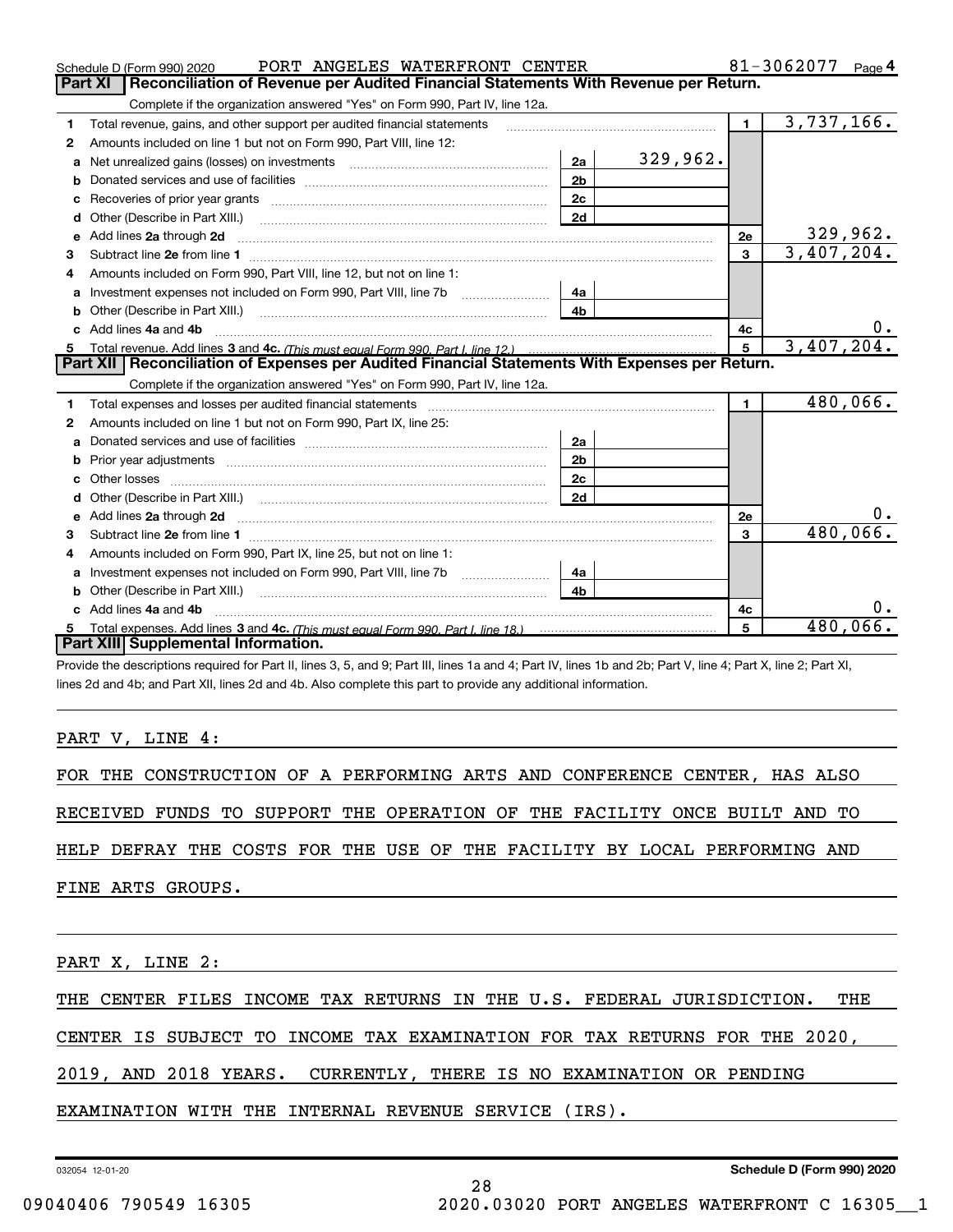| PORT ANGELES WATERFRONT CENTER                                                                | 81-3062077 Page 5 |
|-----------------------------------------------------------------------------------------------|-------------------|
| Schedule D (Form 990) 2020 PORT ANGELI<br>Part XIII Supplemental Information (continued)      |                   |
| AS OF DECEMBER 31, 2020, THERE ARE NO TAX POSITIONS FOR WHICH THE                             |                   |
| DEDUCTIBILITY IS CERTAIN BUT FOR WHICH THERE IS UNCERTAINTY REGARDING THE                     |                   |
|                                                                                               |                   |
| TIMING OF SUCH DEDUCTIBILITY.<br><u> 1989 - Johann Barbara, martxa eta idazlea (h. 1989).</u> |                   |
|                                                                                               |                   |
|                                                                                               |                   |
|                                                                                               |                   |
|                                                                                               |                   |
|                                                                                               |                   |
|                                                                                               |                   |
|                                                                                               |                   |
|                                                                                               |                   |
|                                                                                               |                   |
|                                                                                               |                   |
|                                                                                               |                   |
|                                                                                               |                   |
|                                                                                               |                   |
|                                                                                               |                   |
|                                                                                               |                   |
|                                                                                               |                   |
|                                                                                               |                   |
|                                                                                               |                   |
|                                                                                               |                   |
|                                                                                               |                   |
|                                                                                               |                   |
|                                                                                               |                   |
|                                                                                               |                   |
|                                                                                               |                   |
|                                                                                               |                   |
|                                                                                               |                   |
|                                                                                               |                   |
|                                                                                               |                   |
|                                                                                               |                   |
|                                                                                               |                   |
|                                                                                               |                   |
|                                                                                               |                   |
|                                                                                               |                   |

Schedule D (Form 990) 2020

032055 12-01-20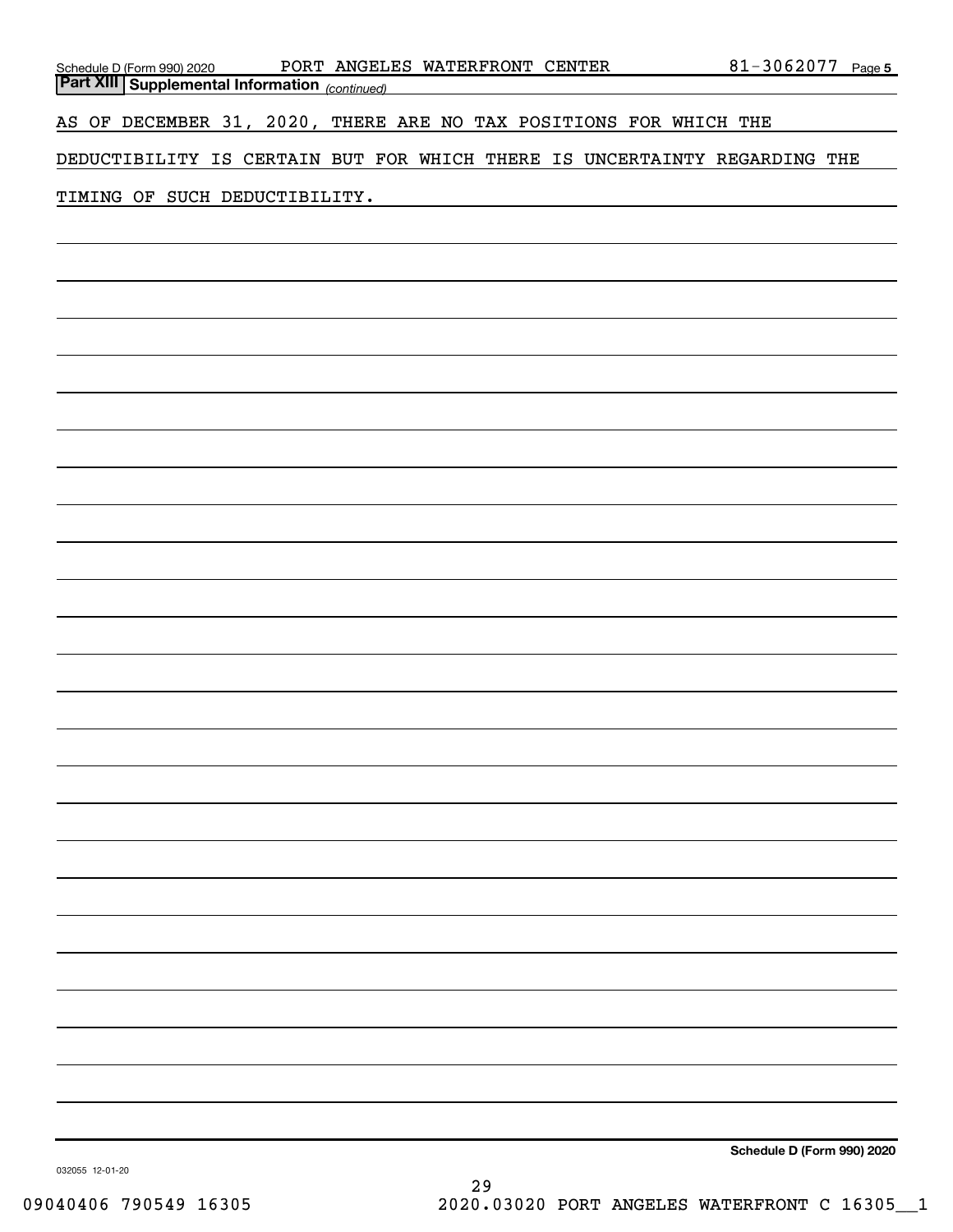(Form 990 or 990-EZ)

Department of the Treasury

Internal Revenue Service Name of the organization

SCHEDULE 0 | Supplemental Information to Form 990 or 990-EZ

Complete to provide information for responses to specific questions on Form 990 or 990-EZ or to provide any additional information. | Attach to Form 990 or 990-EZ. | Go to www.irs.gov/Form990 for the latest information.



Employer identification number PORT ANGELES WATERFRONT CENTER  $\vert$  81-3062077

# FORM 990, PART I, LINE 1, DESCRIPTION OF ORGANIZATION MISSION:

STRENGTHENS OUR COMMUNITY.

FORM 990, PART VI, SECTION B, LINE 11B:

THE ORGANIZATION'S INDEPENDENT ACCOUNTANT PREPARES THE FORM 990 AND

PROVIDES TO THE ORGANIZATION. ALL BOARD MEMBERS ARE GIVEN THE OPPORTUNITY

TO REVIEW AND APPROVE FORM 990 BEFORE IT IS FILED.

FORM 990, PART VI, SECTION B, LINE 12C:

DIRECTORS, OFFICERS, AND KEY EMPLOYEES ARE REQUIRED ANNUALLY TO SIGN A STATEMENT THAT AFFIRMS EACH HAS RECEIVED A COPY OF THE CONFLICT OF INTEREST POLICY, HAS READ AND UNDERSTANDS IT, HAS AGREED TO COMPLY WITH IT, AND HAS DISCLOSED AND, WHEN APPROPRIATE, RECUSED HIM/HERSELF FROM ANY DECISIONS THAT INVOLVE A CONFLICT OF INTEREST.

FORM 990, PART VI, SECTION C, LINE 18:

THE ORGANIZATION MAKES ITS FORM 990 AVAILABLE TO THE PUBLIC UPON A WRITTEN

OR IN PERSON REQUEST TO ITS OFFICE IN PORT ANGELES, WA.

FORM 990, PART VI, SECTION C, LINE 19:

THE ORGANIZATION MAKES ITS GOVERNING DOCUMENTS, CONFLICT OF INTEREST

POLICY, AND FINANCIAL STATEMENTS AVAILABLE TO THE PUBLIC UPON A WRITTEN OR

IN PERSON REQUEST TO ITS OFFICE IN PORT ANGELES, WA.

FORM 990, PART IX, LINE 11G, OTHER FEES:

OTHER:

032211 11-20-20 LHA For Paperwork Reduction Act Notice, see the Instructions for Form 990 or 990-EZ. Schedule O (Form 990 or 990-EZ) 2020 LET (1990 or 990-EZ) 2020

30